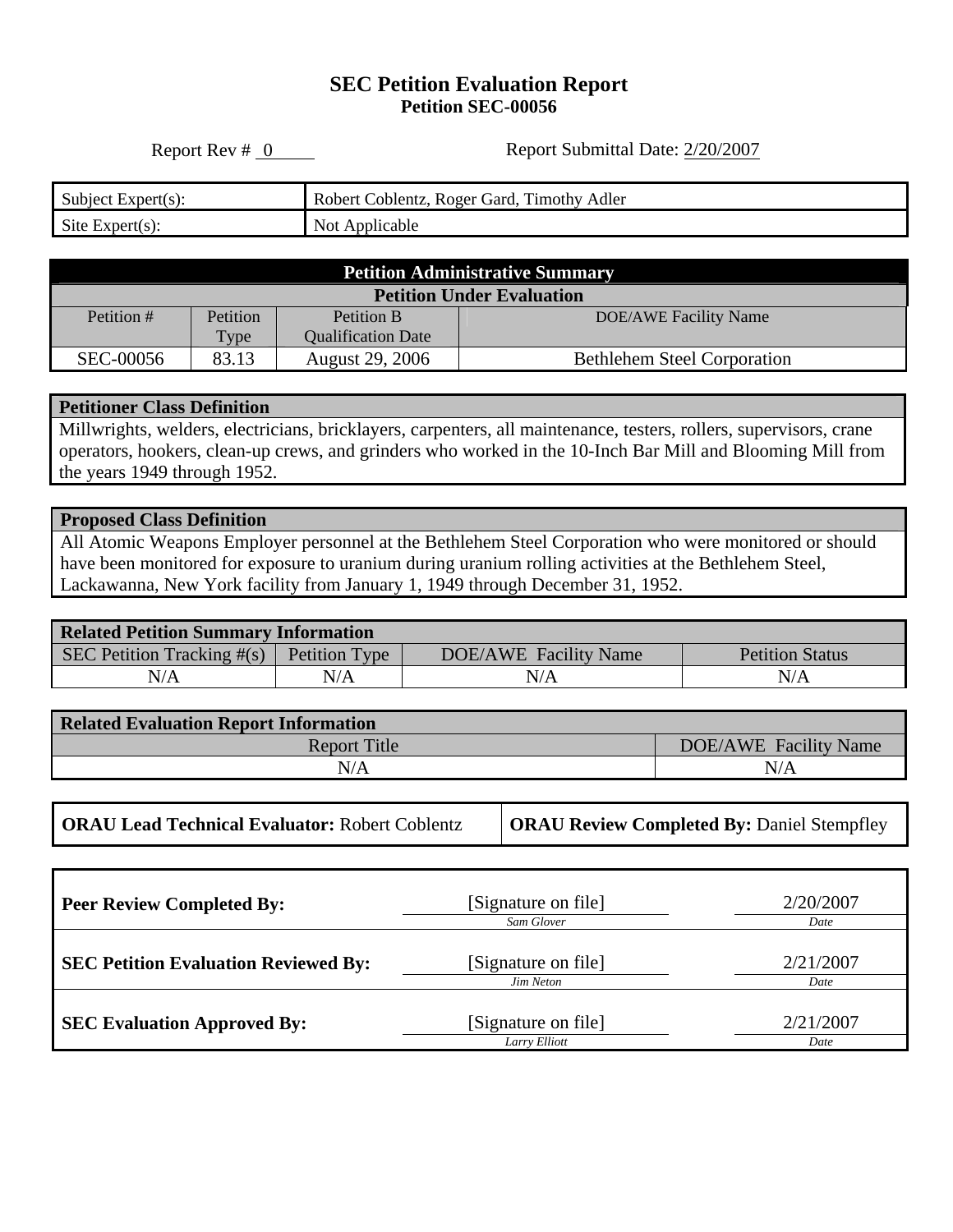This page intentionally left blank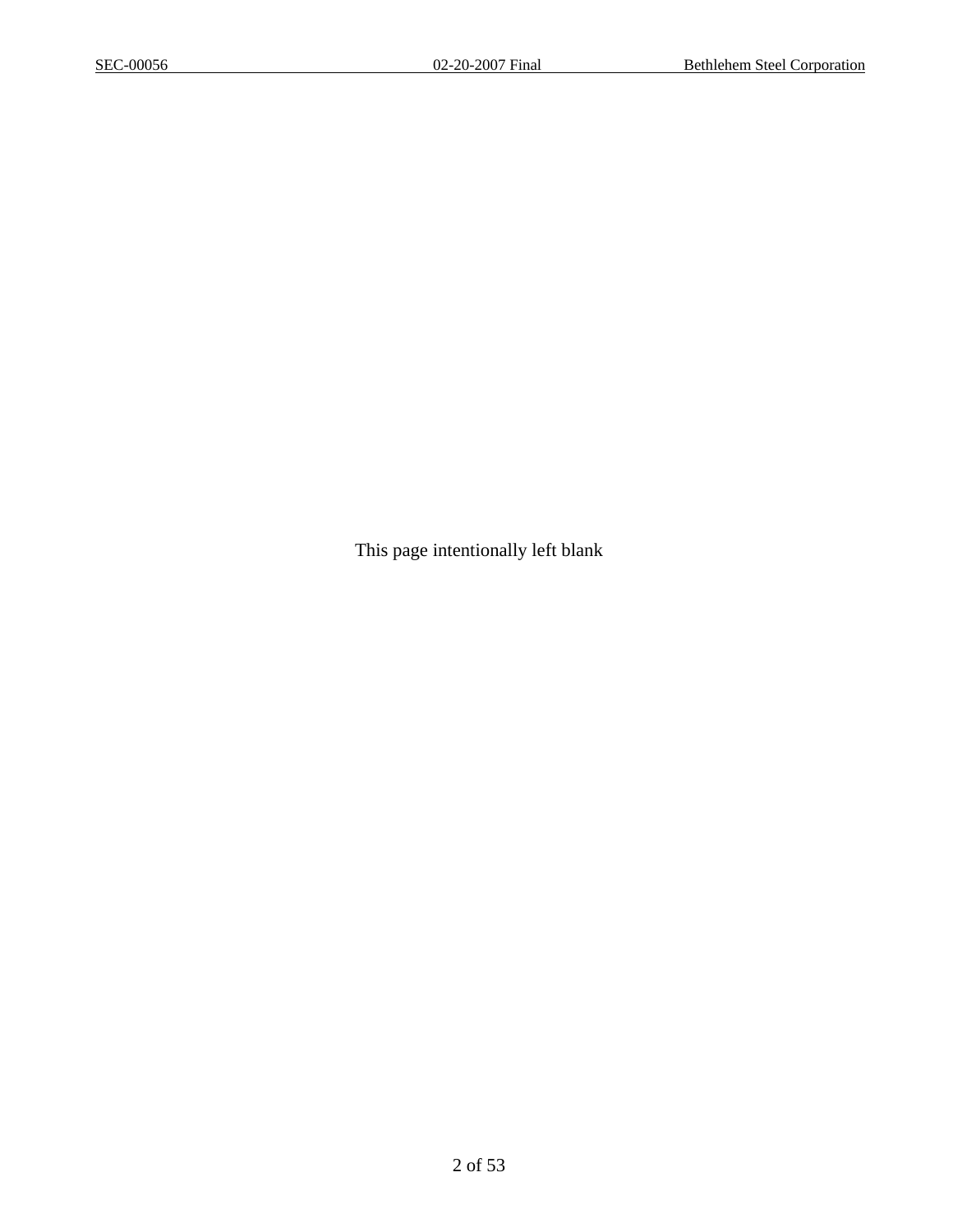# **Evaluation Report Summary: SEC-00056, Bethlehem Steel Corporation**

This evaluation report by the National Institute for Occupational Safety and Health (NIOSH) addresses a class of employees proposed for addition to the Special Exposure Cohort (SEC) per the *Energy Employees Occupational Illness Compensation Program Act of 2000*, as amended, 42 U.S.C. § 7384 *et seq.* (EEOICPA) and 42 C.F.R. pt. 83, *Procedures for Designating Classes of Employees as Members of the Special Exposure Cohort under the Energy Employees Occupational Illness Compensation Program Act of 2000*.

#### Petitioner-Requested Class Definition

Petition SEC-00056, qualified on August 29, 2006, requested that NIOSH consider the following class: *Millwrights, welders, electricians, bricklayers, carpenters, all maintenance, testers, rollers, supervisors, crane operators, hookers, clean-up crews, and grinders who worked in the 10-Inch Bar Mill and Blooming Mill from years 1949 to 1952.* 

#### NIOSH-Proposed Class Definition

Based on its research, NIOSH expanded the petitioner-requested class to define a single class of employees for which NIOSH can estimate radiation doses with sufficient accuracy. The NIOSHproposed class includes all Atomic Weapons Employer personnel at the Bethlehem Steel Corporation who were monitored or should have been monitored for exposure to uranium during uranium rolling activities at the Bethlehem Steel, Lackawanna, New York facility from January 1, 1949 through December 31, 1952. The class was expanded because NIOSH determined that the available information does not allow NIOSH to definitively link all individuals to their specific work title/function or work location for the proposed time period and because NIOSH can estimate close with sufficient accuracy for this class.

#### Feasibility of Dose Reconstruction

Per EEOICPA and 42 C.F.R. § 83.13(c)(1), NIOSH has established that it has access to sufficient information to: (1) estimate the maximum radiation dose incurred by any member of the class; or (2) estimate radiation doses more precisely than a maximum dose estimate. Information available from the site profile and additional resources is sufficient to document or estimate the maximum internal and external potential exposure to members of the proposed class under plausible circumstances during the specified period, and that NIOSH has sufficient information to reconstruct dose for the broader class.

#### Health Endangerment Determination

Per EEOICPA and 42 C.F.R. § 83.13(c)(3), a health endangerment determination is not required because NIOSH has determined that it has sufficient information to estimate dose for the members of the proposed class.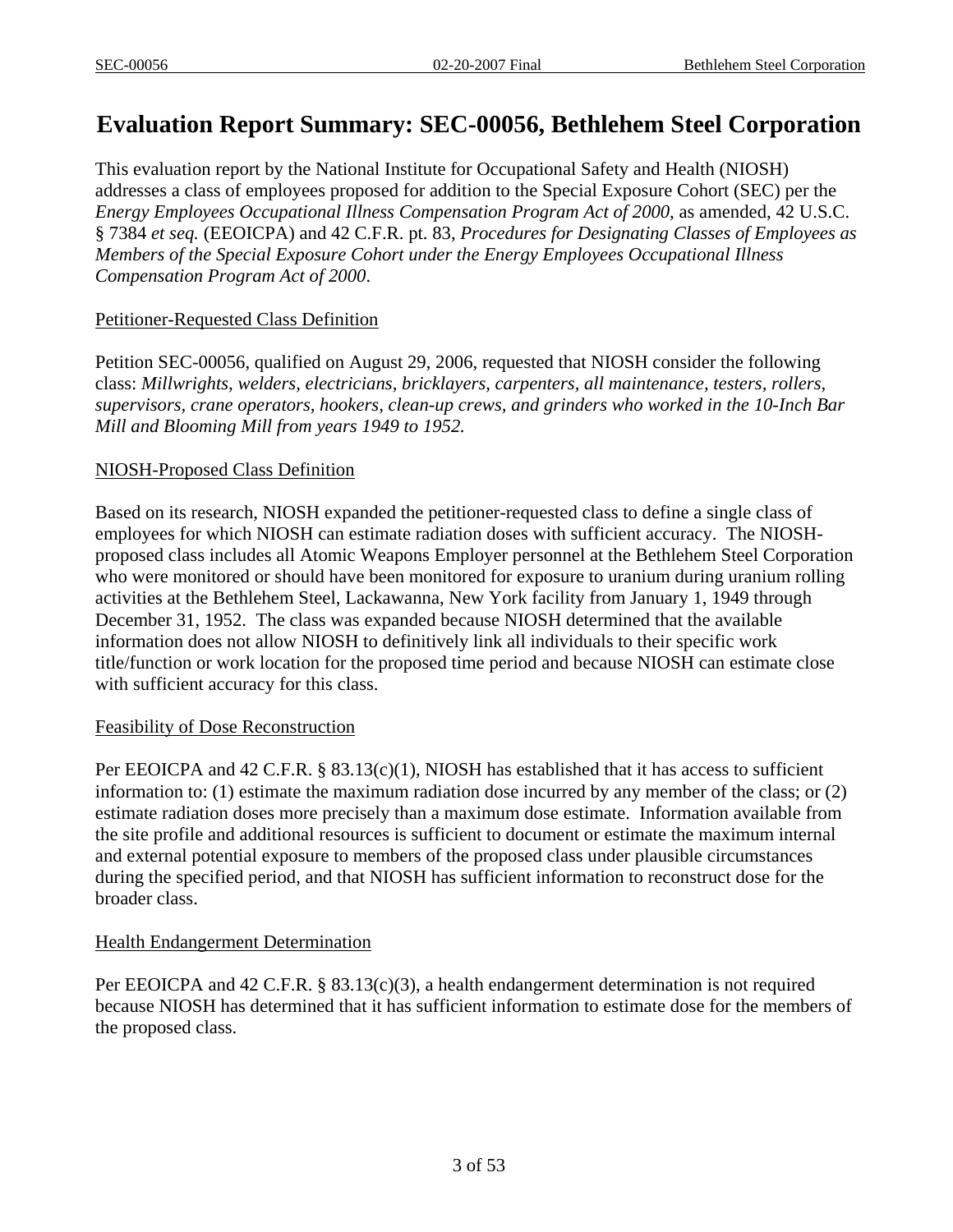This page intentionally left blank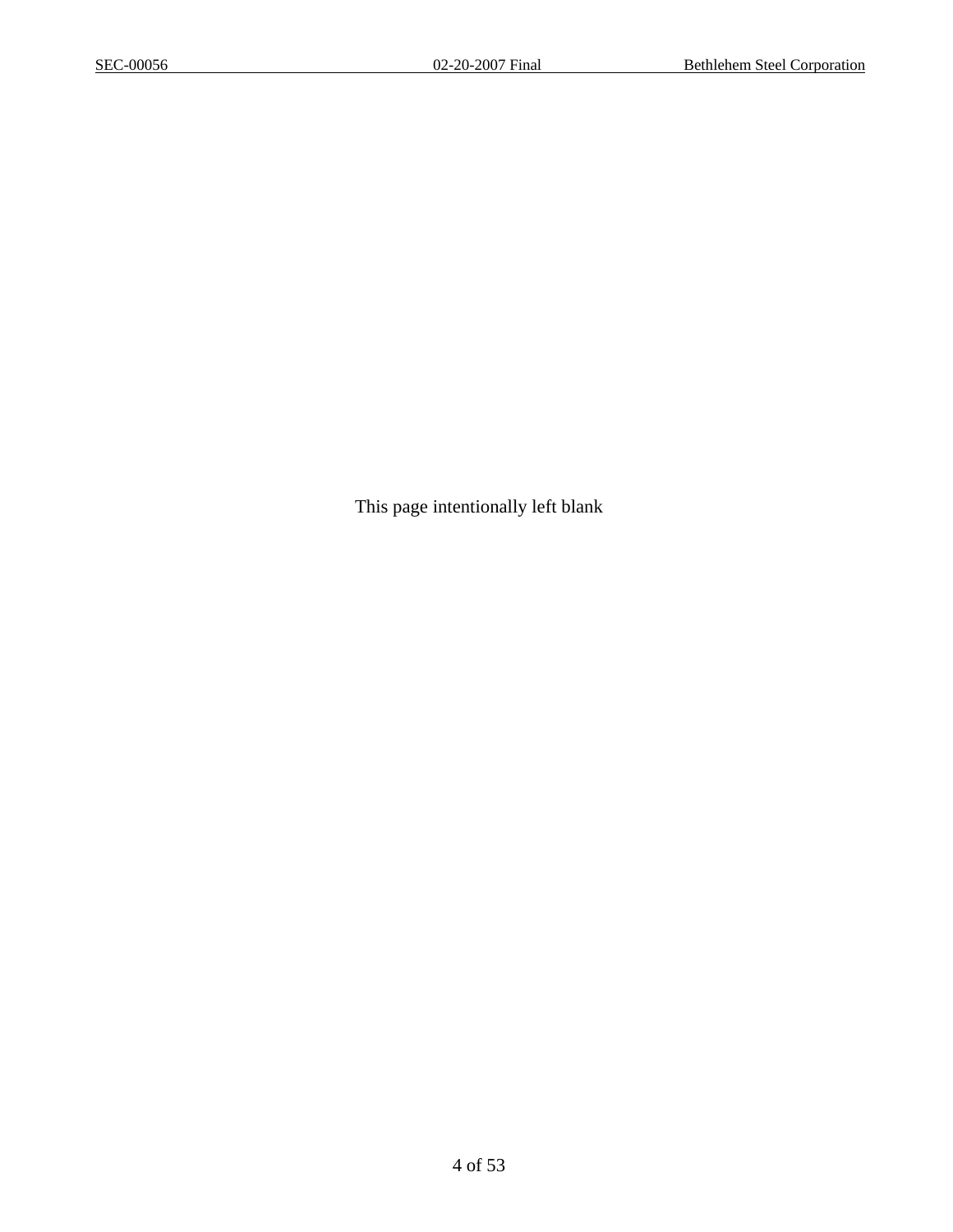# **Table of Contents**

| 1.0 |                                                                            |                                                                                                                                                                                                                                                                                                                                                                     |  |
|-----|----------------------------------------------------------------------------|---------------------------------------------------------------------------------------------------------------------------------------------------------------------------------------------------------------------------------------------------------------------------------------------------------------------------------------------------------------------|--|
| 2.0 |                                                                            |                                                                                                                                                                                                                                                                                                                                                                     |  |
| 3.0 |                                                                            |                                                                                                                                                                                                                                                                                                                                                                     |  |
| 4.0 | 4.1<br>4.2<br>4.3<br>4.3.1<br>4.3.2<br>4.3.3<br>4.3.4<br>4.4<br>4.5<br>4.6 |                                                                                                                                                                                                                                                                                                                                                                     |  |
| 5.0 | 5.1<br>5.2<br>5.3<br>5.3.1<br>5.3.2<br>5.3.3<br>5.3.4                      |                                                                                                                                                                                                                                                                                                                                                                     |  |
| 6.0 | 6.1<br>6.2<br>6.3<br>6.3.1                                                 |                                                                                                                                                                                                                                                                                                                                                                     |  |
| 7.0 | 7.1<br>7.1.1<br>7.1.2<br>7.2<br>7.2.1                                      | Evaluation of Inhalation Exposure: January 1949-December 1950  26<br>7.2.1.1<br>7.2.1.2<br>Evaluation of Inhalation Exposures: January 1951-September 1951  27<br>7.2.1.3<br>Evaluation of the Inhalation Exposure: October 1951-December 1952 29<br>7.2.1.4<br>7.2.1.5<br>Evaluation of Inhalation and Ingestion Doses due to Residual Contamination 34<br>7.2.1.6 |  |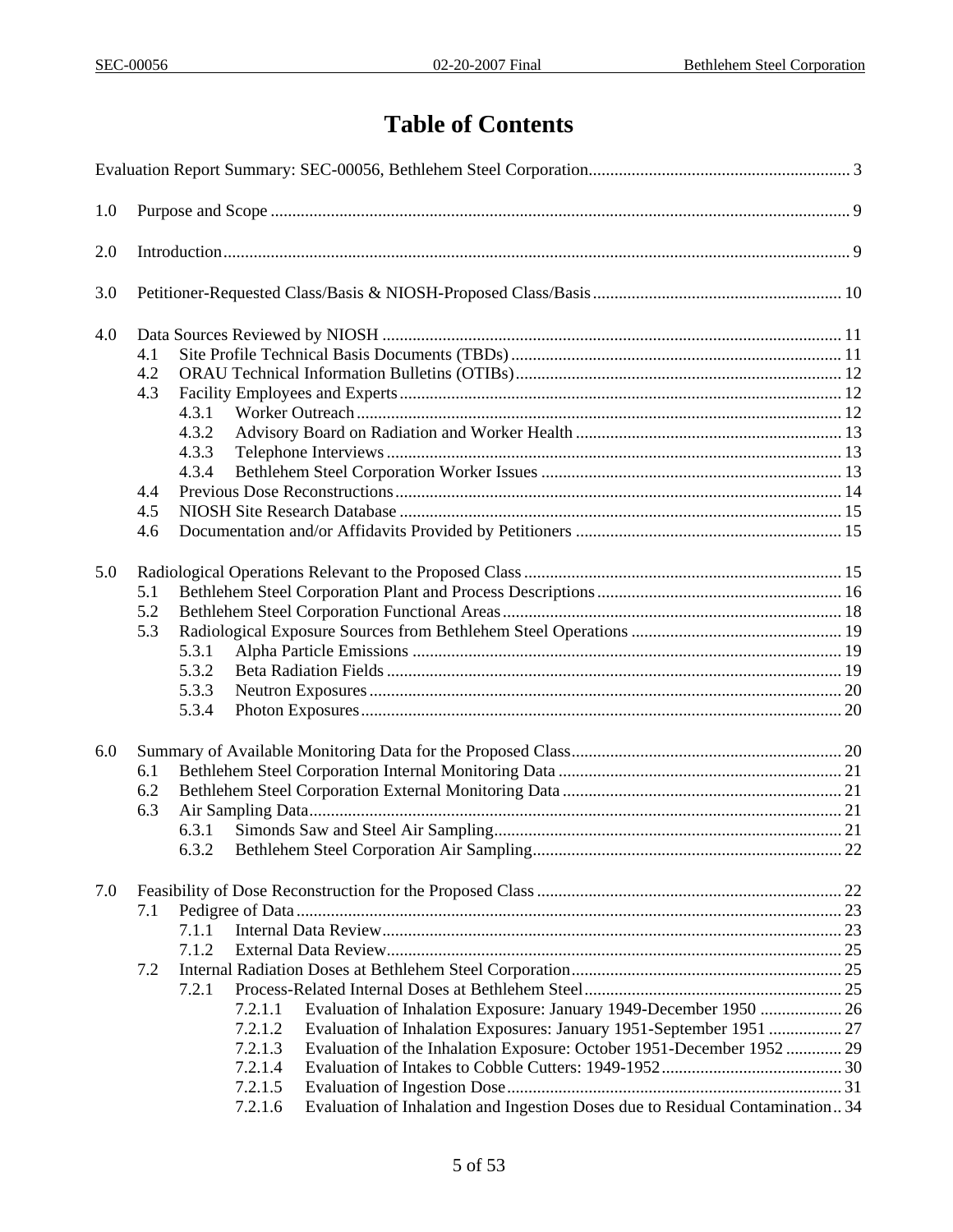|     |     | 7.2.2  | Ambient Environmental Internal Radiation Doses at Bethlehem Steel  35        |  |  |
|-----|-----|--------|------------------------------------------------------------------------------|--|--|
|     |     | 7.2.3  |                                                                              |  |  |
|     | 7.3 |        |                                                                              |  |  |
|     |     | 7.3.1  |                                                                              |  |  |
|     |     |        | 7.3.1.1                                                                      |  |  |
|     |     |        | 7.3.1.2                                                                      |  |  |
|     |     |        | 7.3.1.3                                                                      |  |  |
|     |     |        | 7.3.1.4                                                                      |  |  |
|     |     | 7.3.2  | Ambient Environmental External Radiation Doses at Bethlehem Steel  39        |  |  |
|     |     | 7.3.3  |                                                                              |  |  |
|     |     | 7.3.4  |                                                                              |  |  |
|     | 7.4 |        |                                                                              |  |  |
|     |     | 7.4.1  | Comparison between Bethlehem Steel Corporation and Simonds Saw and Steel  39 |  |  |
|     |     | 7.4.2  |                                                                              |  |  |
|     |     | 7.4.3  |                                                                              |  |  |
|     |     | 7.4.4  |                                                                              |  |  |
|     |     | 7.4.5  |                                                                              |  |  |
|     |     | 7.4.6  |                                                                              |  |  |
|     |     | 7.4.7  |                                                                              |  |  |
|     |     | 7.4.8  |                                                                              |  |  |
|     |     | 7.4.9  |                                                                              |  |  |
|     |     | 7.4.10 |                                                                              |  |  |
|     |     | 7.4.11 |                                                                              |  |  |
|     |     | 7.4.12 |                                                                              |  |  |
|     |     |        |                                                                              |  |  |
|     |     |        |                                                                              |  |  |
|     | 7.5 |        |                                                                              |  |  |
|     | 7.6 |        |                                                                              |  |  |
| 8.0 |     |        |                                                                              |  |  |
| 9.0 |     |        |                                                                              |  |  |
|     |     |        |                                                                              |  |  |

# **Tables**

| Table 4-1: Number of Bethlehem Steel Claims Submitted Under the Dose Reconstruction Rule 14          |  |
|------------------------------------------------------------------------------------------------------|--|
|                                                                                                      |  |
|                                                                                                      |  |
|                                                                                                      |  |
|                                                                                                      |  |
|                                                                                                      |  |
| Table 7-5: Estimated External Shallow Dose Due to Electron Exposure from Natural Uranium Sources  38 |  |
|                                                                                                      |  |
|                                                                                                      |  |
|                                                                                                      |  |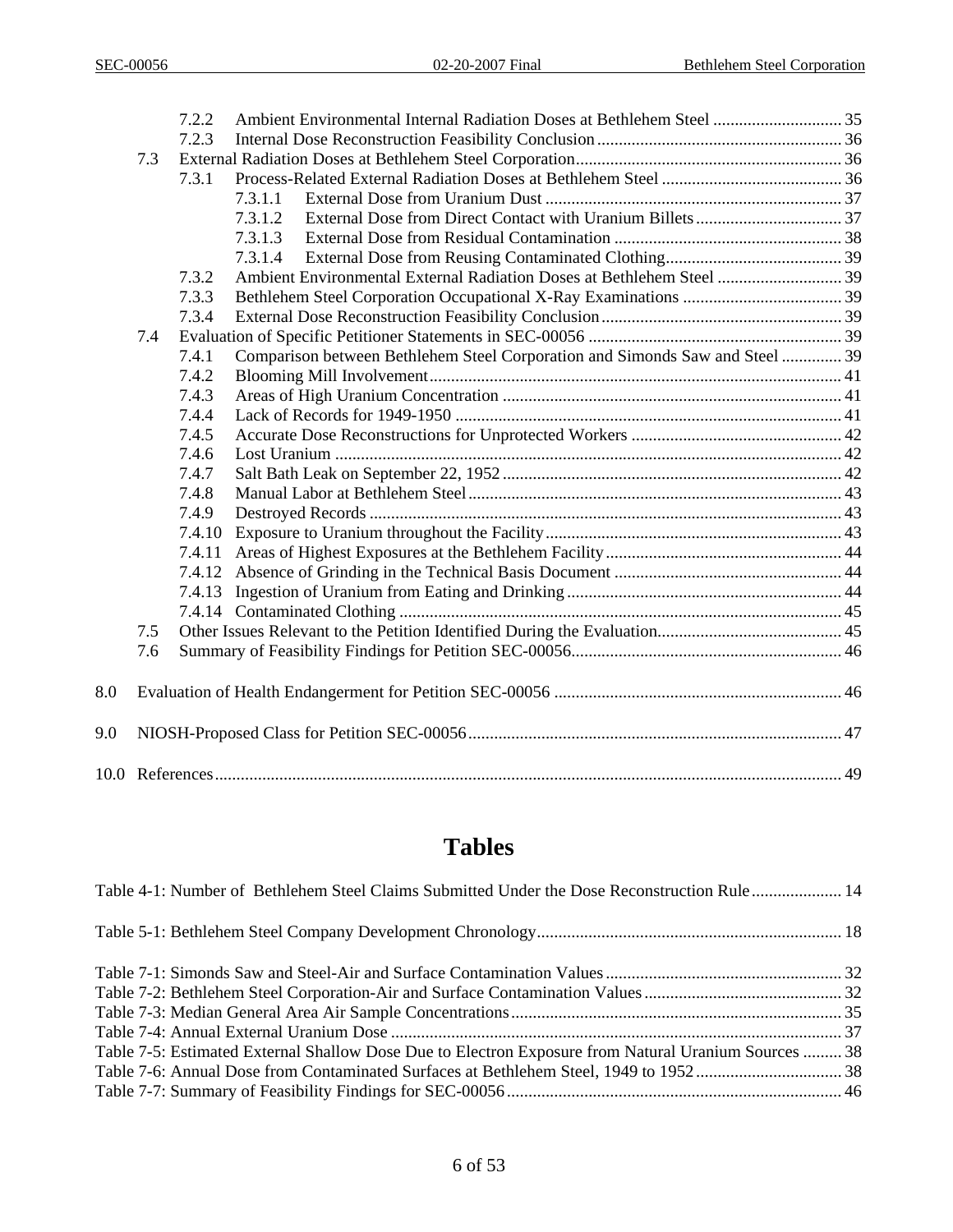# **Figures**

| Figure 7-4: Air Concentration and Surface Contamination Levels at Simonds Saw and Steel and Bethlehem |  |
|-------------------------------------------------------------------------------------------------------|--|
|                                                                                                       |  |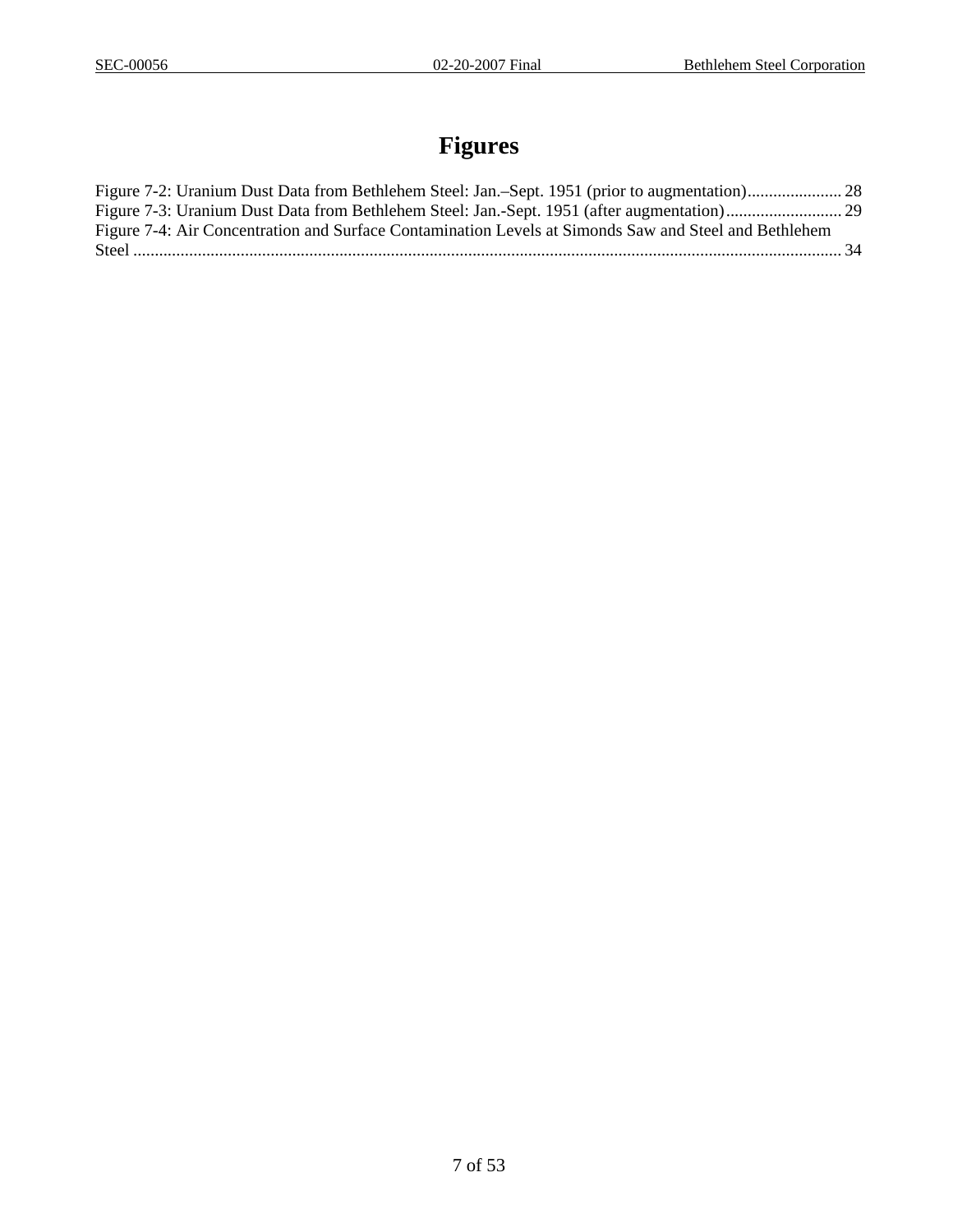This page intentionally left blank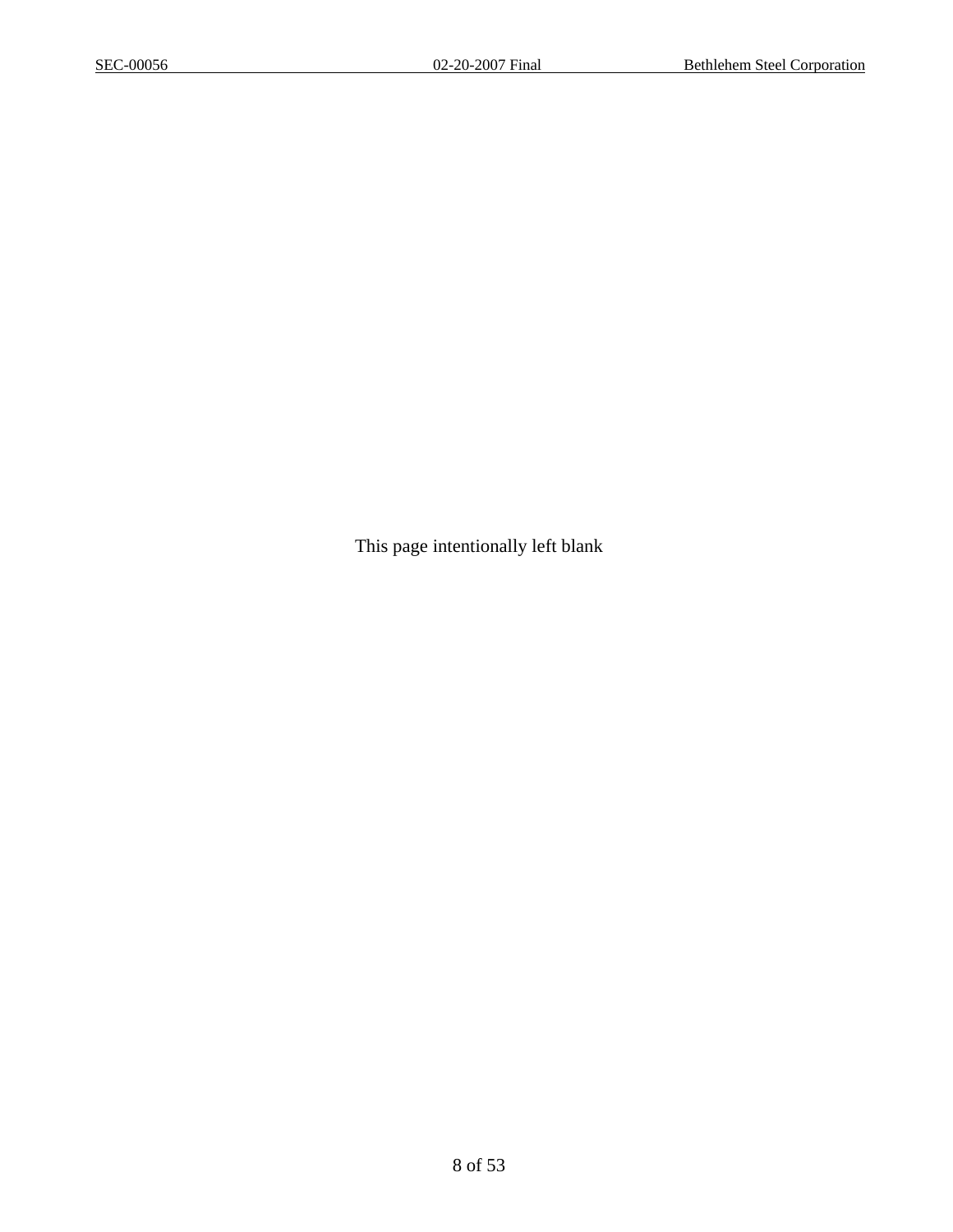# **SEC Petition Evaluation Report for SEC-00056**

# **1.0 Purpose and Scope**

This report evaluates the feasibility of reconstructing doses for all Atomic Weapons Employer personnel at the Bethlehem Steel Corporation who were monitored or should have been monitored for exposure to uranium during uranium rolling activities at the Bethlehem Steel, Lackawanna, New York facility from January 1, 1949 through December 31, 1952. It provides information and analyses germane to considering a petition for adding a class of employees to the congressionally-created SEC.

This report does not make any determinations concerning the feasibility of dose reconstruction that necessarily apply to any individual energy employee who might require a dose reconstruction from NIOSH. This report also does not contain the final determination as to whether the proposed class will be added to the SEC (see Section 2.0).

This evaluation was conducted in accordance with the requirements of EEOICPA, 42 C.F.R. pt. 83, and the guidance contained in the Office of Compensation Analysis and Support's (OCAS) *Internal Procedures for the Evaluation of Special Exposure Cohort Petitions*, OCAS-PR-004.

# **2.0 Introduction**

 $\overline{a}$ 

Both EEOICPA and 42 C.F.R. pt. 83 require NIOSH to evaluate qualified petitions requesting that the Department of Health and Human Services (HHS) add a class of employees to the SEC. The evaluation is intended to provide a fair, science-based determination of whether it is feasible to estimate with sufficient accuracy the radiation doses of the class of employees through NIOSH dose reconstructions.<sup>1</sup>

42 C.F.R. § 83.13(c)(1) states: *Radiation doses can be estimated with sufficient accuracy if NIOSH has established that it has access to sufficient information to estimate the maximum radiation dose, for every type of cancer for which radiation doses are reconstructed, that could have been incurred in plausible circumstances by any member of the class, or if NIOSH has established that it has access to sufficient information to estimate the radiation doses of members of the class more precisely than an estimate of the maximum radiation dose.*

Under 42 C.F.R.  $\S$  83.13(c)(3), if it is not feasible to estimate with sufficient accuracy radiation doses for members of the class, NIOSH must also then determine whether or not there is a reasonable likelihood that such radiation doses may have endangered the health of members of the class. The regulation requires NIOSH to assume that any duration of unprotected exposure may have endangered the health of members of a class when it has been established that the class may have been exposed to radiation during a discrete incident likely to have involved levels of exposure similarly high to those occurring during nuclear criticality incidents. If the occurrence of such an exceptionally high-level exposure has not been established, then NIOSH is required to specify that health was endangered for

<sup>&</sup>lt;sup>1</sup> NIOSH dose reconstructions under EEOICPA are performed using the methods promulgated under 42 C.F.R. pt. 82 and the detailed implementation guidelines available at http://www.cdc.gov/niosh/ocas.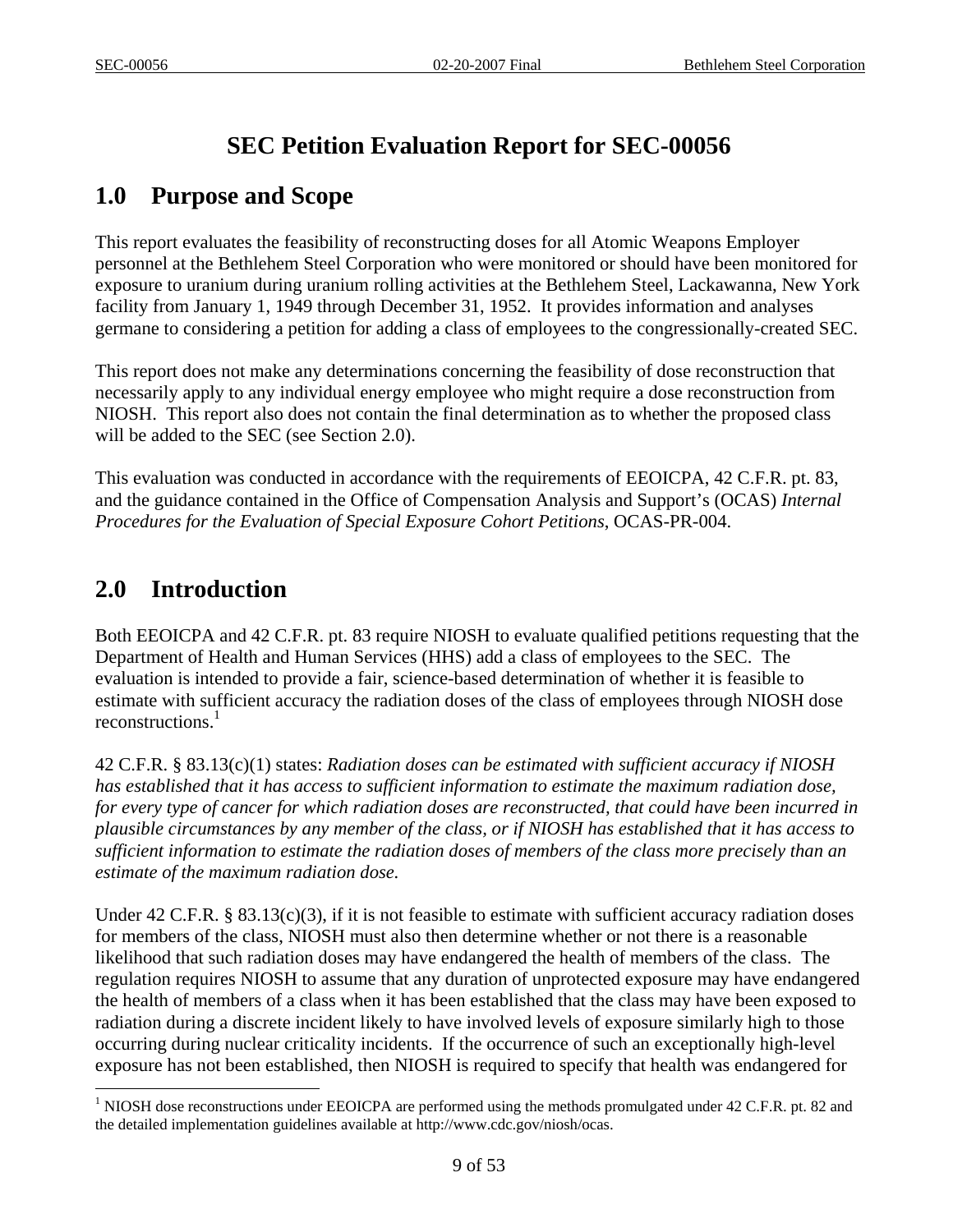$\overline{a}$ 

those workers who were employed for at least 250 aggregated work days within the parameters established for the class or in combination with work days within the parameters established for other SEC classes (excluding aggregate work day requirements).

NIOSH is required to document its evaluation in a report, and to do so, relies upon both its own dose reconstruction expertise as well as technical support from its contractor, Oak Ridge Associated Universities (ORAU). Once completed, NIOSH provides the report to both the petitioners and to the Advisory Board on Radiation and Worker Health (Board). The Board will consider the NIOSH evaluation report, together with the petition, petitioner(s) comments, and other information the Board considers appropriate, in order to make recommendations to the Secretary of HHS on whether or not to add one or more classes of employees to the SEC. Once NIOSH has received and considered the advice of the Board, the Director of NIOSH will propose a decision on behalf of HHS. The Secretary of HHS will make the final decision, taking into account the NIOSH evaluation, the advice of the Board, and the proposed decision issued by NIOSH. As part of this decision process, petitioner(s) may seek a review of certain types of final decisions issued by the Secretary of HHS.<sup>2</sup>

# **3.0 Petitioner-Requested Class/Basis & NIOSH-Proposed Class/Basis**

Petition SEC-00056, qualified on August 29, 2006, requested that NIOSH consider the following class for addition to the SEC: *Millwrights, welders, electricians, bricklayers, carpenters, all maintenance, testers, rollers, supervisors, crane operators, hookers, clean-up crews, and grinders who worked in the 10-Inch Bar Mill and Blooming Mill from years 1949 through 1952.*

The petitioner provided information and affidavit statements in support of the petitioner's belief that accurate dose reconstruction over time is impossible for the Bethlehem Steel Corporation workers in question. NIOSH deemed the following information and affidavit statements sufficient to qualify SEC-00056 for evaluation:

The original submission and supplemental supporting documents included 25 documents to support the petition for including the above stated class of workers into the Special Exposure Cohort (SEC). The supporting documentation included various letters, production reports, trip reports, articles, and 69 affidavits. The basis of the petition is that: 1) radiation monitoring records for the proposed class have been lost, falsified, or destroyed; 2) there is no information regarding monitoring, source, source term, or process for uranium rolling activities at Bethlehem Steel; and 3) one or more unmonitored, unrecorded, or inadequately monitored or recorded exposure incidents occurred.

The information and statements provided by the petitioner qualified the petition for further consideration by NIOSH, the Board, and HHS. The details of the petition basis are addressed in Section 7.4.

Based on its research, NIOSH expanded the petitioner-requested class to define a single class of employees for which NIOSH can estimate radiation doses with sufficient accuracy. The NIOSH-

<sup>&</sup>lt;sup>2</sup> See 42 C.F.R. pt. 83 for a full description of the procedures summarized here. Additional internal procedures are available at http://www.cdc.gov/niosh/ocas.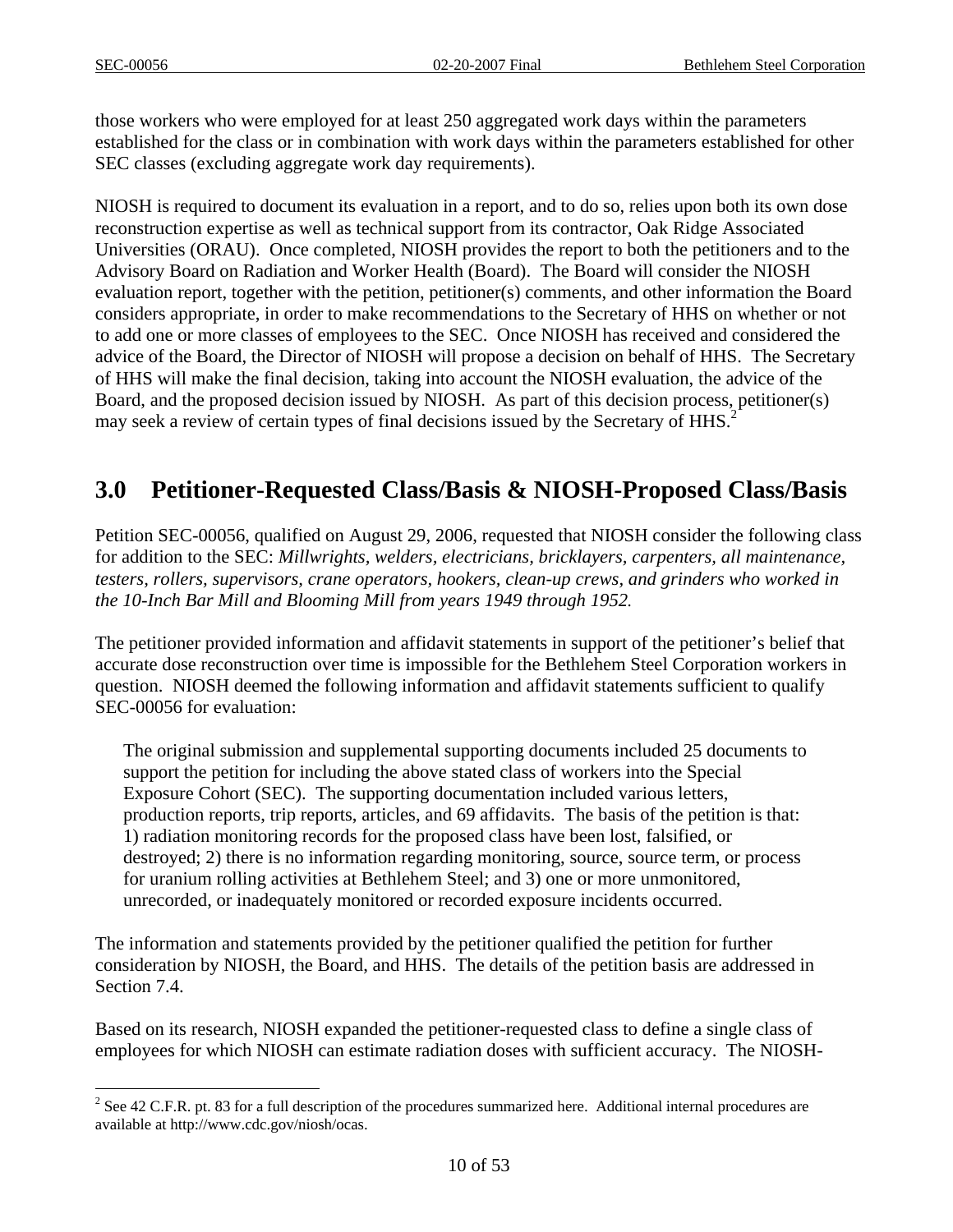proposed class includes all Atomic Weapons Employer personnel at the Bethlehem Steel Corporation who were monitored or should have been monitored for exposure to uranium during uranium rolling activities at the Bethlehem Steel, Lackawanna, New York facility from January 1, 1949 through December 31, 1952. The class was expanded because NIOSH determined that the available information does not allow NIOSH to definitively link all individuals to their specific work title/functions or work locations for the proposed time period; and, that NIOSH has sufficient information to reconstruct dose for the broader class.

# **4.0 Data Sources Reviewed by NIOSH**

NIOSH identified and reviewed numerous data sources to determine the availability of information relevant to determining the feasibility of dose reconstruction for the class of employees proposed for this petition. This included determining the availability of information on personal monitoring, area monitoring, industrial processes, and radiation source materials. The following subsections summarize the data sources identified and reviewed by NIOSH.

# **4.1 Site Profile Technical Basis Documents (TBDs)**

A Site Profile provides specific information concerning the documentation of historical practices at the specified site. Dose reconstructors can use the Site Profile to consistently evaluate internal and external dosimetry data for monitored and unmonitored workers, and to supplement, or substitute for, individual monitoring data. A Site Profile may consist of an Introduction and five Technical Basis Documents (TBDs) that provide process history information, information on personal and area monitoring, radiation source descriptions, and references to primary documents relevant to the radiological operations at the site. As part of NIOSH's evaluation of this petition, it examined the following TBDs for insights into Bethlehem Steel Corporation operations or related topics/operations at other sites:

- *Technical Basis Document: Basis for Development of an Exposure Matrix for Bethlehem Steel Corporation, Lackawanna, New York; Period of Operation: 1949-1952*; OCAS-TKBS-0003, Rev. 1; July 27, 2006; SRDB Ref ID: Not available in SRDB
- *Technical Basis Document: Basis for Development of an Exposure Matrix for Bethlehem Steel Corporation, Lackawanna, New York; Period of Operation: 1949-1952*; ORAUT-TKBS-0001, Rev. 1; June 29, 2004 (superseded by OCAS-TKBS-0003 Rev. 0); SRDB Ref ID: Not available in SRDB
- *Technical Basis Document: Basis for Development of an Exposure Matrix for Bethlehem Steel Corporation, Lackawanna, New York; Period of Operation: 1949-1952*; ORAUT-TKBS-0001, Rev. 0; June 29, 2004 (superseded by ORAUT-TKBS-0001, Rev. 1); SRDB Ref ID: 19475
- *Technical Basis Document: Site Profile for Simonds Saw and Steel Company, Lockport New York;*  ORAUT-TKBS-0032; Rev. 0; May 31, 2005; SRDB Ref ID: 20181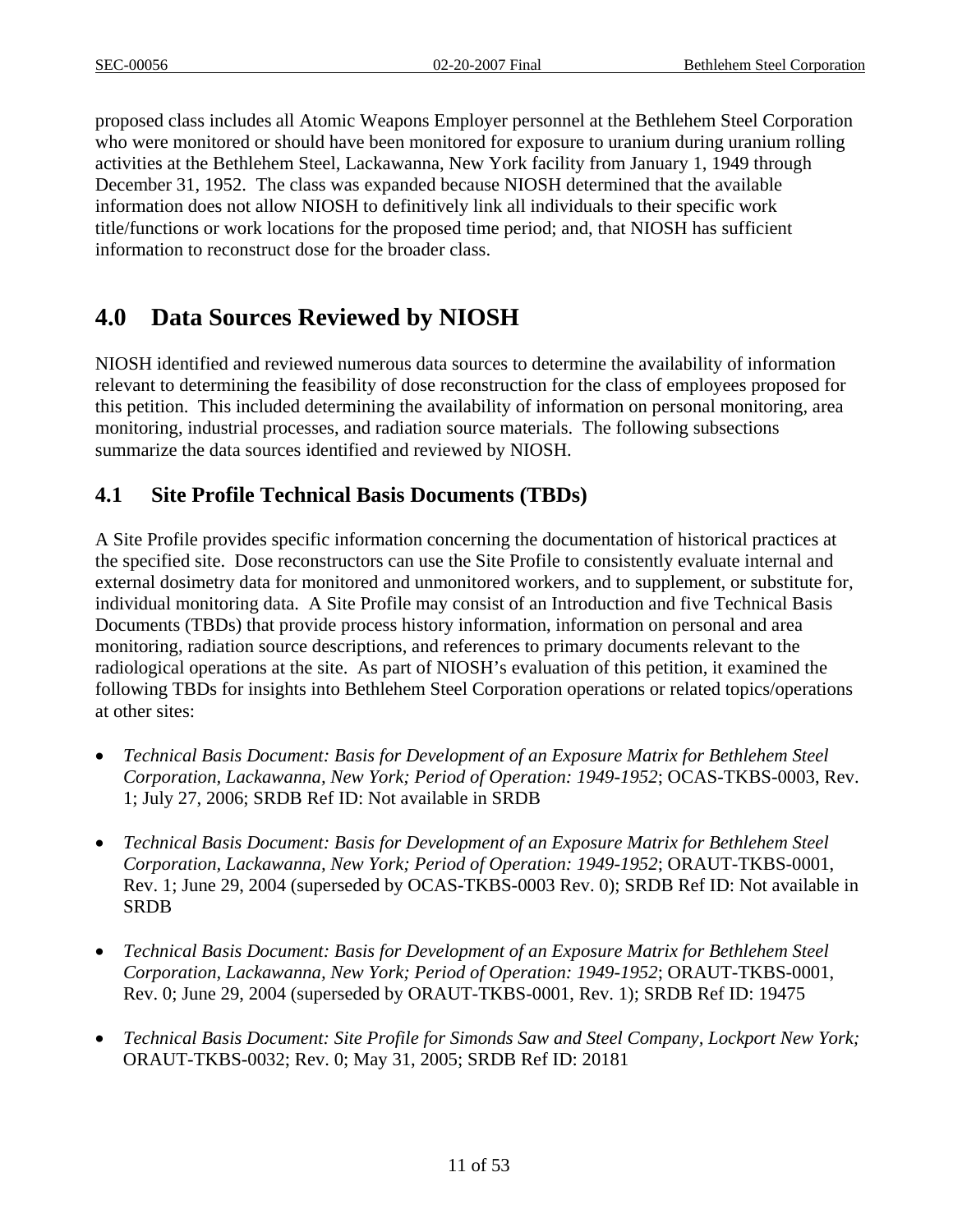# **4.2 ORAU Technical Information Bulletins (OTIBs)**

An ORAU Technical Information Bulletin (OTIB) is a general working document that provides guidance for preparing dose reconstructions at particular sites or categories of sites. NIOSH reviewed the following OTIBs as part of its evaluation:

- *OTIB: Dose Reconstruction from Occupationally Related Diagnostic X-Ray Procedures*, Revision 03 PC-1, ORAUT-OTIB-0006; December 21, 2005; SRDB Ref ID: 20220
- *OTIB: Estimating the Maximum Plausible Dose to Workers at Atomic Weapons Employer Facilities*, Revision 03, ORAUT-OTIB-004; August 12, 2005; SRDB Ref ID: 19421

# **4.3 Facility Employees and Experts**

To obtain additional information, NIOSH attended three worker outreach meetings and one Town Hall meeting: 1) a May 4, 2004 public meeting; 2) a July, 1, 2004 meeting with the Bethlehem Steel Claimants Action Group; 3) a January 12, 2005 Town Hall meeting to discuss modifications and updates to the Bethlehem Steel Site Profile and to hear public comment; and 4) a June 21, 2006 second meeting with the Bethlehem Steel Claimants Action Group. NIOSH also conducted telephone interviews with two former site employees. The following subsections describe the worker outreach meetings and telephone interviews in more detail.

## **4.3.1 Worker Outreach**

 $\overline{a}$ 

Three worker outreach meetings were conducted. A public meeting was held on May 4, 2004 to provide information to former Bethlehem Steel employees about the EEOICPA program. In addition, two meetings were conducted with the Bethlehem Steel Claimants Action Group: one on July 1, 2004 and one on June 21, 2006. A Town Hall meeting was also conducted on January 12, 2005. All meetings were conducted to solicit questions and/or comments from former Bethlehem Steel employees or survivors, and for NIOSH to gather first-hand information about uranium rolling activities at Bethlehem Steel.

In addition to the meetings, members of the public have provided numerous comments and questions through written correspondence on behalf of former Bethlehem Steel workers, primarily through the representative (also the designated representative for the Bethlehem Steel Special Exposure Cohort claim petition) of the Bethlehem Steel Claimants Action Group (Petition Form B, 2006, Submitted Comments<sup>3</sup>). NIOSH also corresponded with the SEC petition representative, who explained various issues related to the Bethlehem Steel dose reconstructions. Specific issues raised during these activities are briefly cited in Section 4.3.4 and further evaluated in Section 7.4.

<sup>3</sup> Submitted comments can be located at http://www.cdc.gov/niosh/ocas/bethst.html under the *Comments on Bethlehem Steel Company Documents* heading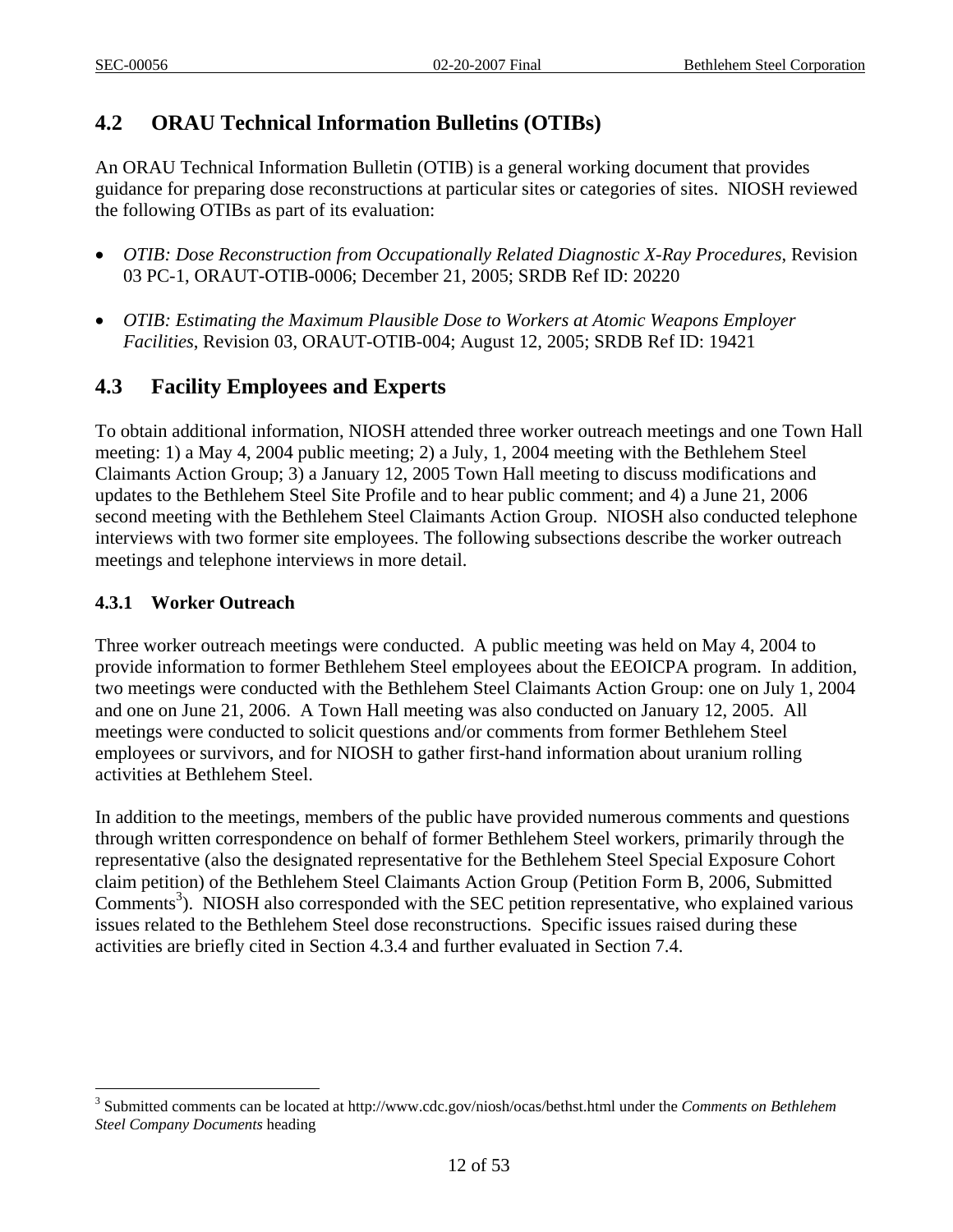$\overline{a}$ 

#### **4.3.2 Advisory Board on Radiation and Worker Health**

The Advisory Board on Radiation and Worker Health held several meetings in various cities across the country, for which the Board's agendas<sup>4</sup> included the Bethlehem Steel Site Profile. These efforts focused on addressing concerns from members of the public and discussing proposed updates to the site profile. Advisory Board meetings are open to the public and provide an opportunity for members of the public to observe the review process and make comments; former Bethlehem Steel workers attended several of these ABRWH meetings. Verbatim transcripts of these public meetings can be found at www.cdc.gov/NIOSH/OCAS.

#### **4.3.3 Telephone Interviews**

Due to extensive prior interaction with former Bethlehem Steel workers, NIOSH conducted fewer telephone interviews for this evaluation than usual. NIOSH interviewed two former Bethlehem Steel employees: the Bethlehem Steel SEC petition designated representative and another individual who was present during uranium rolling activities at Bethlehem Steel. Interview questions focused on the following issues: cobble cutting activities, conditions in the cooling bed sub-basement, protective equipment/practices, and accidents or incidents. Interviewees confirmed that uranium rod cobblecutting was performed by torch-cutting. Interviewees also stated that the cooling bed sub-basement was cleaned once or twice a month by using air hoses to blow debris from inaccessible areas, then using shovels, brooms, and wheelbarrows to clean the debris off of the sub-basement floor. Interviewees also stated that no personal protective equipment was used during uranium rolling activities.

• *Personal Communication with Don Lotocki and Ed Walker*; Telephone Interview by Jack Beck and Libby Gilley; October 26, 2006; SECIS Document ID: 112 and 113

## **4.3.4 Bethlehem Steel Corporation Worker Issues**

Former Bethlehem Steel Corporation employees have expressed concerns regarding dose reconstructions for Bethlehem Steel workers. The issues were expressed in public meetings, phone interviews, and written correspondence. The following is a brief list of those issues. Further details can be found in Section 7.4.

- Information from Simonds Saw and Steel is not a valid comparison to Bethlehem Steel Corporation.
- Other buildings were involved [in uranium work], including the Blooming Mill.

<sup>&</sup>lt;sup>4</sup> The following meetings included conversations related to the Bethlehem Steel Site Profile: January 2003; ABRWH Working Group, March 2004; ABRWH, June 2, 2004; ABRWH, June 3, 2004; ABRWH, December 2004; ABRWH, February 7, 2005; ABRWH, February 8, 2005; ABRWH, July 2005; ABRWH, August 2005; ABRWH, October 6, 2005; ABRWH, October 17, 2005; ABRWH, October 18, 2005; ABRWH, November 2005; ABRWH, January 2006; ABRWH, June 2006; ABRWH, September 2006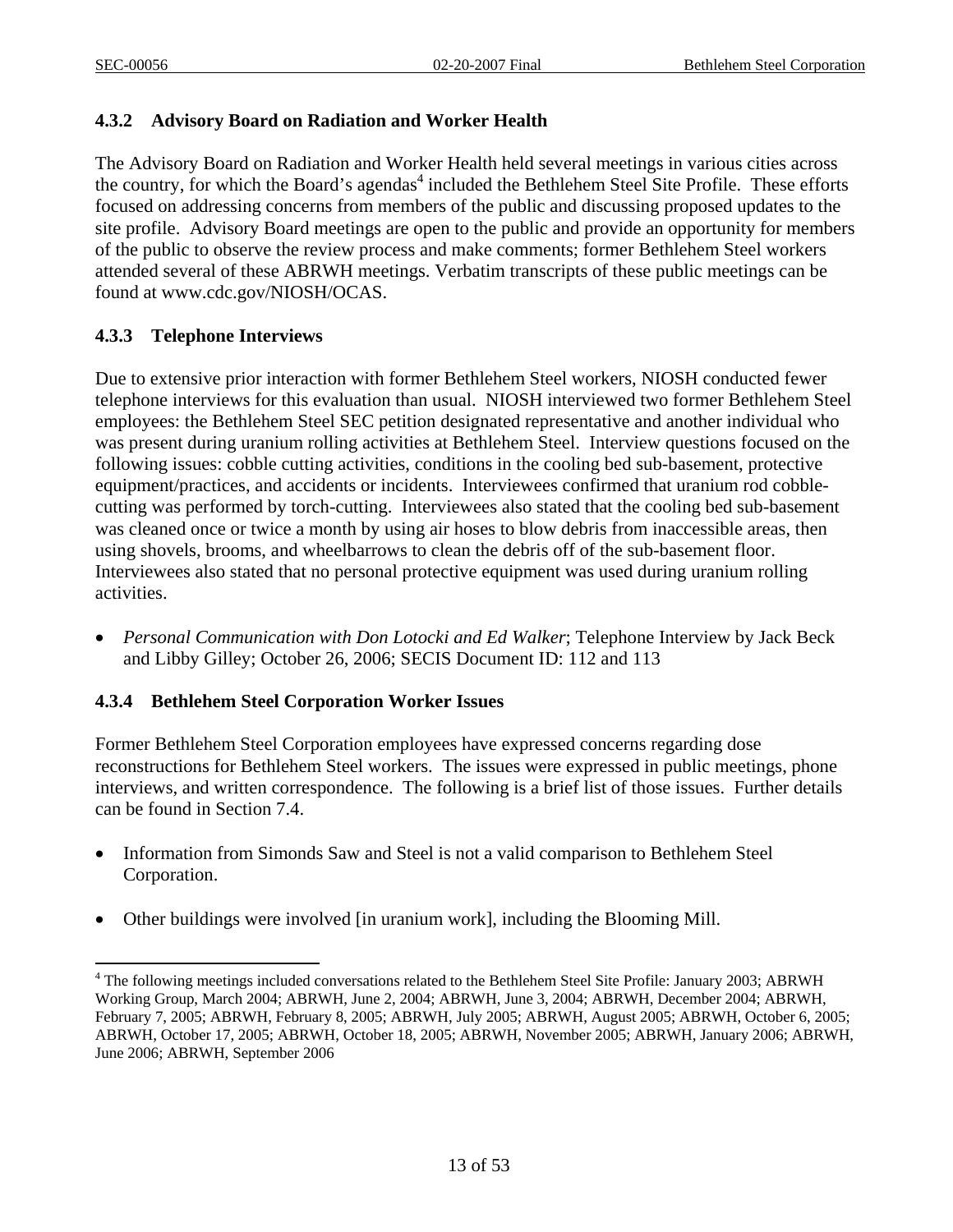- NIOSH did not consider [exposures from working in] the sub-basement under the Cooling Bed, nor the Cooling Bed above.
- There are no records for the time period from 1949 through 1950.
- Workers were not supplied with personal protective equipment.
- Thirteen ton of radioactive materials were left at the Bethlehem Steel site.
- The amount of uranium rolling could not have been done in a 10-hour day.
- The work at Bethlehem Steel involved more manual labor than at Simonds Saw and Steel.
- The government admits to destroying records.
- The work areas could not have been cleaned in one day.
- NIOSH initially stated that the highest dust levels were at the rollers, and then later, NIOSH stated the highest exposures were somewhere else.
- Grinding was not recognized or incorporated in the Bethlehem Steel Technical Basis document.
- Workers ate and drank in dusty areas and could have ingested uranium.
- Workers wore contaminated coveralls.

## **4.4 Previous Dose Reconstructions**

NIOSH reviewed its NOCTS dose reconstruction database to locate EEOICPA-related dose reconstructions that might provide information relevant to the petition evaluation. Table 4-1 summarizes the results of this review for the period of January 1, 1949 through December 31, 1952 (NOCTS data available as of December 14, 2006).

| Table 4-1: Number of Bethlehem Steel Claims Submitted Under the Dose Reconstruction Rule                                                        |               |  |  |
|-------------------------------------------------------------------------------------------------------------------------------------------------|---------------|--|--|
| (January 1, 1949 through December 31, 1952)                                                                                                     |               |  |  |
| <b>Description</b>                                                                                                                              | <b>Totals</b> |  |  |
| Total number of claims submitted for energy employees who meet the proposed class definition<br>criteria                                        | 732           |  |  |
| Number of dose reconstructions completed for energy employees who were employed during the<br>years identified in the proposed class definition | 634           |  |  |
| Number of claims for which internal dosimetry records were obtained for the identified years in the<br>proposed class definition                |               |  |  |
| Number of claims for which external dosimetry records were obtained for the identified years in the<br>proposed class definition                |               |  |  |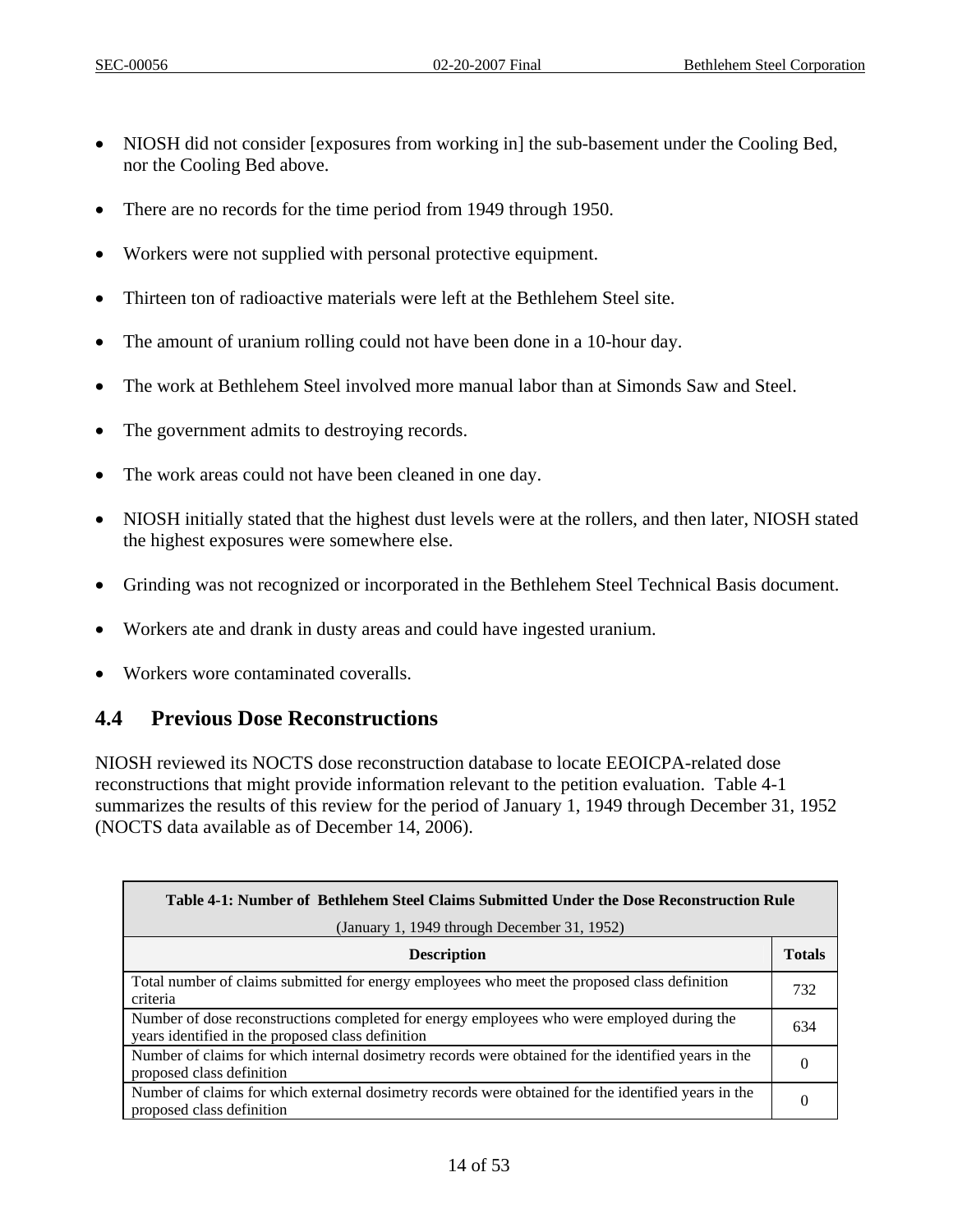NIOSH reviewed each claim to determine whether internal and/or external personal monitoring records could be obtained for each employee. At the time that dose reconstructions were performed, NIOSH was not able to obtain personnel dosimetry records for any employee represented in an individual claim submitted for dose reconstruction under EEOICPA for the time period of January 1, 1949 through December 31, 1952. It is apparent to NIOSH that personal radiation monitoring information was not collected for Bethlehem Steel workers. As a result, prior dose reconstructions have relied on available monitoring data, source term information, production rate records, and air sampling data from a site with similar processes.

As part of the dose reconstruction process, NIOSH conducts Computer Assisted Telephone Interviews (CATIs) with claimants to obtain additional information relevant to each dose reconstruction, including work locations, hours, job titles, and other information. NIOSH carefully reviewed the CATI summary reports to identify information relevant to this evaluation, with particular attention given to those interviews with former employees. The interviews provided information regarding the number of hours worked and typical working conditions that existed during the covered period. Most interviewees reported that no radiological monitoring of any sort was performed. Other individuals reported that they did not know if monitoring had been performed.

# **4.5 NIOSH Site Research Database**

NIOSH also reviewed its Site Research Database to locate documents supporting the evaluation of the proposed class. Currently, there are 141 documents in this database that were identified as pertaining to Bethlehem Steel Corporation. These documents were evaluated for their relevance to this petition. The documents include historical background on process information for experimental rolling of uranium rods, trip reports, and air dust sampling data sheets. There are post-production documents that include surveys for residual contamination, Formerly Utilized Site Remedial Action Program (FUSRAP) elimination reports, and memos concerning the availability of records.

# **4.6 Documentation and/or Affidavits Provided by Petitioners**

In qualifying and evaluating the petition, NIOSH reviewed the following documents submitted by the petitioners (received 03/13/06):

- *Wayne Range Letter*, submitted to support the lack of monitoring data, Wayne Range/Bethlehem Steel Corporation; June 7, 1976; SECIS Document ID: 9576
- *69 affidavits*, submitted to support the lack of monitoring data, Workers and Survivors/Bethlehem Steel Corporation; SECIS Document ID: 9576

# **5.0 Radiological Operations Relevant to the Proposed Class**

The following subsections summarize both radiological operations at the Bethlehem Steel Corporation from January 1949 to December 1952, and the information available to NIOSH to characterize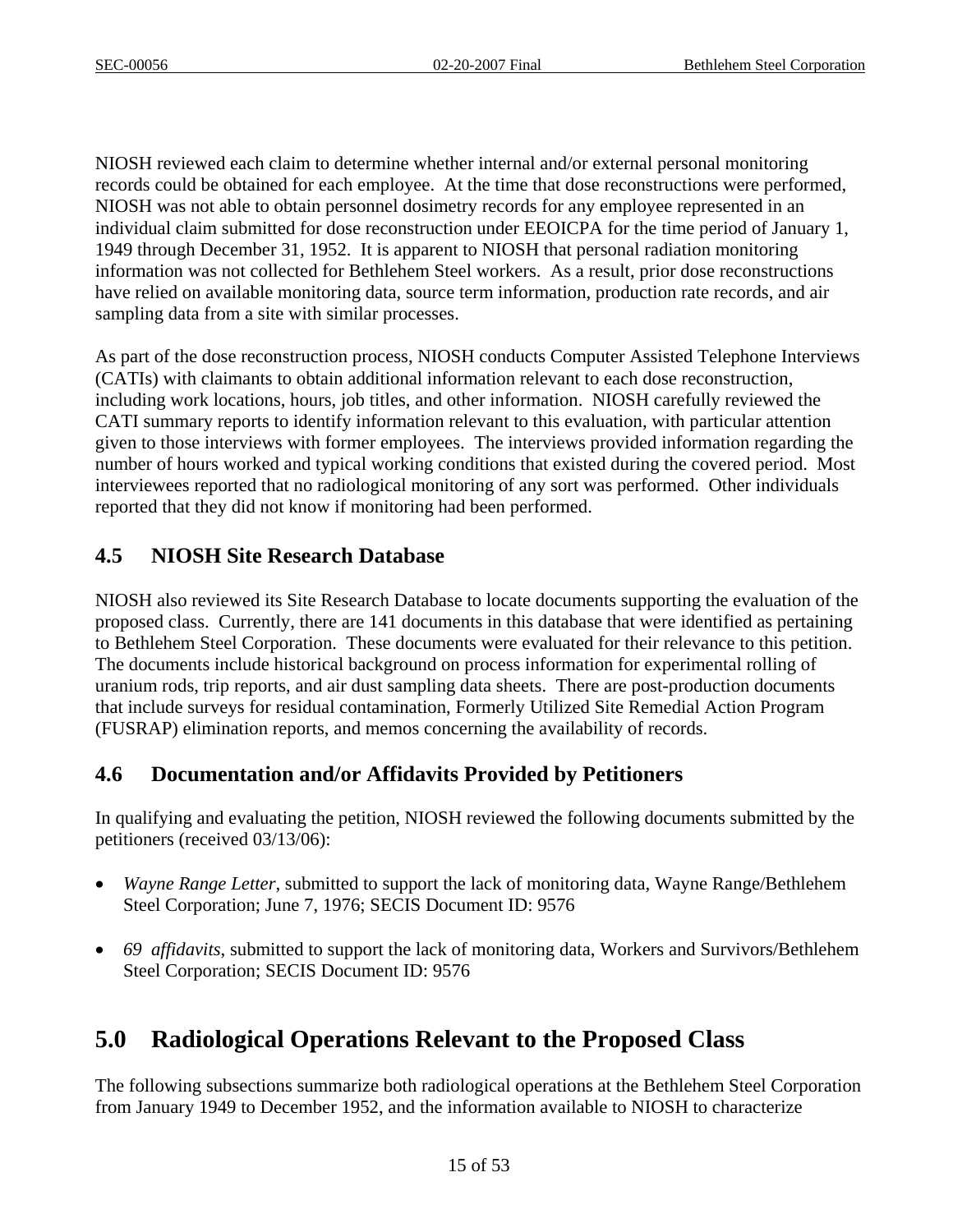particular processes and radioactive source materials. From available sources NIOSH has gathered process and source descriptions, information regarding the identity and quantities of each radionuclide of concern, and information describing both processes through which radiation exposures may have occurred and the physical environment in which they may have occurred. The information included within this evaluation report is intended only to be a summary of the available information.

## **5.1 Bethlehem Steel Corporation Plant and Process Descriptions**

Bethlehem Steel Corporation, one of the largest steel manufacturers in U.S. history, acquired the Lackawanna facility in 1922. By the end of World War II, the Lackawanna facility was a large complex employing over 20,000 workers with a broad range of production capabilities. In 1947, work was completed on a continuous rolling mill known as the 10-Inch Bar Mill. This state of the art mill was chosen by the Atomic Energy Commission to assist with experimental uranium rolling work (Range, 1976; LaMastra, 1976; Summary 1950-1951). The purpose of this experimental uranium rolling work was to assist in the design of the Fernald facility, which was to be based on a continuous rolling mill technology such as that used at Bethlehem Steel Corporation.The Atomic Energy Commission contracted with Bethlehem Steel Corporation, and records indicate that Bethlehem Steel Corporation participated in both experimental and production uranium rolling runs.

AEC programmatic goals associated with uranium rollings included the following:

- To evaluate the continuous rolling mill as a source of uranium rods for the plutonium production program at Hanford and Savannah River;
- To gain information during the uranium rollings that would be used for the design of the Fernald plant;
- To evaluate technological improvements leading to reduced oxidation of uranium metal through the use of lead bath and salt bath heating (using a combination of lithium and potassium carbonate salts) which would reduce losses during rolling; and
- To evaluate the metallurgical implications of heat treatments for the purpose of improving quality during irradiations.

The specific purpose of the contract with Bethlehem Steel included the following:

- To finish rolling of bars rough-rolled at Simonds Saw or Aliquippa Forge (Summary 1950-1951);
- To compare lead bath versus salt bath heating on product and process quality;
- To heat treat rods and billets (rolled or to be rolled at other facilities), which in some cases also included grinding as part of this preparation; and
- To produce finish-rolled uranium rods from rough-rolled billets.

The uranium billets were prepared by Mallinckrodt Chemical in St. Louis, Missouri, shipped to the rough-rolling mill (Simonds Saw or Aliquippa Forge), and then shipped to Lackawanna in freight cars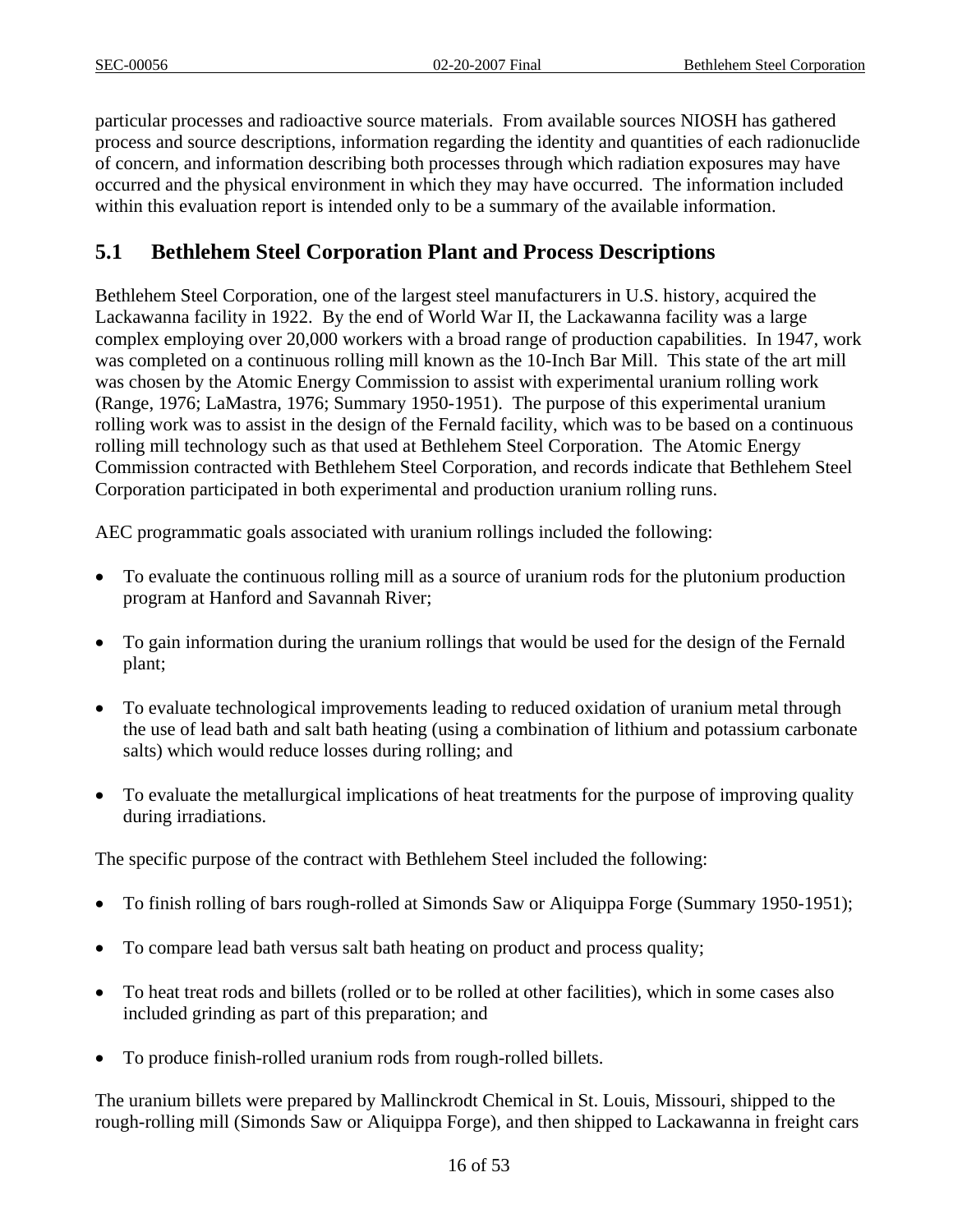$\overline{a}$ 

for finish-rolling. The work only involved the 10-Inch Bar Mill and associated billet preparation and handling equipment (LaMastra, 1976; Thornton, 1977; DOE, 1985; Range, 1976; ORNL, 1980), and generally took place only on weekends because the mills were in full use five days per week for normal steel production.

According to some accounts, material accountability practices for the project included collection of scale, residue, fine debris, and cropped ends. Workers reported the use of vacuum cleaners to assist in the cleanup in many areas. These materials were packaged and returned to the AEC, which had a documented scrap recovery program (Range, 1976; LaMastra, 1976; ORNL, 1980). Most uranium metal accountability records, however, were apparently destroyed (Range, 1976; Fletcher, 1976; LaMastra, 1976; ORNL, 1980). A memorandum from the Tonawanda sub-office titled *Monthly Progress Report for November* and dated November 1951, accounts for thirteen bundles of cobbled rods and four drums of scrap from the last Bethlehem rolling, occurring in October 1951, that were transferred to storage at the Lake Ontario Ordinance Works (LOOW) by personnel from the Bethlehem Steel Corporation (Malone, 1951).

A number of documents provide varied information regarding the time period during which the rollings occurred. Some reference memos and reports indicate that all work, which could have included rolling work, occurred between 1949 and 1952 (LaMastra, 1976; Summary 1950-1951; ORNL 1980; Range, 1976; NLO, 1952). However, NIOSH has only been able to substantiate that rollings were performed in 1951 and 1952 (NLO, 1952). Although NIOSH was unable to substantiate that uranium rollings were performed in 1949 and 1950, to ensure claimant-favorability in individual dose reconstructions, it has been assumed that one rolling occurred per month in the years 1949 and 1950. NIOSH also obtained a letter from a labor representative in October 1979 asserting that six to eight rollings took place in 1955. NIOSH was unable to locate any historical documentation to corroborate that rollings were performed on these dates (Kosanovich, 1979) and therefore, did not include 1955 in the operational period that was evaluated. The rolling work at Bethlehem Steel Corporation was used in the design of a rolling mill at the National Lead Company plant in Fernald, Ohio, and by all indications, uranium rolling was transferred to the Fernald Plant around September 1952 when Fernald began pilot-operations (Range, 1976; NLO,1952; NLO, 1985; LaMastra, 1976).

Several documents report that AEC personnel were present during all rolling operations, and several site-visit reports document these visits. AEC personnel conducted air and surface radioactivity monitoring and checked personnel involved in the rolling for contamination during some of the uranium rollings (LaMastra, 1976; DOE, 1985; ORNL, 1980). Although some reports indicate that no records are available regarding these monitoring activities (Range, 1976; LaMastra, 1976; ORNL, 1980), a review of AEC historical records has produced several documents containing air sampling data from the Health and Safety Laboratory (HASL) and National Lead Company for eight of the fourteen rollings from April 1951 through October 1952 at Bethlehem Steel. These documents, supplemented with data collected at Simonds Saw and Steel, (which performed similar work), along with source-term information gained from AEC uranium rolling production reports (Summary 1950-1951; OCAS-TKBS-003, Table  $1<sup>5</sup>$ , provide the basis for worker dose estimation methodology.

 $<sup>5</sup>$  The summary provided in the Bethlehem Steel Site Profile was based on the following primary source documents: AEC,</sup> 1951-1952 Sample Sheets; AEC, 1952 Sample Sheets; Bowman, 1952; Gardner, 1952; Hershman, 1952; Kattner, 1951; Kattner, 1952a; Kattner, 1952b; Kattner, 1952c; NLO, 1952; Reichard, 1951; Riches, 1951; Schneider, No date; Stewart, 1952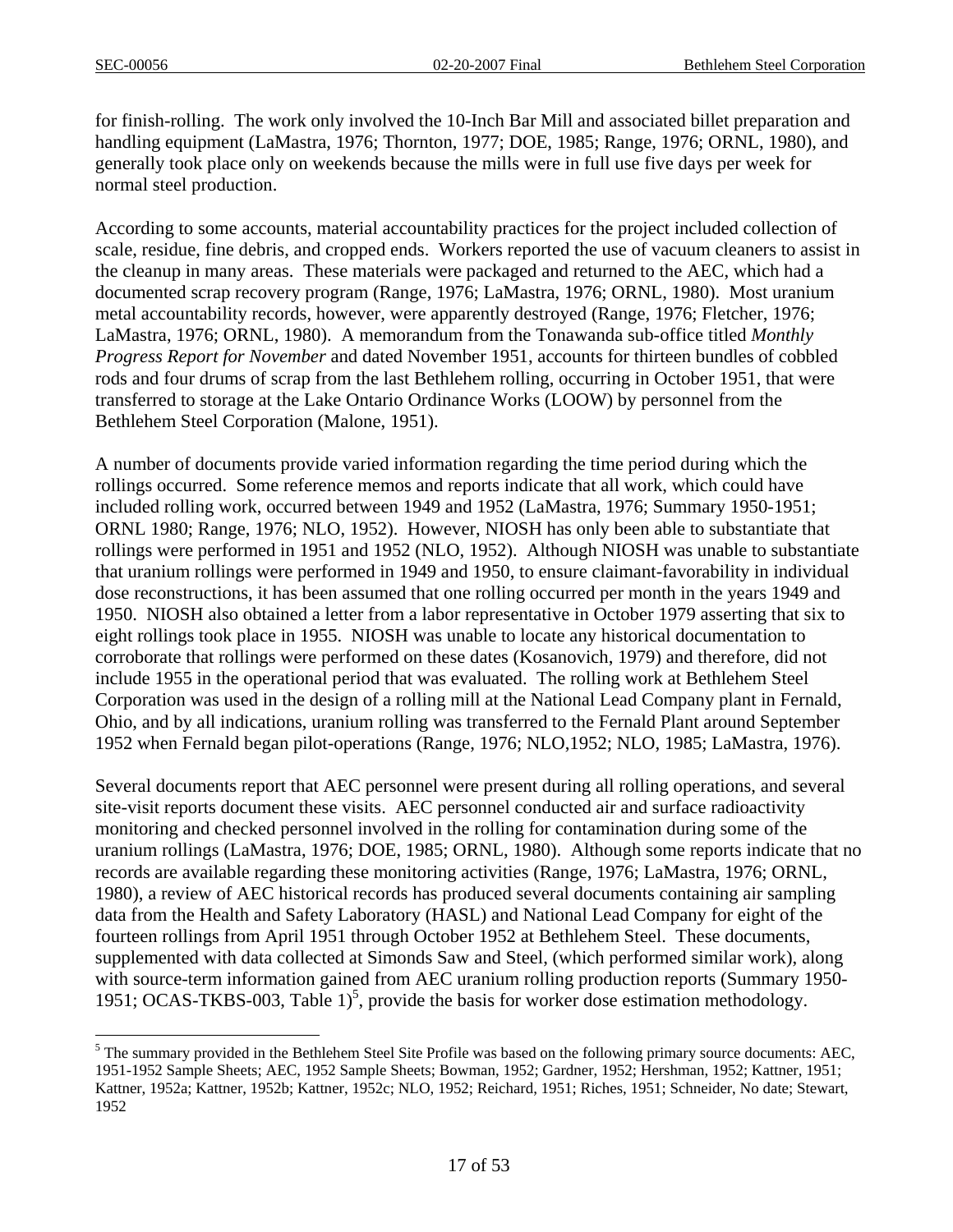Radiological surveys were performed in 1976 and in 1980; the radiological surveys identified no residual contamination above natural background levels in the original facility or in the equipment; (DOE, 1985; LaMastra, 1976; ORNL, 1980; OCAS-TKBS-0003)<sup>6</sup>.

Table 5-1 summarizes the site development.

| <b>Table 5-1: Bethlehem Steel Company Development Chronology</b> |                            |                                                                                                                                                                                                                                                                                                                                         |                                                                                                                                                                                                             |  |  |
|------------------------------------------------------------------|----------------------------|-----------------------------------------------------------------------------------------------------------------------------------------------------------------------------------------------------------------------------------------------------------------------------------------------------------------------------------------|-------------------------------------------------------------------------------------------------------------------------------------------------------------------------------------------------------------|--|--|
| <b>Years</b>                                                     | <b>Buildings</b>           | <b>Comments</b>                                                                                                                                                                                                                                                                                                                         | <b>Plant Population</b>                                                                                                                                                                                     |  |  |
| 1949-1950                                                        | 10-Inch Bar<br>Mill        | Although no documentation or records have<br>been found to substantiate that rolling<br>operations were actually performed in this<br>period, uranium rolling is assumed to have<br>been performed.<br>Simonds Saw and Steel is used as a surrogate,<br>with no protective coatings or ventilation                                      | All workers are assumed<br>affected at the 95 <sup>th</sup> percentile<br>value of the maximum dose<br>potential data set, with the<br>cobble-cutting dose model<br>added for suspected cobble-<br>cutters. |  |  |
|                                                                  |                            | methods applied.<br>(This data includes Simonds Saw and<br>Steel's rough-rolling activities.)                                                                                                                                                                                                                                           |                                                                                                                                                                                                             |  |  |
| January 1951 -<br>September 1951                                 | 10-Inch Bar<br><b>Mill</b> | Lead and salt bath technologies were utilized.<br>General area air monitoring was mainly<br>performed.<br>A breathing zone/general area ratio from<br>Simonds Saw & Steel air monitoring data was<br>applied to Bethlehem Steel general area air<br>monitoring results to derive surrogate<br>breathing zone levels at Bethlehem Steel. | All workers are assumed<br>affected at the 95 <sup>th</sup> percentile<br>value of the maximum dose<br>potential data set, with the<br>cobble-cutting dose model<br>added for suspected cobble-<br>cutters. |  |  |
| September 1951-<br>1952                                          | 10-Inch Bar<br><b>Mill</b> | Salt bath technology was fully employed,<br>significantly reducing airborne uranium levels<br>at the rollers. Hence, grinding operations<br>became the task with maximum dose<br>potential.                                                                                                                                             | All workers are assumed<br>affected at the grinding<br>airborne level, with the cobble-<br>cutting dose model added for<br>suspected cobble-cutters.                                                        |  |  |

## **5.2 Bethlehem Steel Corporation Functional Areas**

Bethlehem Steel Corporation uranium rolling operations were limited to the 10-Inch Bar Mill, which included the following components:

- Heating furnace and molten lead/salt vats
- Multi-stage continuous bar rollers

 $\overline{a}$ 

 $6$  The summary provided in the Bethlehem Steel Site Profile was based on the following primary source document: Kattner, 1952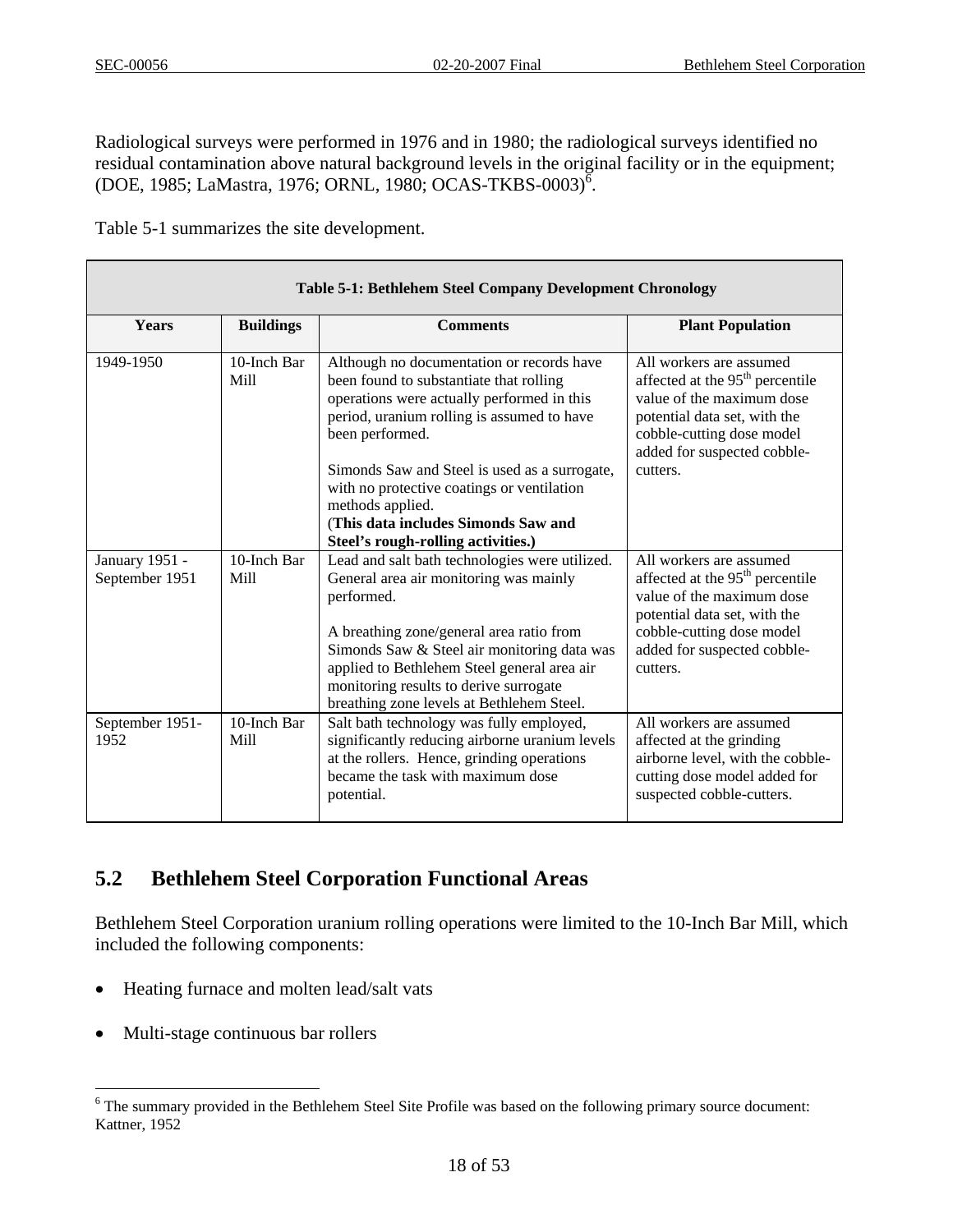- Rotary Shear
- Rod Cooling Bed/Racks (North Side and South Side)
- North and South Shears
- North and South Scale Mounted Cradles and Stop-blocks
- Packaging Area

Rough-rolled billets were brought to Bethlehem Steel by railcar and were stored during the week for finish rolling on the weekends at the 10-Inch Bar Mill. The billets were heated to approximately 1,200 degrees by submersion into molten lead or salt vats, and then rolled into approximately 1-inch diameter rods. Rough ends were cropped, and then the rods were cooled on a two-sided cooling bed/rack. Once cooled, the rods were sheared to specified lengths, and bundled for shipment. Handgrinding was sometimes necessary to correct surface imperfections. Occasionally, the rods were misfed while passing from one roller stage into the next; the incorrect feeding resulted in the rod bending and twisting into what was referred to as a cobble. The cobbles were then, according to worker reports, torch-cut into pieces small enough for placement into scrap barrels. These scraps were recovered as part of the AEC's scrap recovery program, which also included other scrap such as vacuumed slag and scale. Additional information regarding Bethlehem Steel Corporation uranium rolling operations can also be found in OCAS-TKBS-0003.

## **5.3 Radiological Exposure Sources from Bethlehem Steel Operations**

The Bethlehem Steel Corporation had only one process involving radioactive material: rolling natural uranium metal. This process included receipt of rough-rolled uranium billets, lead or salt bath heating of the billets, finish-rolling the billets into approximately one-inch diameter bars, shearing off rough ends, air-cooling the bars, grinding off surface imperfections, cutting the rods into four-inch and eightinch slugs, and packaging slugs for shipment. Also included was scrap recovery, in which slag, debris, and cobbles (produced when rods did not feed correctly into the successive rollers) were collected and cut into pieces and collected in drums. The scrap materials were then packaged for shipment.

## **5.3.1 Alpha Particle Emissions**

Alpha particle emissions from natural uranium processed at Bethlehem Steel presented the greatest potential for internal radiation exposure through internal deposition via inhalation and ingestion (alpha particles do not present an external exposure hazard). Processed natural uranium consists of approximately equal activities of uranium-238 [4.20 MeV and 4.15 MeV alpha particles] and uranium-234 [4.77 MeV and 4.73 MeV alpha particles] (Radiological Health, 1970). There are smaller amounts of uranium-235 (approximately 1/20 of the activity levels of uranium-238 or uranium-234) with alpha particles of 4.40 MeV and 4.36 MeV.

## **5.3.2 Beta Radiation Fields**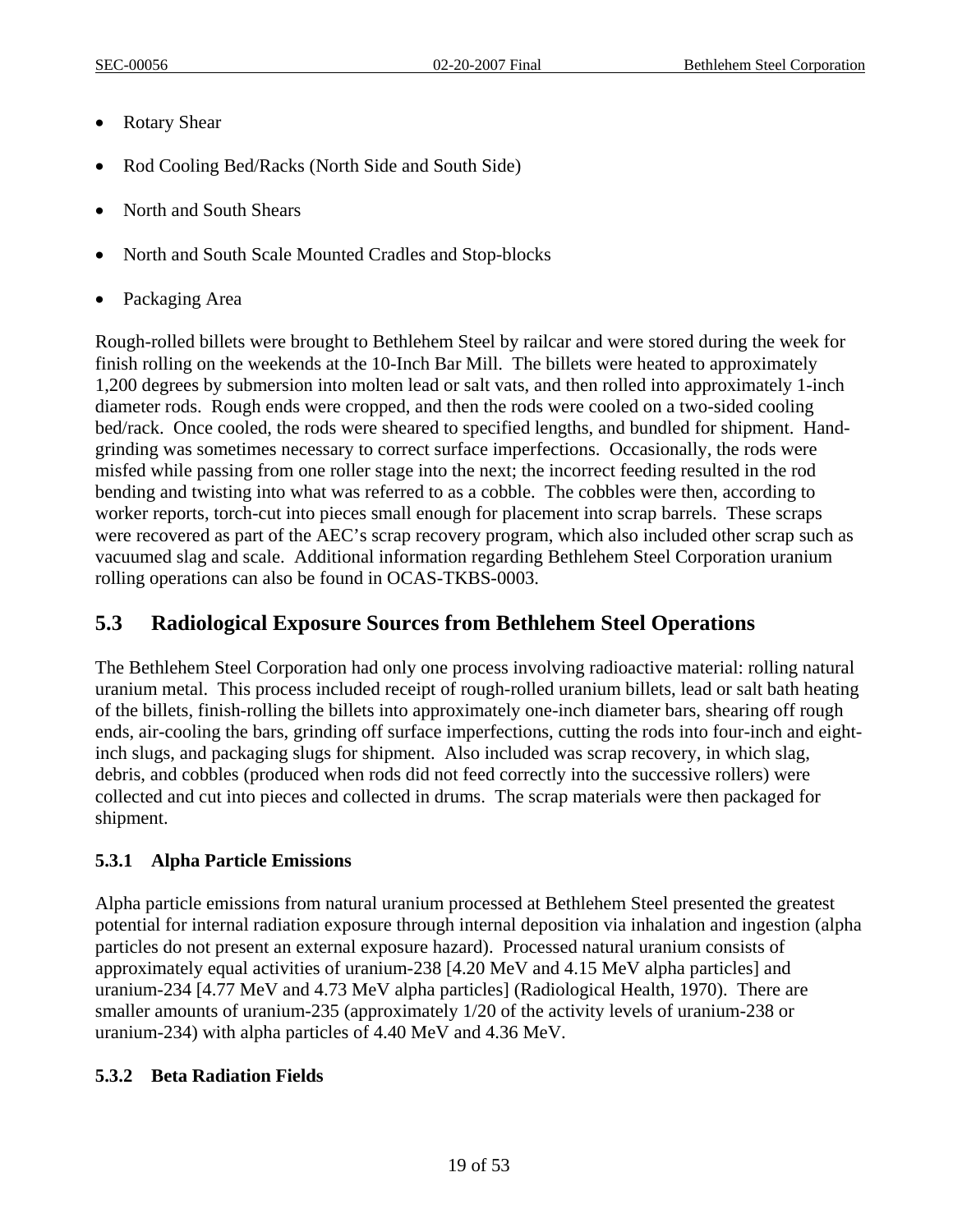Beta particle radiation was the dominant source of external radiation exposure associated with uranium rolling activities at Bethlehem Steel. The dominant beta radiation from natural uranium is from the uranium-238 decay products. The most energetic of these beta particles is from protactinium-234m [2.29 MeV]. The surface beta dose rate from a uranium slab is approximately 230 millirad (mrad) per hour.

### **5.3.3 Neutron Exposures**

Neutron exposures were not evaluated for Bethlehem Steel because they are negligible for natural uranium metal-handling facilities (ORAUT-OTIB-0004).

#### **5.3.4 Photon Exposures**

The majority of photons from natural uranium metals are in the 30 to 250 keV energy range. In contrast, solid uranium objects provide considerable shielding of the lower-energy photons and "harden" the spectrum, causing the majority of photons emitted from a solid uranium object (e.g., a billet or rod) to have energies greater than 250 keV. While it is recognized that solid uranium sources have a hardened photon spectrum, exposure to a thin layer of uranium results in a larger fraction of exposure to lower-energy photons. Therefore, for the purposes of this evaluation, deep dose estimates from the uranium sources at Bethlehem Steel are evenly distributed between photons with E=30-250 keV and photons with E>250 keV, which is consistent with the Bethlehem Steel Technical Basis Document (OCAS-TKBS-0003).

# **6.0 Summary of Available Monitoring Data for the Proposed Class**

Dose estimates for workers at Bethlehem Steel are based on a compilation of data sources. The available sources of monitoring data are listed below:

- Simonds Saw and Steel work area and breathing zone air monitoring (surrogate data for Bethlehem Steel for years 1949 through 1950)
- Bethlehem Steel work area air monitoring for years 1951 through 1952
- Simonds Saw and Steel surface contamination monitoring for 1948
- Bethlehem Steel surface contamination monitoring for 1952
- Source term and process information; information from contract language and production reports

Work area air monitoring was performed at Bethlehem Steel during the years 1951 through 1952, but no records of air monitoring for Bethlehem Steel for the years 1949 through 1950 have been located. However, work area and breathing zone air monitoring was performed at Simonds Saw and Steel from 1949 through 1950, and due to the similarities of the work processes for Simonds Saw and Steel and Bethlehem Steel Corporation, data from Simonds Saw and Steel were deemed appropriate for bounding dose determinations for uranium rolling operations at Bethlehem Steel during the years 1949 and 1950. Data from work area air monitoring performed at Bethlehem Steel during the years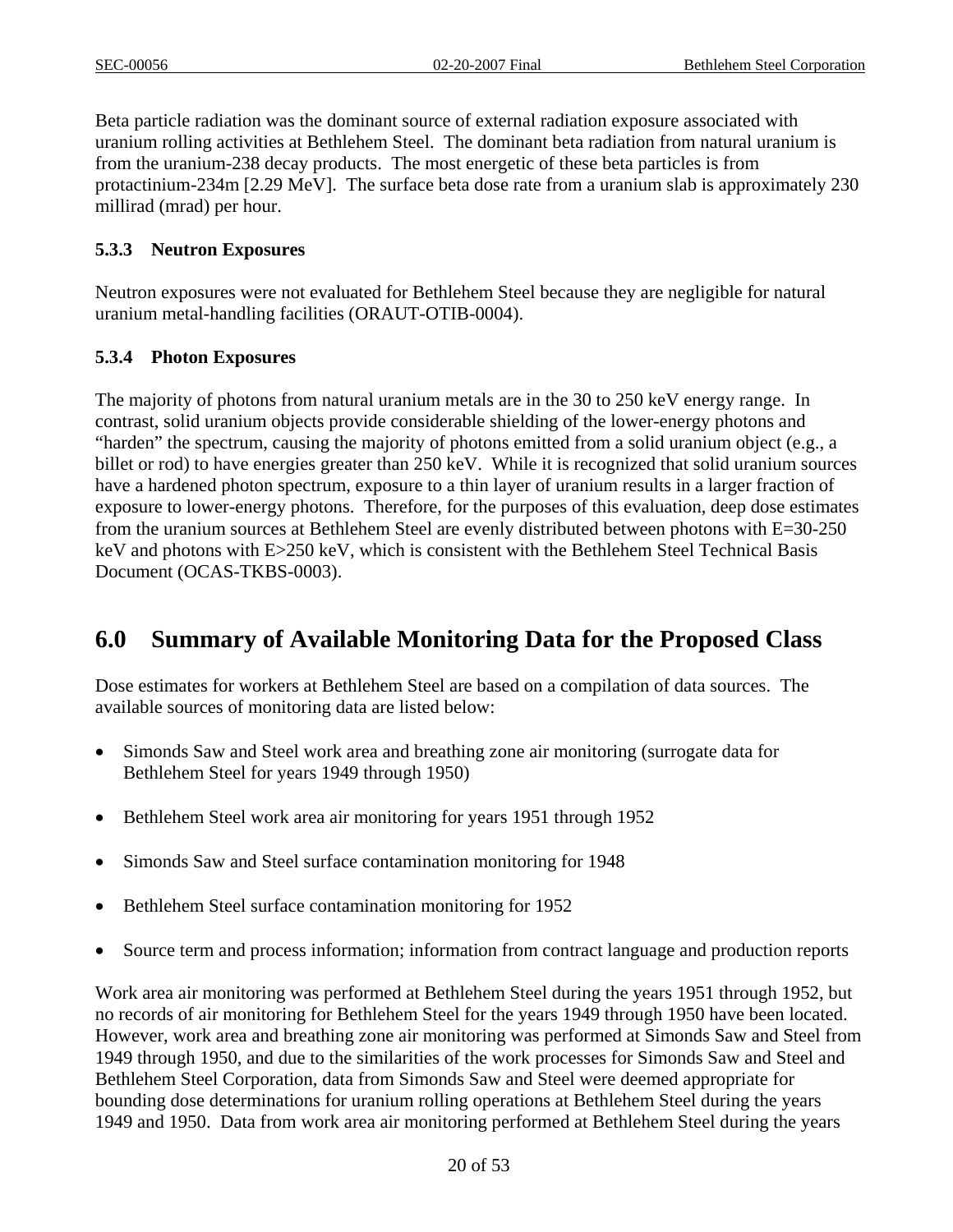1951 and 1952 and the application of a derived work area/breathing zone ratio from the Simonds Saw and Steel data, present a reasonable approach for determining bounding airborne radioactivity levels during the years of 1951 through 1952.

Surface contamination monitoring was performed at Simonds Saw and Steel in 1948, and also at Bethlehem Steel Corporation in 1952. These data were utilized in the Bethlehem Steel Technical Basis Document to establish a correlation between surface contamination and airborne contamination levels. This correlation was then used to develop a dose model relating worker ingestion rates to airborne concentrations.

Production reports for the uranium rolling activities at Bethlehem Steel are available for the years 1951 and 1952 and provide a means for determining source term data, which are beneficial for determining bounding dose estimates for internal and external exposure to residual contamination and from direct handling of uranium metal.

## **6.1 Bethlehem Steel Corporation Internal Monitoring Data**

NIOSH reviewed AEC historical records and found no evidence of personnel internal monitoring at Bethlehem Steel. Therefore, personnel internal dose estimates will be based on air monitoring, surface contamination monitoring, and source term data.

## **6.2 Bethlehem Steel Corporation External Monitoring Data**

No external dosimetry data are available for Bethlehem Steel. However, dose rates from submersion in a cloud of uranium dust, direct exposure to uranium metal, exposure to workers from residual contamination, or from re-use of contaminated work clothing can be estimated by application of the rolling information, residual contamination estimates, and exposure rate constants for uranium materials.

# **6.3 Air Sampling Data**

Records show that work area air monitoring was performed at Bethlehem Steel for the years 1951and 1952; but, no records of air monitoring at Bethlehem Steel for the years 1949 through 1950 have been located (this is consistent with the absence of documentation of uranium rolling in 1949 and 1950). NIOSH has assumed, for claimant favorability that rollings occurred in 1949 and 1950. Simonds Saw and Steel was then considered as a source for surrogate air monitoring data for the years 1949 and 1950 because extensive air monitoring had been performed at Simonds Saw and Steel and Simonds had work processes that were similar to those at Bethlehem Steel. The air monitoring at both Bethlehem Steel Corporation and Simonds Saw and Steel was performed by representatives from Health and Safety Laboratory (HASL). A detailed discussion of the application of Simonds Saw and Steel air monitoring data to work performed at Bethlehem Steel is provided in Section 7.4.1.

## **6.3.1 Simonds Saw and Steel Air Sampling**

Simonds Saw and Steel began rolling uranium in February 1948 and continued serving as a principal source of rolled uranium for several years. In October 1948, prior to the implementation of any air control measures, AEC collected a variety of air and urine samples from Simonds Saw and Steel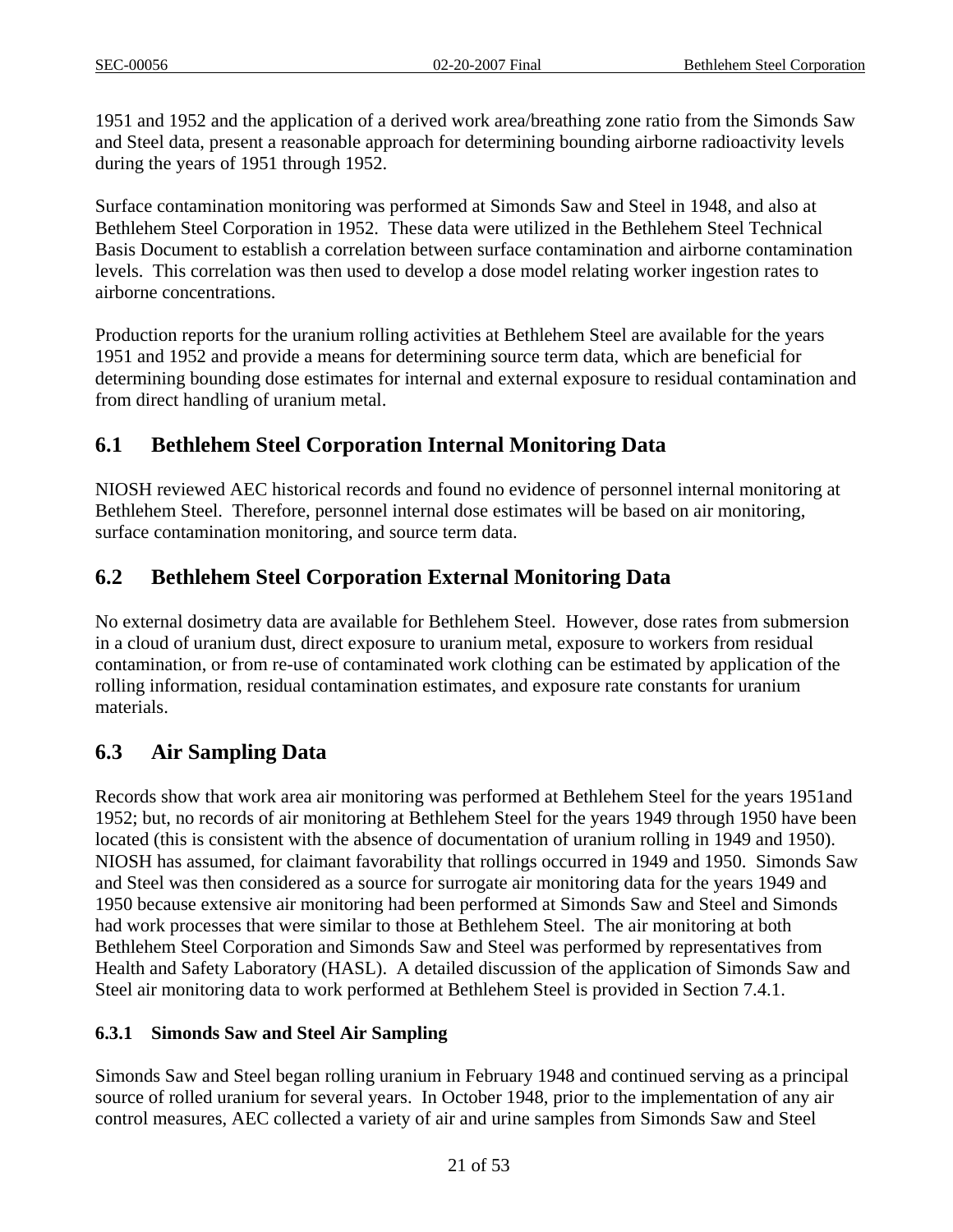workers; these included 22 breathing zone samples and 15 general area samples. Several controls and a sample from the stack were also collected (OCAS-TKBS-0003). AEC's next visit, December 1, 1948, found improvements in the air control measures, including exhaust ventilation over each of the operating rolls, the central vacuum cleaner was discharged outside, and a temporary enclosure was provided over the de-scaling device (OCAS-TKBS-0003)<sup>7</sup>. Although improvements in ventilation were later made and documented in various reports, the Simonds Saw and Steel data from October 1948 (before ventilation changes) is the only Simonds Saw and Steel data used to support the internal dose estimates for Bethlehem Steel's Lackawanna facility. It is important to note that the Simonds Saw and Steel data exceeds that directly measured at Bethlehem Steel by approximately 100% and that a number of factors described in Section 7.4.1 indicate that the Simonds Saw and Steel data represent claimant-favorable exposure levels.

#### **6.3.2 Bethlehem Steel Corporation Air Sampling**

Several documents report that AEC personnel were present during all rolling operations, and several site visit reports document these visits. During some of these rollings, AEC personnel conducted air and surface radioactivity monitoring and checked personnel involved in the rolling for contamination (OCAS-TKBS-0003; ORNL 1980). NIOSH's review of AEC historical records, however, showed several documents containing air sampling data from HASL and National Lead Company for the rollings shown in Table 1 of the Bethlehem Steel TBD (OCAS-TKBS-0003). These records document 203 legible results for air samples which were taken at various locations during eight of the fourteen rollings during 1951 and 1952. Five of these samples were quality control samples and were not used in data analyses for dose reconstruction purposes.

# **7.0 Feasibility of Dose Reconstruction for the Proposed Class**

The feasibility determination for the proposed class of employees covered by this evaluation report is governed by both EEOICPA and 42 C.F.R. § 83.13(c)(1). Under that Act and rule, NIOSH must establish whether or not it has access to sufficient information either to estimate the maximum radiation dose for every type of cancer for which radiation doses are reconstructed that could have been incurred under plausible circumstances by any member of the class, or to estimate the radiation doses to members of the class more precisely than a maximum dose estimate. If NIOSH has access to sufficient information for either case, NIOSH would then determine that it was feasible to conduct dose reconstructions.

In determining feasibility, NIOSH begins by evaluating whether current or completed NIOSH dose reconstructions demonstrate the feasibility of estimating with sufficient accuracy the potential radiation exposures of the class (discussed in Section 9.0). If the conclusion is one of infeasibility, NIOSH systematically evaluates the sufficiency of different types of monitoring data, process and source or source term data, which together or individually might enable NIOSH to estimate either the maximum doses that members of the class might have incurred, or more precise quantities that reflect the variability of exposures experienced by groups or individual members of the class as summarized in Section 7.6. This approach is discussed in OCAS's SEC Petition Evaluation Internal Procedures

 $\overline{a}$  $<sup>7</sup>$  The summary provided in the Bethlehem Steel Site Profile was based on the following primary source document: AEC,</sup> 1948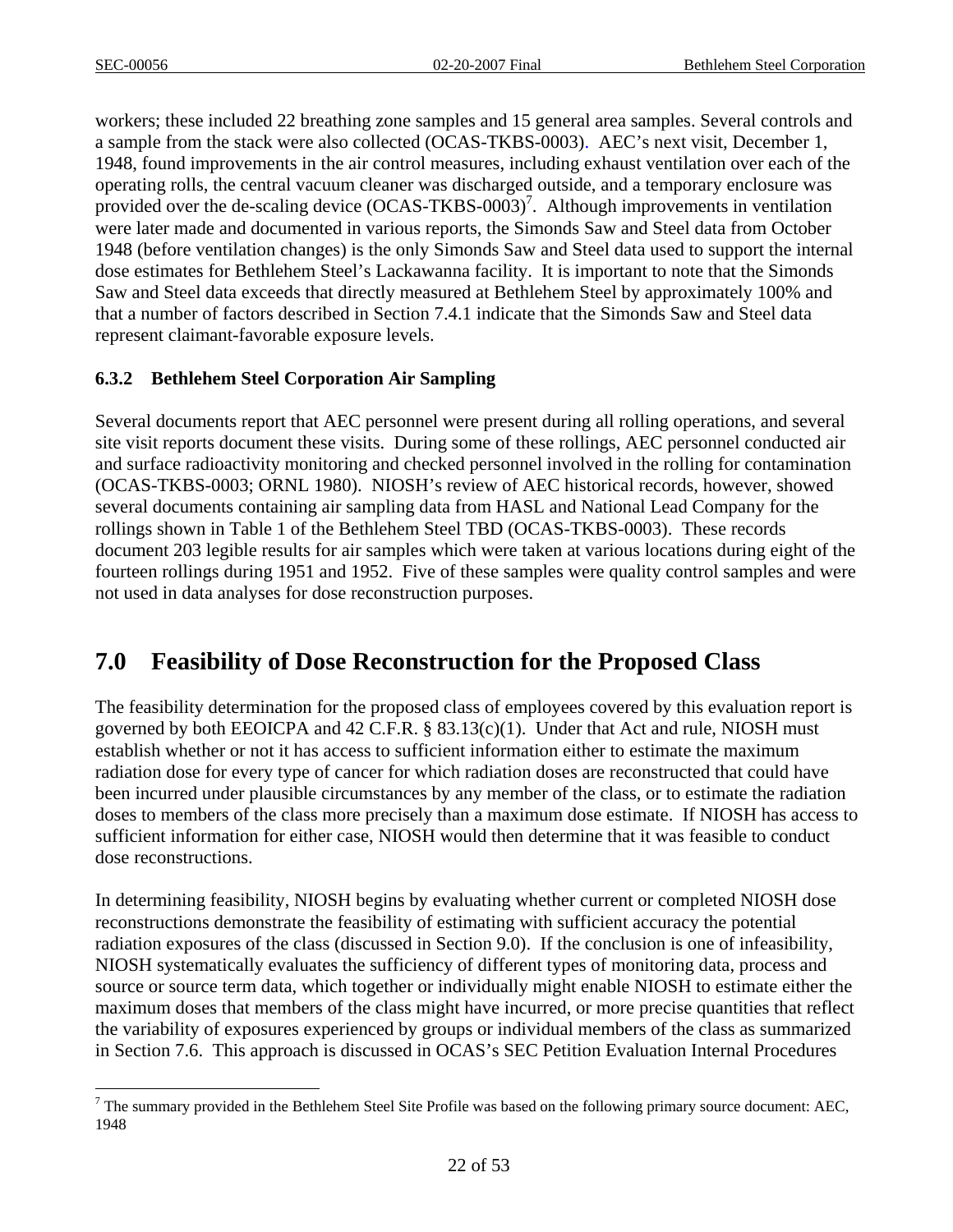which are available at http://www.cdc.gov/niosh/ocas. The next four major subsections of this Evaluation Report examine:

- the sufficiency and reliability of the available data. (Section 7.1)
- the feasibility of reconstructing internal radiation doses. (Section 7.2)
- the feasibility of reconstructing external radiation doses. (Section 7.3)
- the bases for petition SEC-00056 as submitted by the petitioner. (Section 7.4)

## **7.1 Pedigree of Data**

This subsection answers questions that must be asked before a feasibility evaluation is performed. Data Pedigree addresses the background, history, and origin of the data. It requires looking at site methodologies that may have changed over time; primary versus secondary data sources and whether they match; and whether data are internally consistent. All these issues form the bedrock of the researcher's confidence and later conclusions about the data's quality, credibility, reliability, representativeness, and sufficiency for determining the feasibility of dose reconstruction.

#### **7.1.1 Internal Data Review**

As mentioned previously, the monitoring data available for performing Bethlehem Steel dose reconstructions are primarily air sample data collected from Bethlehem Steel Corporation and Simonds Saw and Steel. The AEC Health and Safety Laboratory provided a detailed description of the methods and background on air monitoring and exposure assessment utilized at these sites (DOE, 1982). This assessment was provided in a 1973 HASL manual. The detailed description of the concept of representative workplace monitoring was written by A. J. Breslin, Director, Health Protection Engineering Division, HASL. (Note that Mr. Breslin was one of the sample collection scientists for the Bethlehem Steel Corporation's uranium dust monitoring data.) Breslin's write-up provides a detailed discussion of the type of samples taken, how they were taken, how they were analyzed, and how the results should be interpreted. The discussion of sampling locations, designation of sampling sites and the job task analysis sheets contained in this document are consistent with the sampling strategy employed at both Simonds Saw and Steel and Bethlehem Steel Corporation. The following text, as excerpted from (DOE, 1982), provides a summary description of the various sample types and methodologies used by HASL to evaluate representative exposure. Please also note that from the early days of operation, HASL relied on time-weighted average exposure measurements to assess inhalation hazards in the workplace (OCAS-TKBS-0003).

*Breathing Zone Samples - Typically, a worker performs a few operations in which he may come into close or direct contact with the hazardous material. Examples of these operations are operating a machine tool, charging a furnace, working at a chemical hood, changing the glove on a dry box, or any one of a hundred maintenance tasks that involve the dismantling of or entrance to equipment. At jobs such as these, dust concentrations are apt to be much greater than in the general area. Therefore, these activities may influence the average exposure far out of proportion to their duration. To measure accurately the concentration to which a worker is exposed while*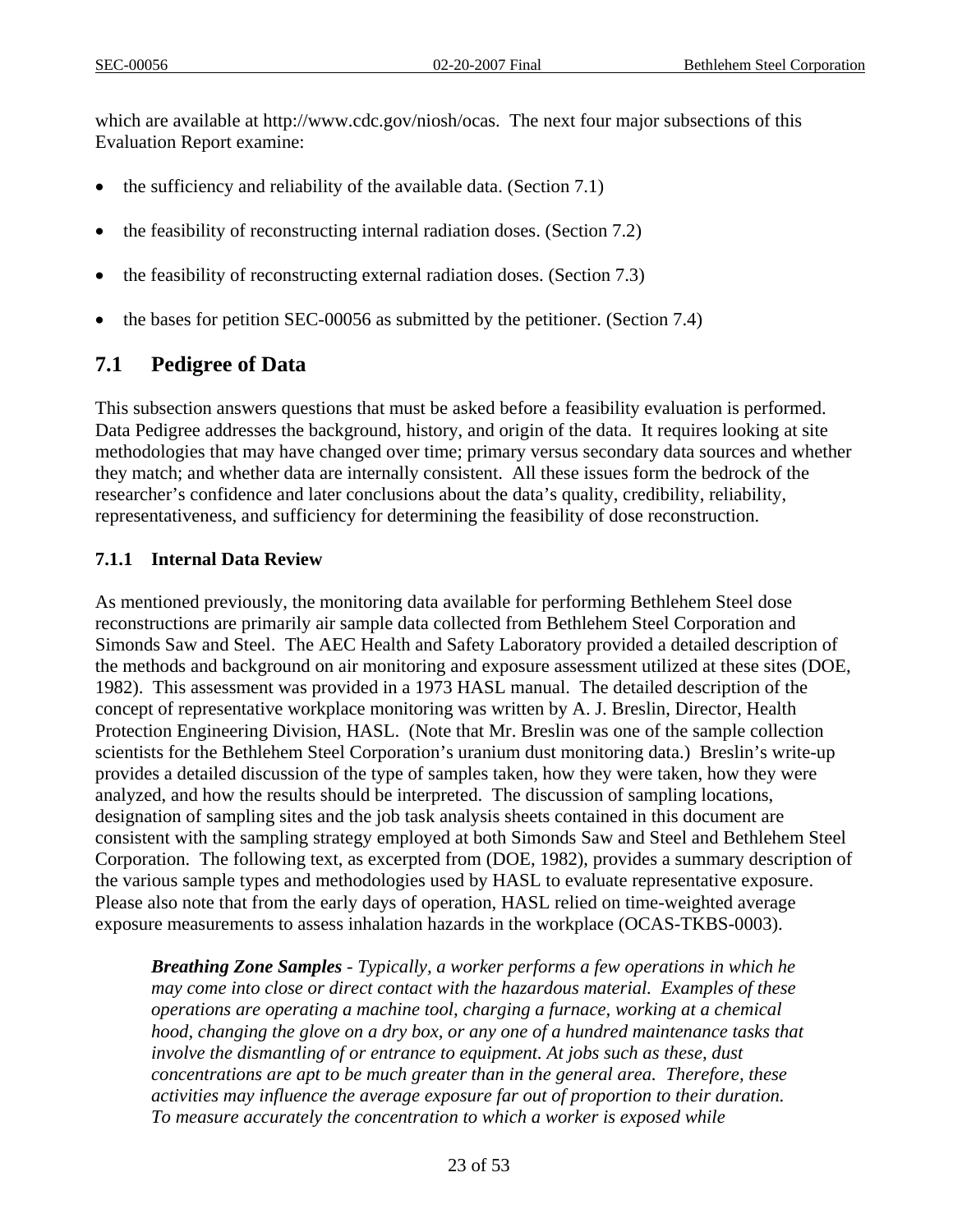$\overline{a}$ 

*performing such a task, a breathing zone (BZ) sample must be collected. The sampling instrument is held in the vicinity of the worker's breathing area for the duration of the task. It should be held as close to his nose as possible short of interfering with his freedom of movement, because in situations where dust is escaping from a small aperture, concentration gradients around a source can be sharp. In one uranium plant, samples collected one foot apart at certain operations have shown concentration differences of twenty-fold. On the other hand, a sample collected so close as to interfere with the worker's movements is invalid because the job cannot be performed in the normal fashion. A small deviation in work habit may alter the dust concentration markedly.* 

*General Air Samples - Usually, the total time spent by a worker on operations requiring BZ samples constitutes a small fraction of the day. There are, of course, exceptions… Worker exposure during the balance of the work day may be characterized by samples collected of the general air (GA) in the area that he occupies. A GA samples is one that is collected at a fixed location during a sustained sampling period. To be meaningful, the sample must be collected within an occupied area but also it must be away from dust sources except those that may dominate the area. Customarily, the sampling instrument is placed at a height from four to six feet from the floor although in a heavily trafficked area, the instrument must be placed over the heads of the workers to avoid interference with the normal work routine….* 

*Process Samples - There is yet another kind of air sample that is often useful, the process sample. It is used to identify sources of air contamination or to determine the relative strengths of two or more sources. Process samples are distinguished from BZ and GA samples by the fact that they are taken in and around process equipment at locations where employees normally are not exposed. For this reason they should never be used in the evaluation of occupational exposure.* 

*As an example, a process sample might be collected directly over a furnace to determine the amount of radioactivity that is carried by convection from the furnace to the room. The concentration at that point is not representative of an employee's exposure.* 

The sampling methods, as listed above, meet the most current recommendations from ICRP Publication 75 for collecting representative samples to determine exposure (OCAS-TKBS-0003)<sup>8</sup>. The breathing zone samples collected by HASL were held in a position to represent the breathing zone and are not associated with a fixed sampler. General area samples were taken with the expressed purpose of evaluating non-localized releases to which an employee could be exposed during the course of the day. Finally, process samples that were obtained during the measurement period were to assess source terms and are not indicative of concentrations to which workers may have been exposed.

While the standards and requirements for radiological counting and sampling equipment have changed significantly over the history of health physics and industrial hygiene, it is clear that the variation in the instrument calibration data over this time have contributed to a relatively small variation in air sample data uncertainty as compared to large changes in air concentration (as a function of time and

 $8$  The summary provided in the Bethlehem Steel Site Profile was based on the following primary source document: ICRP, 1998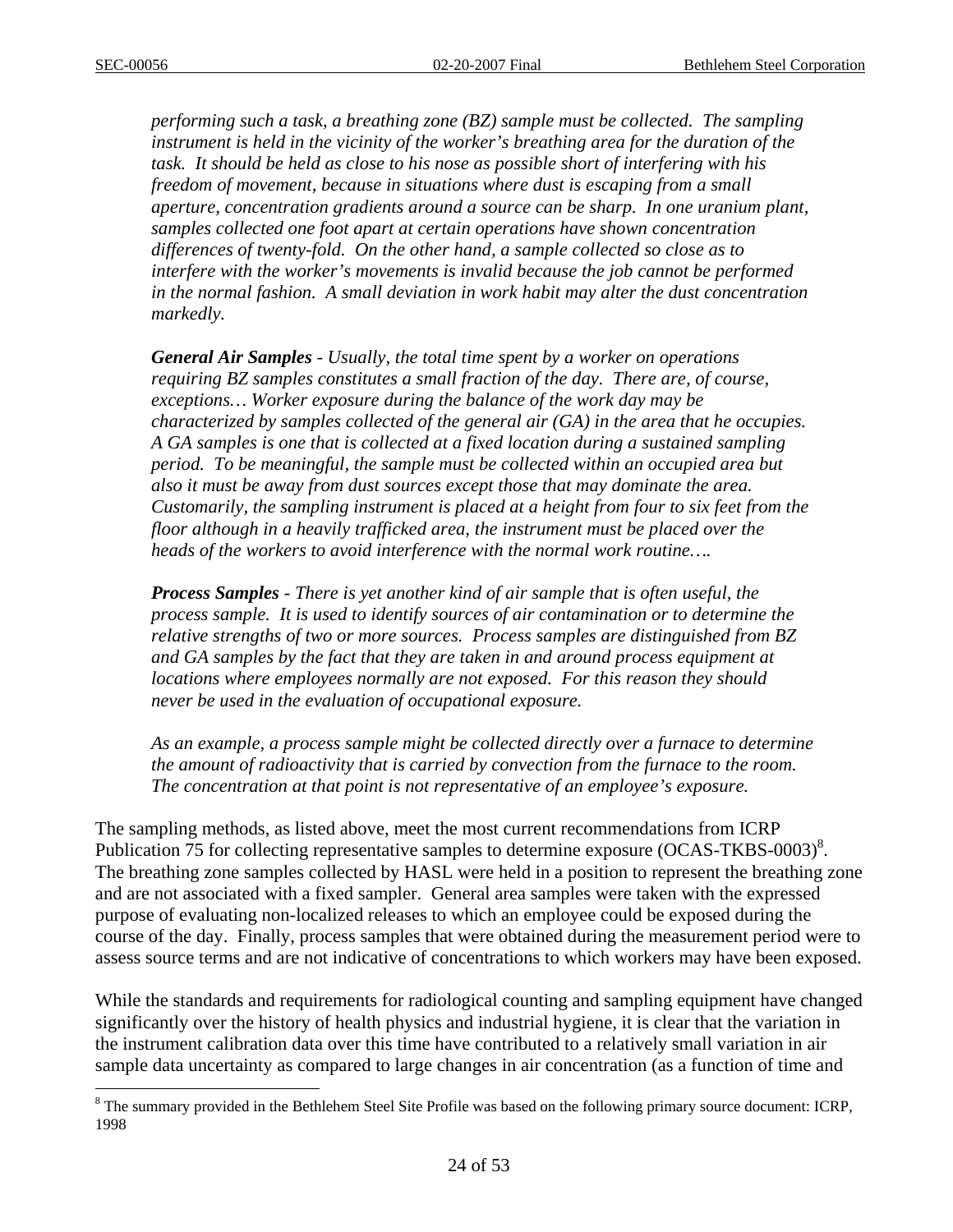$\overline{a}$ 

location). Though OCAS-TKBS-0003 does not use time-weighted averages to determine exposure to uranium dust, HASL reported that time-weighted averages of exposure were consistent with results obtained from personal lapel-mounted air samplers (after the lapel sample data became available in the late 1960s) (OCAS-TKBS-0003)<sup>9</sup>. This consistency provides additional support for the reliability of the data and the use of time-weighted average air sample results to estimate exposure.

#### **7.1.2 External Data Review**

No external dosimetry data are available for Bethlehem Steel. External exposures to workers can be estimated, however, by using uranium rolling information, residual contamination estimates, and exposure rate constants for uranium materials. Uranium rolling reports indicate the amount of uranium materials processed and provide a means for determining source-term estimates. Air monitoring and surface contamination monitoring data can be used to determine an upper-bound estimate of residual contamination levels. External dose rates from uranium metals have been studied and documented, and provide a means, when coupled with source-term estimates, of estimating external dose from direct contact with uranium metal. External dose is further described in Section 7.3.

## **7.2 Internal Radiation Doses at Bethlehem Steel Corporation**

The principal source of internal radiation doses for members of the proposed class includes inhalation and ingestion of various uranium oxides that resulted from the production of uranium metal rods. Intake of these contaminants could have resulted from either routine or non-routine events. Routine operations that could directly cause airborne radioactivity or release contamination to work surfaces where it could be re-suspended included heating, rolling, cutting, and grinding (by machine and hand).

#### **7.2.1 Process-Related Internal Doses at Bethlehem Steel**

The following subsections summarize the extent and limitations of information available for reconstructing the process-related internal doses of members of the proposed class.

Because exposure potentials were process-specific and varied over time, and because the availability of site-specific air monitoring data also varied with time, evaluation of the feasibility of dose reconstruction for the proposed class is divided into specific timeframes and activities and is presented accordingly in following subsections. For example, no records of any air sampling are known to exist for 1949 or 1950 at Lackawanna. Additionally, NIOSH has not discovered any documentation that confirms that uranium rolling occurred in 1949 or 1950. Thus, this time period was evaluated using the data collected at Simonds Saw and Steel on October 27, 1948, prior to the implementation of any ventilation controls. Data from 1951 and 1952 were divided into two periods to reflect changes that occurred in the processing technologies (e.g., the change from lead bath and salt bath heating to only using salt bath heating). In summary, evaluation of internal dose from inhalation of contaminants was split into three periods: (1) January 1949 through December 1950 (Subsection 7.2.1.1); (2) January 1951 through September, 1951 (Subsection 7.2.1.2); and (3) October 1951 thru December 1952 (Subsection 7.2.1.3). A special exposure scenario for workers who participated in the cutting of

 $9$  The summary provided in the Bethlehem Steel Site Profile was based on the following primary source document: Breslin, 1967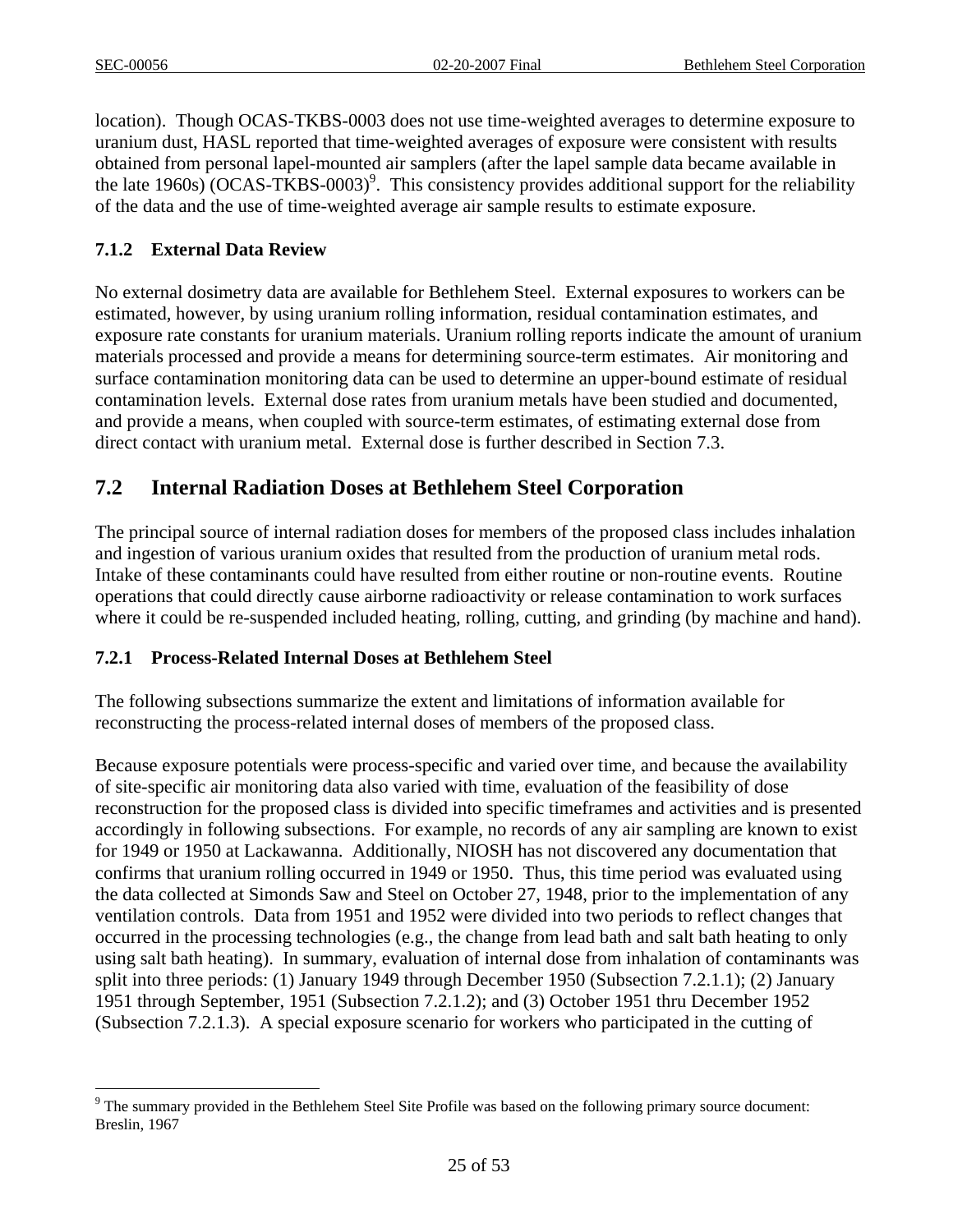cobbles was established and is described in Subsection 7.2.1.4. Evaluation of internal doses due to ingestion and residual contamination is presented in Subsections 7.2.1.5 and 7.2.1.6.

#### 7.2.1.1 Evaluation of Inhalation Exposure: January 1949-December 1950

NIOSH has not located any production, monitoring, or inspection records indicating that Bethlehem Steel processed uranium for DOE or its predecessors prior to 1951. However, the *Technical Basis Document: Basis for Development of an Exposure Matrix for Bethlehem Steel Corporation, Lackawanna, New York; Period of Operation: 1949-1952* indicates that a 1976 memo from the Energy Research and Development Administration (ERDA), which provides details recalled by retirees of the AEC who had knowledge of the company's operations; a memo by a plant radiological control engineer who used the 1976 memo from Range as a source along with discussions with plant personnel(Range, 1976); and a 1977 memo from Thornton (Thornton, 1977) as part of the ERDA resurvey program who based the time estimates on a discussion with LaMastra, have all been used to justify the 1949 to 1950 timeframe (Range, 1976; LaMastra, 1976; Thornton, 1977). Because there are no records documenting rollings at Bethlehem Steel for the 1949 through 1950 time period, and because the use of Bethlehem Steel data for uranium dust exposure assessment prior to 1951 may be inappropriate (lead bath heating may not have been performed), data from Simonds Saw and Steel will be used as a surrogate for the determination of dose for the 1949 through 1950 time period at Bethlehem Steel Corporation. The appropriateness of using Simonds Saw and Steel as a surrogate facility (discussed earlier in this document) is discussed at greater length in the *Technical Basis Document: Basis for Development of an Exposure Matrix for Bethlehem Steel Corporation, Lackawanna, New York; Period of Operation: 1949-1952*, and was the subject of significant review by the Advisory Board on Radiation and Worker Health (ABRWH or the Board).

HASL visited Simonds Saw and Steel on October 27, 1948 and collected 37 particulate air samples that were used to evaluate the time-weighted average exposure to various job categories at the plant. These samples included 22 breathing zone samples and 15 general area samples. Several controls and a sample from the stack were also collected. The median length of time of collection for a breathing zone sample was 0.71 minutes (range 0.5 to 2.5 minutes) while general area samples typically were collected over a much longer time (median 15 minutes, range 3 to 45 minutes). To prevent severe dust loading of the filters, the shorter sampling times were used by HASL in areas with high expected dust concentrations. To improve statistics associated with sample counting, longer sampling times were used in areas of expected low dust concentrations.

The data include various locations throughout the mill areas. Some of these locations represent higher air concentrations than others. Therefore, assigning the distribution could underestimate an individual's intake for someone located in one of the higher air concentration areas for extended periods of time. Thus, in order to prevent a dose from being underestimated, the 95th percentile of this distribution will be assumed for exposure estimates. This value will be assumed to be present in the breathing zone 100% of the time and be assigned as a constant. Figure 7-1 plots the distribution of uranium concentrations observed at Simonds Saw and Steel during this period of no ventilation. The 95th percentile of this distribution, 553 MAC (38,710 dpm m<sup>-3</sup> of natural uranium), will be used as the basis for evaluation of inhalation exposure during the 1949 through 1950 time period (TKBS-OCAS-0003).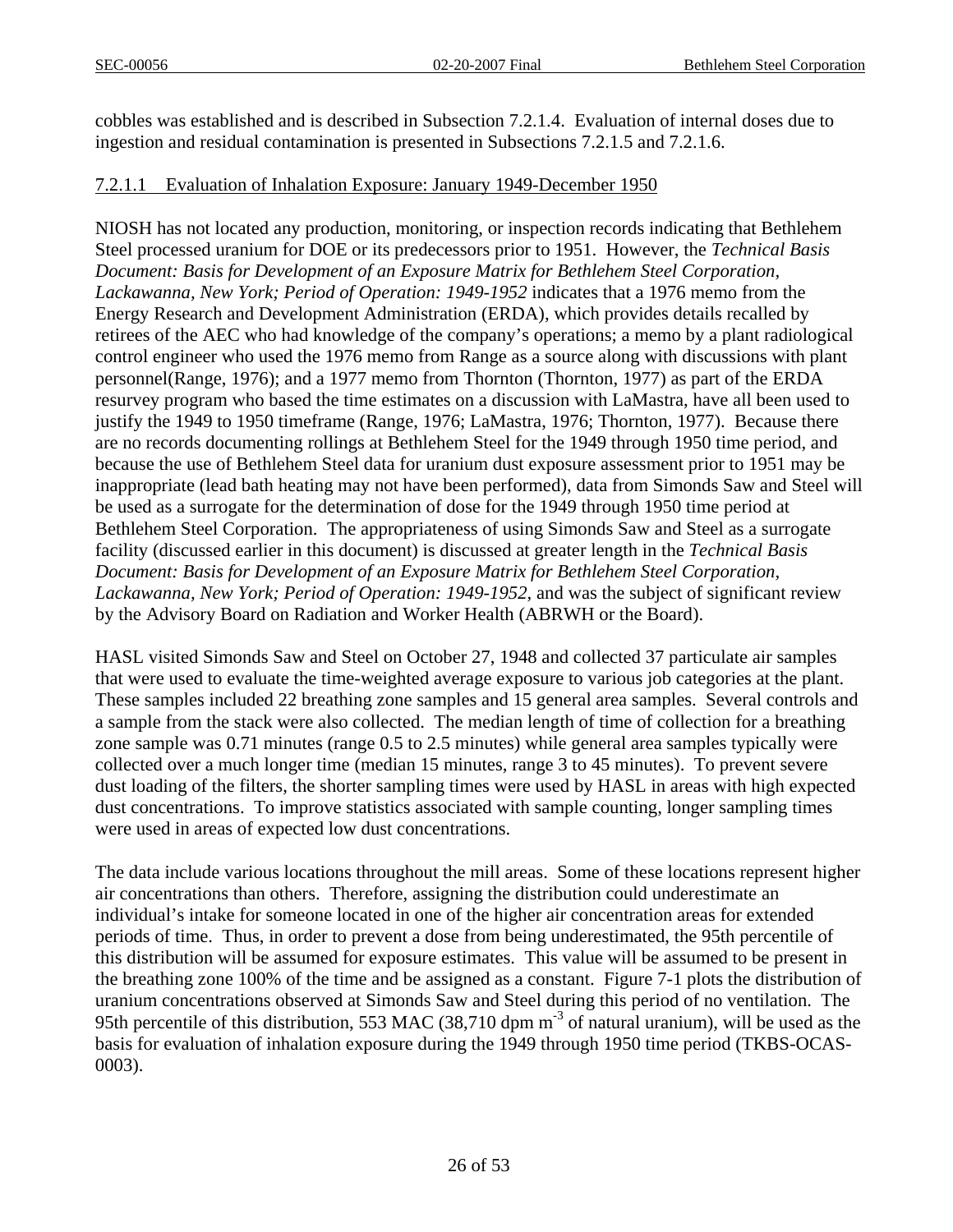Figure 7-1 demonstrates the distribution and fit of uranium dust concentration data taken from Simonds Saw and Steel on October 27, 1948 (MAC=70 dpm m-3).



Figure 7-1: Uranium Dust Data from Simonds Saw and Steel: October 27, 1948

## 7.2.1.2 Evaluation of Inhalation Exposures: January 1951-September 1951

As previously discussed, the air sample data from Bethlehem Steel consist of a total of 204 air sample results, drawn and analyzed by HASL and National Lead. Personnel from National Lead were originally from HASL and used the same approaches and time weighted averages. These samples were collected on various days of rolling in 1951 and 1952. Sample types included general area (GA), breathing zone (BZ), and process samples. Of the 204 samples, one sample was found to be illegible (after reviewing the original records) and five were quality control samples; these six samples were not used in this analysis. Evaluation of the 204 samples found that changes in the process methods clearly impacted the air concentration data. This was reflected in both the monthly HASL reports and reports written by Hanford personnel who participated in those process changes.

The period from January 1951 to September 1951 was identified by NIOSH as the phase in which lead and salt bath technologies were both being evaluated at Bethlehem Steel. It was recognized that the number of breathing zone samples was a much lower fraction of the total samples as compared to the Simonds Saw and Steel measurements used to evaluate the 1949 to 1950 time period. For this reason, a breathing zone sample surrogate (BZ-GA) was developed to evaluate the breathing zone-to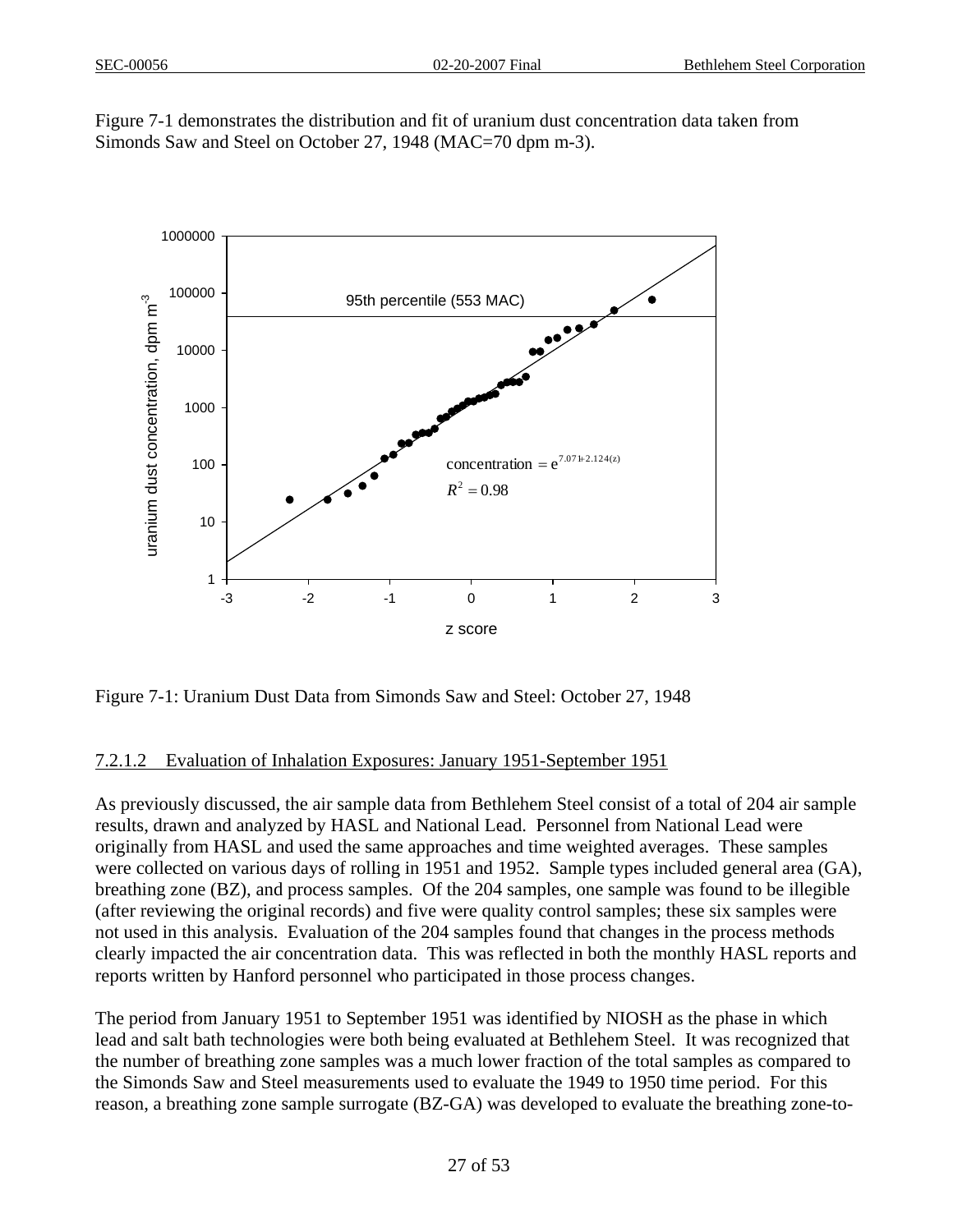general air sample concentrations at Simonds Saw and Steel, and to apply this factor to the general air samples gathered during this early 1951 period.

Both section 7.4.6 of this document and OCAS-TKBS-0003 discus the role that the Bethlehem Steel Corporation Lackawanna Rolling Mill played in the development of continuous rolling experiments for Hanford. Both documents also discuss the comparison of lead and salt bath heating. Only the first four experimental runs conducted in 1951 were known to have used the lead bath heating. Air sampling was conducted on three of those experimental runs. While it is known that the salt produced a more effective coating for reducing oxidation hence uranium dust, the data have been evaluated together to determine the 95% air concentration data.

Figure 7-2 graphically analyzes data from this time period prior to augmentation. Figure 7-3 shows the analysis of the augmented data set (which includes BZ-GA samples). The 225 MAC (15750 dpm m<sup>-3</sup>) air concentration represents the 95% level, which can be used for analysis of uranium air concentration during rolling days for this early 1951 period.

Figure 7-2 displays the distribution and fit of uranium dust concentration data, prior to augmentation with BZ-GA samples, obtained at Bethlehem Steel from January 1951 through September 1951  $(MAC=70$  dpm m<sup>-3</sup>).



Figure 7-2: Uranium Dust Data from Bethlehem Steel: Jan.–Sept. 1951 (prior to augmentation)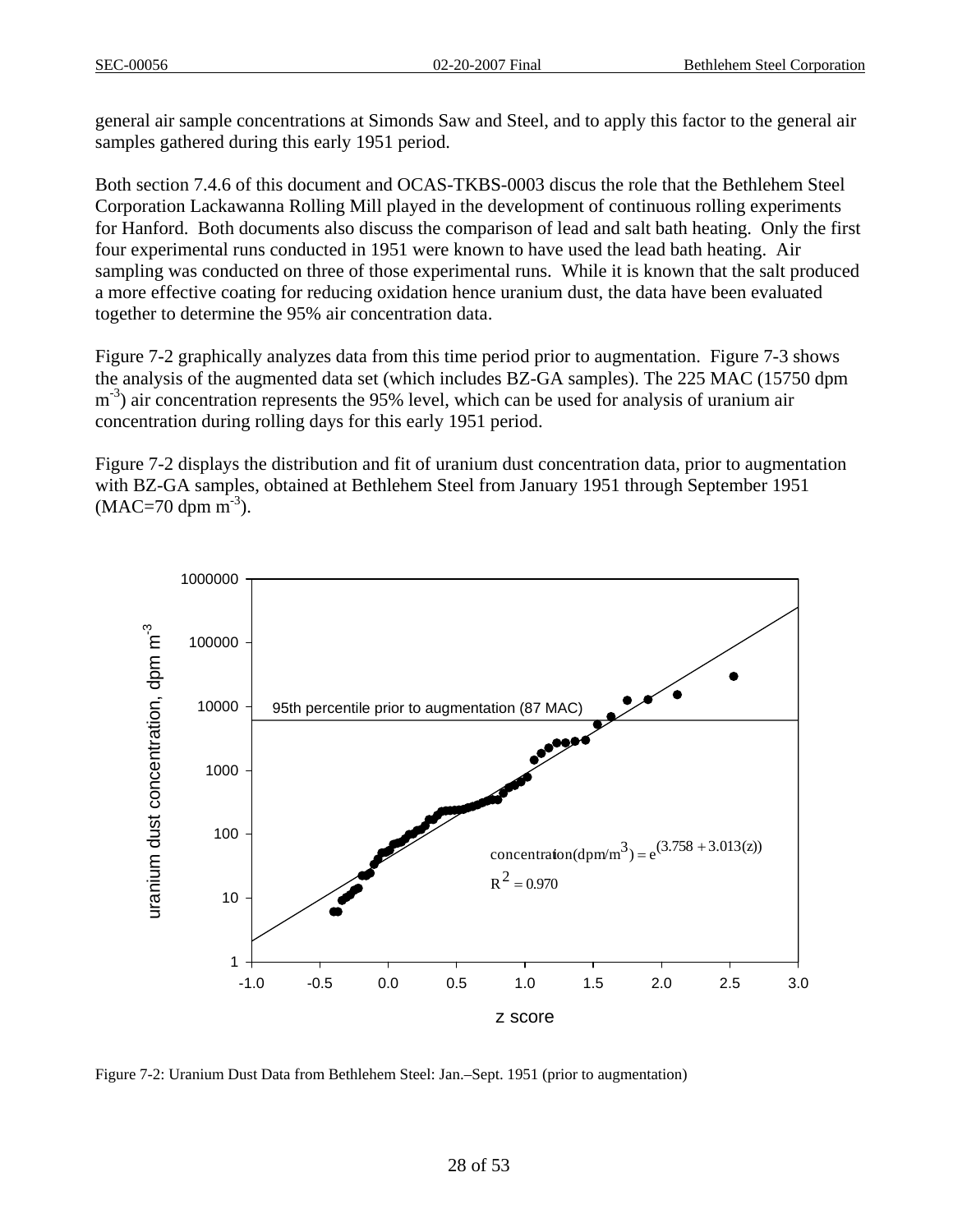Figure 7-3 displays the distribution and fit of uranium dust concentration data obtained at Bethlehem Steel from January 1951 through September 1951—augmented to include BZ-GA samples (MAC=70) dpm  $m^{-3}$ ), with 225 MAC (1575 dpm m-3) as the air concentration level to be used for the assessment of rolling day intakes for this period.



Figure 7-3: Uranium Dust Data from Bethlehem Steel: Jan.-Sept. 1951 (after augmentation)

## 7.2.1.3 Evaluation of the Inhalation Exposure: October 1951-December 1952

The majority of uranium airborne contamination in the early period at Bethlehem Steel was caused by the actual rolling of uranium metal. However, after the salt bath furnace was utilized, airborne contamination from the rolling operations greatly decreased. The median value of all the air samples collected from the rolling operations areas from late 1951 through 1952 is slightly less than 0.2 MAC. This means that other previously minor sources of airborne contamination are now accounted for the highest exposure potentials at the plant. Air monitoring data from these other areas, therefore, provide the airborne contaminant concentrations necessary for bounding worker exposures.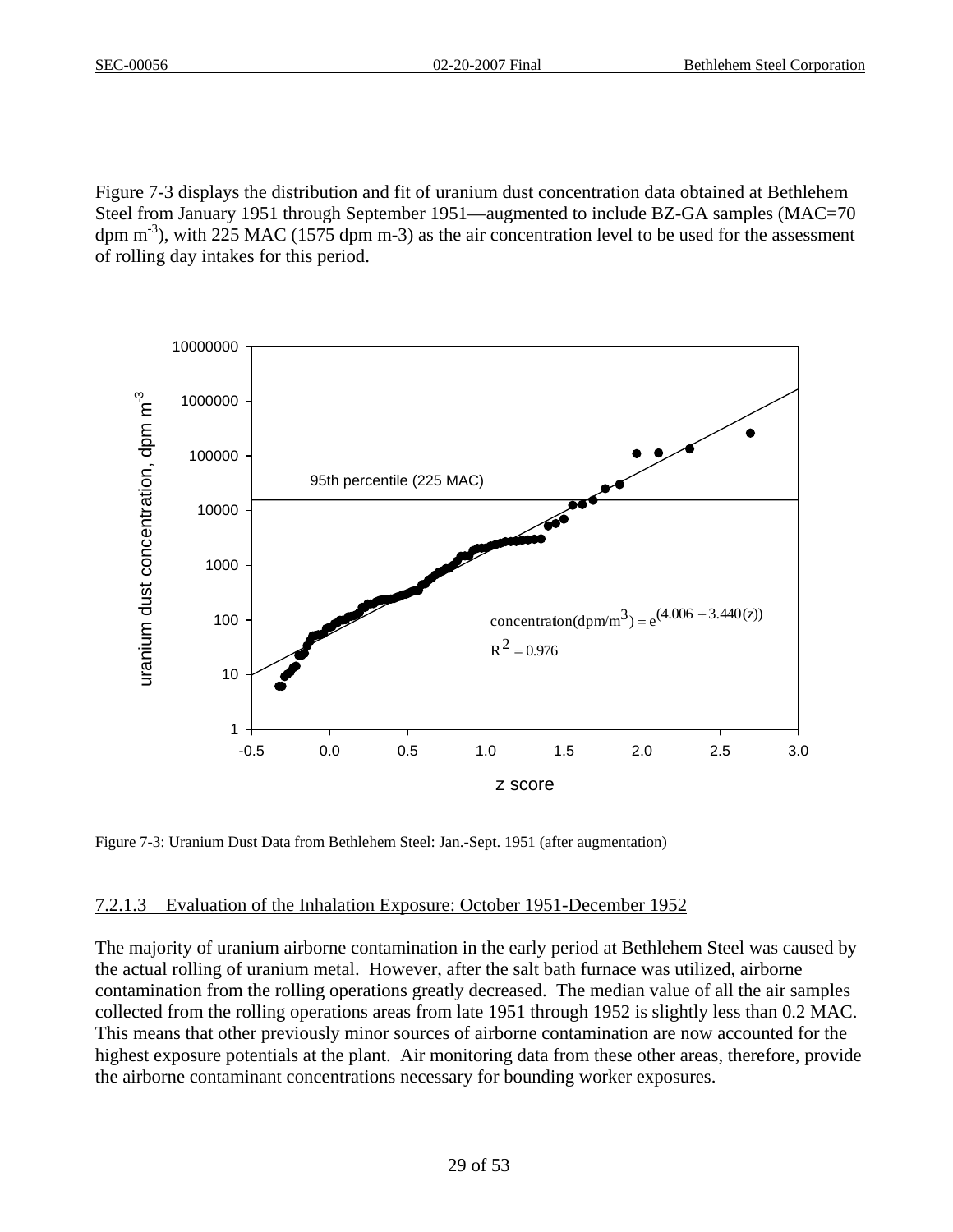Grinding of the uranium billets to remove surface imperfections for some of the rollings was one such documented operation at Bethlehem Steel. A single process air sample was obtained for this operation. The air sample (70 MAC) was actually the highest recorded at Bethlehem Steel during the 1951 through 1952 time frame. This value can be used to estimate the air concentrations for the later period at Bethlehem Steel.

As with previous time periods, NIOSH has assumed that the operators inhaled the 70 MAC concentration continuously for a 10-hour work day (on days when uranium rolling occurred). Based on measurements taken at the Joslyn Steel plant while grinding on uranium metal (both breathing zone and general air samples), air concentration ranged from 0.4 MAC to 17 MAC (OCAS-TKBS-0003). These concentrations indicate that the 70 MAC concentration, which was determined from a process sample, provides a reasonable and claimant favorable upper bound dose to the operation.

While there may have been other sources of airborne contamination, it is likely that this estimate, with the exception of an exposure category of workers (cobble cutters) discussed below, is a bounding estimate. For other sources to be bounding, they would have to produce greater than 700 MAC-hours of exposure per day (70 MAC times 10-hours per day). This would require any other operation to not only create higher air concentrations, but to do so routinely. The most likely routine source of elevated airborne activity that has been postulated at Bethlehem Steel is the cutting of cobbles (OCAS-TKBS- $0003)^{10}$ .

#### 7.2.1.4 Evaluation of Intakes to Cobble Cutters: 1949-1952

In brief, cobbles are bent rods that are formed when a bar of metal is misfed from one stand into the next. Workers indicated that cobbles would have been removed from the mill in the most expeditious manner possible, utilizing an overhead crane whenever possible (OCAS-TKBS-0003). Worker information was confirmed in the documentation NIOSH reviewed on cobbles, which indicates that there was a fairly short time-span between a cobble being removed and the next sample passing through the stand. The short time-span was a result of workers cutting the cobbles at the stands only if it were necessary for their removal from the mill. Analysis of the time required for each rod rolled shows that cobbling did not grossly impact the production rate; this is further indication of the efficiency of the removal process. After removal, the cobbles were taken elsewhere for any additional cutting to return them to scrap (OCAS-TKBS-0003).

Test and production records indicate that during initial testing, a higher percentage of cobbles occurred during the initial testing than later in the production process. However, an evaluation of Bethlehem Steel records indicates that this initially higher rate of cobbling was offset by a lower total number of billets rolled. That is, despite a general increase in the numbers of billets rolled/day over time, the number of cobbles encountered per day remained relatively constant (~3.5 cobbles/day).

Based on interviews with workers, the time required to cut uranium cobbles varied between five minutes and one hour (Summary Notes, 2006; NIOSH, 2006). Potential methods of cutting uranium cobbles included using a torch, power saw, and/or shears. Worker accounts from several meetings indicate that torch cutting was the method used at Bethlehem Steel Corporation. NIOSH has

 $\overline{a}$  $10$  The Bethlehem Steel Site Profile referenced Transcript November 28, 2005 as the source document. We were unable to locate this specific source document. However, related source document include Conference Call Notes, 2005a ; Conference Call Notes, 2005b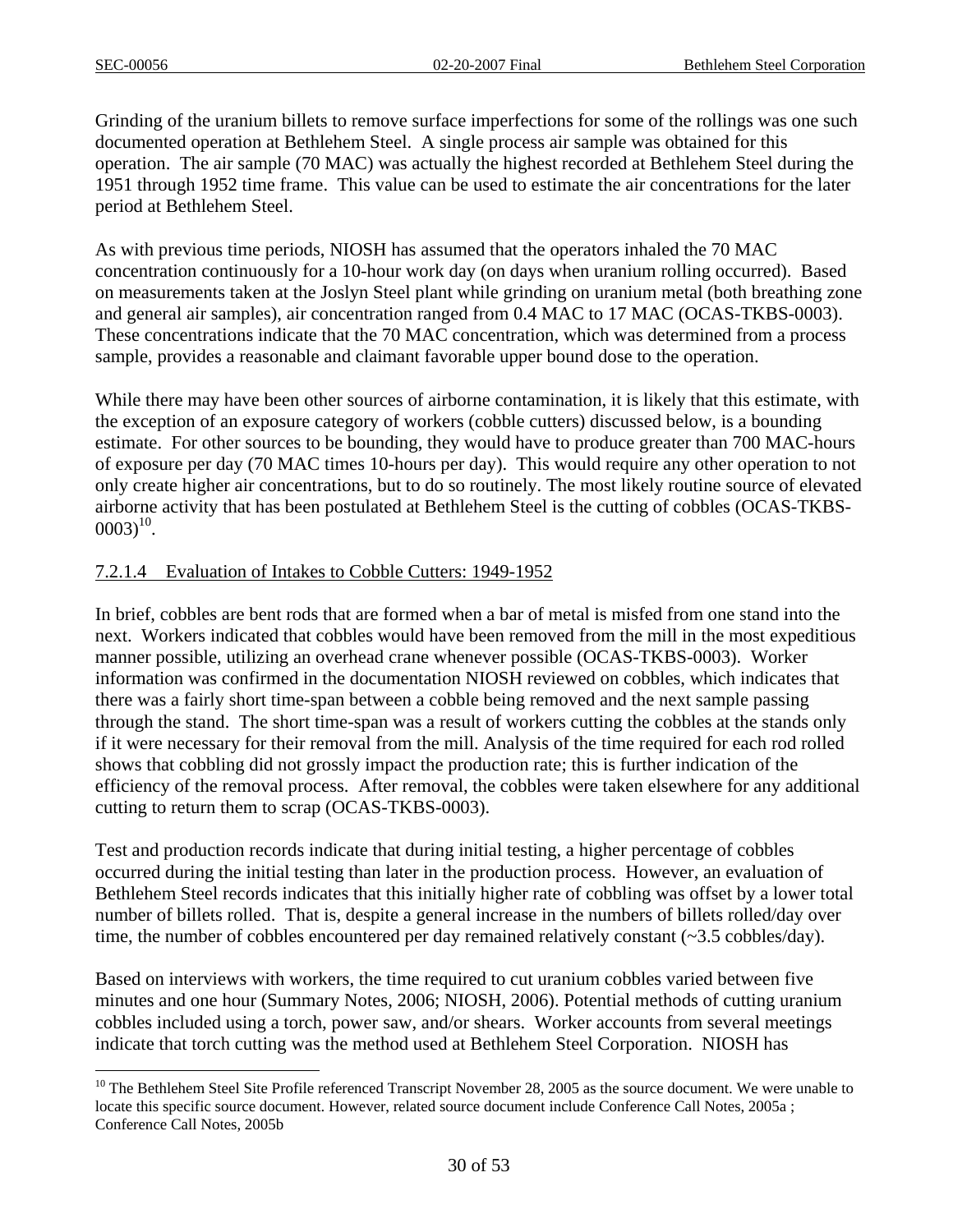$\overline{a}$ 

previously expressed reservations that, while torch cutting might have been used to cut steel cobbles, it would not necessarily be the best method to cut uranium. This is due to the pyrophorric nature of uranium, which would have a tendency to ignite while being cut with a torch. However, NIOSH has included an approach to estimate cobble cutters' exposures from torch cutting of uranium as a claimant-favorable assumption (OCAS-TKBS-0003).

The exposure to the cobble worker can be evaluated based on an average of two-hours per day engaging in torch cutting of cobbles. The time is based on an average reported during worker interviews and compared to published values for the cutting of stainless steel with acetylene torch. The latter values reported cutting time for stainless steel ranging from 2 to 4.2 minutes (3.6 minute mean) per cut of a 5-centimeter stainless steel pipe of  $0.4$  cm wall thickness (OCAS-TKBS-0003)<sup>11</sup>. Air concentrations are based on expected sustainable levels of contamination of 600 MAC, which is higher than both the largest air concentration documented at Bethlehem Steel and higher than the air concentration used to evaluate exposures at Bethlehem Steel during the 1949 to 1950 time-span. This air concentration is based on estimated bounding levels of sustainable airborne contamination concentrations over the course of this two-hour period from torch cutting  $(OCAS-TKBS-0003)^{12}$ .

#### 7.2.1.5 Evaluation of Ingestion Dose

Ingestion intakes can be most closely related to surface contamination values. Very few measurements exist for surface contamination. However, airborne contamination levels and surface contamination levels are generally related. To evaluate the relationship between air contamination and surface contamination, NIOSH reviewed the available air and surface contamination measurements at Simonds Saw and Steel and Bethlehem Steel.

Air and surface contamination measurement data for Bethlehem Steel data were available for a rolling that took place on September 14, 1952. The Bethlehem Steel surface contamination data were obtained by smears wiped over a 100 cm<sup>2</sup> area. As such, the smears represent only the removable portion of the contamination.

At Simonds Saw and Steel, air and surface contamination measurements were taken during a uranium rolling campaign that took place on October 27, 1948. The Simonds Saw surface contamination data were direct measurements made with a portable instrument called a Zeuto. This type of instrument has an active surface measurement area that is three inches by four inches, or approximately  $75 \text{ cm}^2$ .

Each rolling stand at both Bethlehem Steel Corporation and Simonds Saw and Steel was evaluated. In addition, the shear at Bethlehem Steel Corporation was also evaluated. Stand Number Six at Bethlehem Steel was not evaluated because the surface smear indicated no detectable activity. Where more than one sample was taken, the results were averaged. Table 7-1 and Table 7-2 show the average air and surface contamination measurements for various locations. The surface contamination measurements at Simonds Saw were normalized to 100 cm<sup>2</sup> (OCAS-TKBS-0003).

<sup>&</sup>lt;sup>11</sup> The summary provided in the Bethlehem Steel Site Profile was based on the following primary source document: Newton, 1987

 $12$  The summary provided in the Bethlehem Steel Site Profile was based on the following primary source documents: Conference Call Notes, 2005a ; Conference Call Notes, 2005b; SC&A, 2005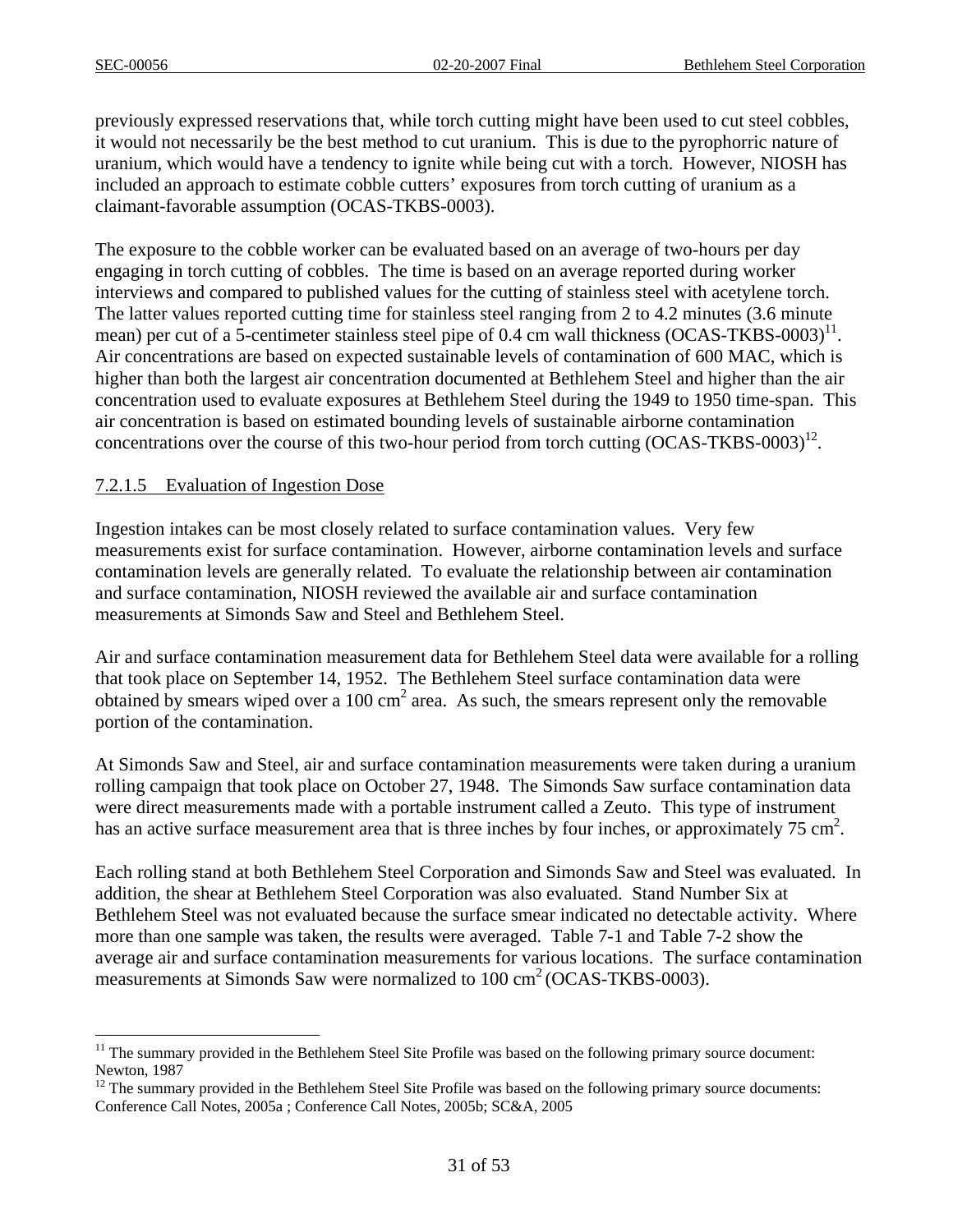| Table 7-1: Simonds Saw and Steel-Air and Surface Contamination Values |                                                   |                                          |                                                                |  |  |
|-----------------------------------------------------------------------|---------------------------------------------------|------------------------------------------|----------------------------------------------------------------|--|--|
| Air sample                                                            | <b>Air concentration</b><br>(dpm/m <sup>3</sup> ) | <b>Surface Contamination</b><br>Location | <b>Surface Contamination Value</b><br>$(dpm/100 \text{ cm}^2)$ |  |  |
| L709                                                                  | 49,000                                            |                                          |                                                                |  |  |
| L710                                                                  | 75,000                                            | East Roller 1                            | 50,000                                                         |  |  |
| L711                                                                  | 22,400                                            | West Roller 1                            | 35,000                                                         |  |  |
| Average                                                               | 48,800                                            | Average                                  | 42,500                                                         |  |  |
|                                                                       |                                                   |                                          |                                                                |  |  |
| L718                                                                  | 14800                                             |                                          |                                                                |  |  |
| L719                                                                  | 23800                                             |                                          | ۰                                                              |  |  |
| L720                                                                  | 27900                                             |                                          |                                                                |  |  |
| L721                                                                  | 943                                               |                                          |                                                                |  |  |
| L722                                                                  | 836                                               |                                          |                                                                |  |  |
| L723                                                                  | 418                                               | West Roller 2                            | 15,000                                                         |  |  |
| Average                                                               | 11,449.5                                          | Average                                  | 15,000                                                         |  |  |

#### Table 7-1: Simonds Saw and Steel-Air and Surface Contamination Values

**Notes:** 

**Source of data is OCAS-TKBS-0003** 

**- indicates no data available** 

#### Table 7-2: Bethlehem Steel Corporation-Air and Surface Contamination Values

| Table 7-2: Bethlehem Steel Corporation-Air and Surface Contamination Values |                                            |                                          |                                                                  |
|-----------------------------------------------------------------------------|--------------------------------------------|------------------------------------------|------------------------------------------------------------------|
| Air sample                                                                  | Air concentration<br>(dpm/m <sup>3</sup> ) | <b>Surface Contamination</b><br>Location | <b>Surface Contamination Value</b><br>(dpm/100 cm <sup>2</sup> ) |
| Q921                                                                        | 2,076                                      |                                          | ۰                                                                |
| Q922                                                                        | 2,973                                      | Shear                                    | 679                                                              |
| Q923                                                                        | 1,080                                      | Shear                                    | 404                                                              |
| Average                                                                     | 2,043                                      | Average                                  | 541.5                                                            |
|                                                                             |                                            |                                          |                                                                  |
| Q903                                                                        | 3                                          |                                          | ۰                                                                |
| Q905                                                                        | 10                                         | Stand 1                                  | 2                                                                |
| Average                                                                     | 6.5                                        | Average                                  | 2                                                                |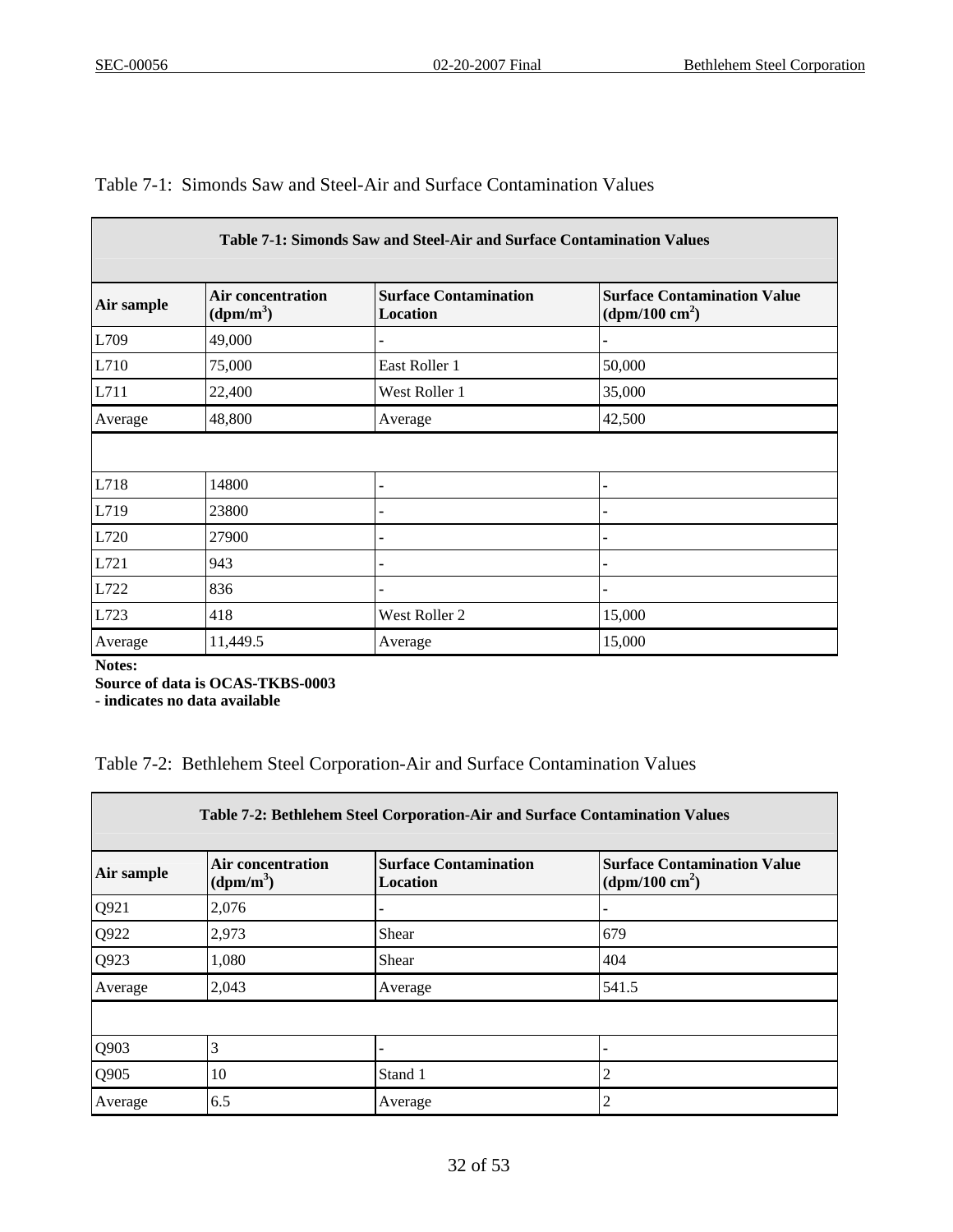| Air sample | Air concentration<br>(dpm/m <sup>3</sup> ) | <b>Surface Contamination</b><br>Location | <b>Surface Contamination Value</b><br>$(dpm/100 \text{ cm}^2)$ |
|------------|--------------------------------------------|------------------------------------------|----------------------------------------------------------------|
|            |                                            |                                          |                                                                |
| Q906       | $10\,$                                     | ٠                                        | $\blacksquare$                                                 |
| Q908       | 12                                         | Stand 2                                  | 9                                                              |
| Average    | 11                                         | Average                                  | 9                                                              |
|            |                                            |                                          |                                                                |
| Q909       | 18                                         | L                                        | $\blacksquare$                                                 |
| Q911       | 14                                         | Stand 3                                  | 6                                                              |
| Average    | 16                                         | Average                                  | $6\,$                                                          |
|            |                                            |                                          |                                                                |
| Q912       | 13                                         | ÷,                                       | $\blacksquare$                                                 |
| Q913       | 10                                         |                                          |                                                                |
| Q920       | 6                                          | Stand 4                                  | 5                                                              |
| Average    | 9.7                                        | Average                                  | 5                                                              |
|            |                                            |                                          |                                                                |
| Q914       | 12                                         | ÷,                                       | $\blacksquare$                                                 |
| Q915       | 3                                          | ÷                                        | $\blacksquare$                                                 |
| Q919       | 12                                         | Stand 5                                  | 9                                                              |
| Average    | 9                                          | Average                                  | $\mathbf{9}$                                                   |

**Notes:** 

**Source of data is OCAS-TKBS-0003** 

**- indicates no data available** 

As in Tables 7-1 and 7-2, Figure 7-4 demonstrates the observed air concentration and surface contamination levels at Simonds Saw and Steel and Bethlehem Steel Corporation. Plotting the average surface and air concentrations shown in the above two tables, Figure 7-4 clearly indicates that the surface contamination is proportional to the air contamination. It should also be noted that this proportional relationship is internally consistent at the two facilities. That is, high airborne activity is predictive of high surface contamination levels, and vice versa. This means that if any large particle surface contamination that does not add to the air concentrations exists, the fraction of surface contamination represented by this is consistent across locations, sites, and concentrations. Using this relationship, NIOSH developed a model that relates the ingestion rate to air concentrations. This model can then be used to conservatively estimate internal doses due to ingestion (see OCAS-TKBS-0003 for model application details).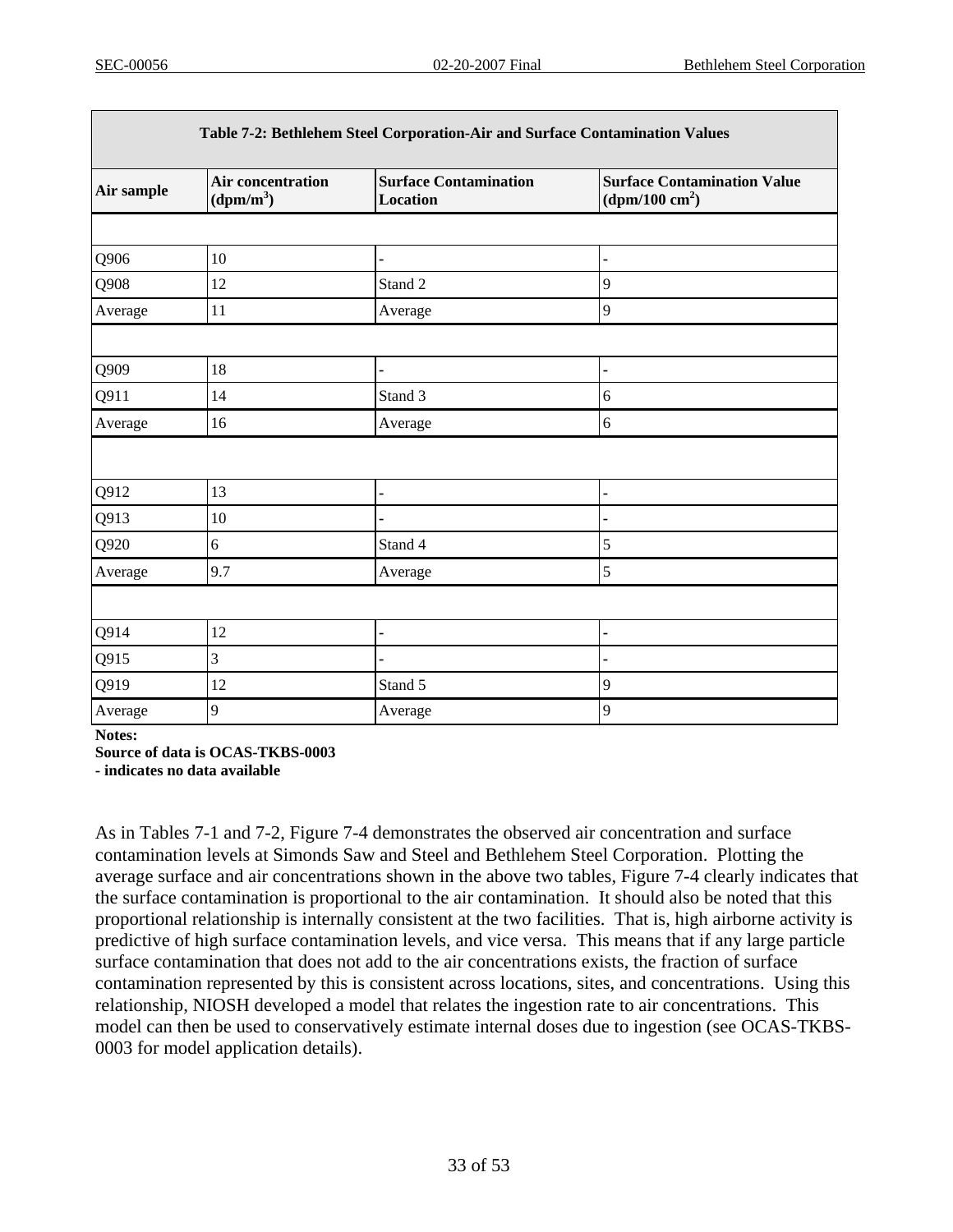

Figure 7-4: Air Concentration and Surface Contamination Levels at Simonds Saw and Steel and Bethlehem Steel

#### 7.2.1.6 Evaluation of Inhalation and Ingestion Doses due to Residual Contamination

Following rolling operations, residual contamination would have been present in the form of uranium oxide dust on the floor and on other horizontal surfaces. While no surface or airborne contamination surveys could be found from Bethlehem Steel during days in which only steel was processed, NIOSH noted that because the 10-Inch Bar Mill was being fully utilized for steel production during the week, uranium rolling occurred primarily during weekends.

The principal product of Bethlehem Steel's Rolling Mill, measured in thousands of tons per year, was steel. On days in which Bethlehem Steel was not rolling uranium, steel was being produced. Because the production of steel generates large quantities of dust and debris and because as steel is rolled, a coating of this dust is likely to settle on top of any uranium contamination, the debris from the steel would have acted as a protective layer, making it less likely that the uranium would be re-suspended. However, as uranium contamination is re-suspended in the air, it settles back to horizontal surfaces and essentially forms a mixture of uranium and steel. This mixture would then allow uranium to continue to be re-suspended, but only as part of a mixture. The re-suspension of the material would have required some mode of force, such as ventilation, foot or vehicular traffic, etc. It is likely the same type of forces exist whether the mill was rolling steel or uranium. It is therefore likely that the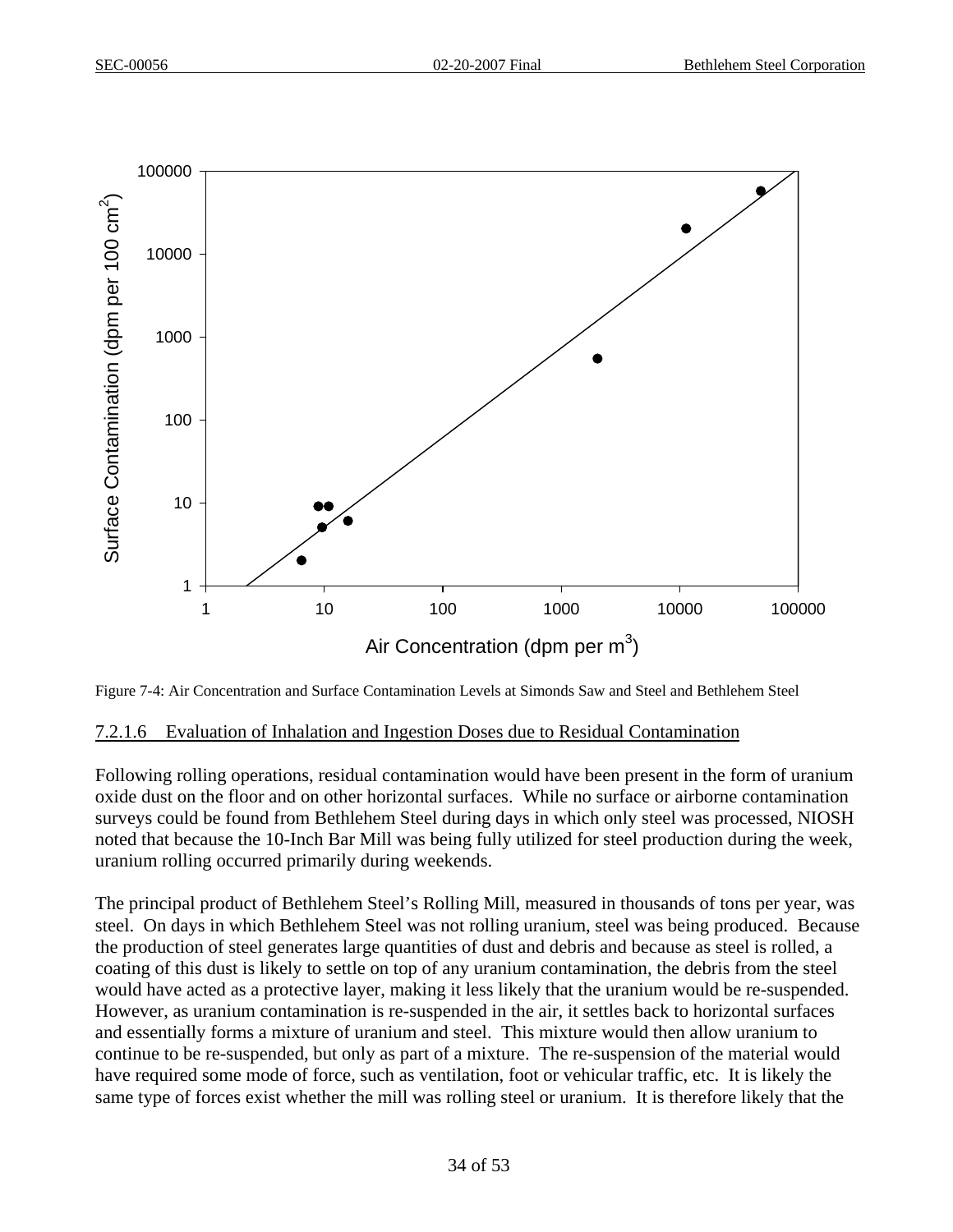same mass of material may be re-suspended at any given time. As the steel debris builds up, this resuspended material is composed of fractionally less uranium and more steel.

The dose from residual contamination can be determined based on the above operations, which result in the re-suspension of contamination. NIOSH has assumed the uranium contamination to be diluted by additional rollings of steel occurring between uranium rollings. For the purposes of this model, NIOSH has also assumed that an equal mass of steel is added to the uranium each day. This is a conservative estimate because the steel production was measured in thousands of tons per year while uranium was rolled only on a limited basis (on the order of a few hundred tons). The material available for re-suspension one day after uranium rolling would therefore be one part uranium and one part steel. On the following day, the material would be one part uranium and two parts steel, and so on.

While rolling operations could result in high localized air concentrations, air concentrations from resuspension of residual contamination would be more consistent throughout the area. Therefore, the median general air concentrations are used as the starting point. This value is then assumed to decrease in the days following uranium rolling as described above. The average air concentration due to re-suspension of residual contamination can be estimated using the following expression:

$$
C_{Avg} = C_{Int.} * \frac{\int_{1}^{30} dt/t}{29} = C_{Int.} * \frac{\ln(t)_{1}^{30}}{29} = C_{Int.} * 0.117
$$

Where:

CAvg. = the average air concentration through the 29 days following a rolling operation; CInt. = the median general air concentration on the day of rolling; and  $t =$  the number of days following the day of rolling.

The median general area air sample concentrations for the three time periods are listed in Table 7-3.

| Table 7-3: Median General Area Air Sample Concentrations |                                                 |  |  |
|----------------------------------------------------------|-------------------------------------------------|--|--|
| <b>Site</b>                                              | <b>Median General Area Air Samples</b><br>(MAC) |  |  |
| Simonds Saw and Steel (1949-1950)                        | 4.13                                            |  |  |
| Bethlehem Steel (early 1951)                             | 0.215                                           |  |  |
| Bethlehem Steel (1951-1952)                              | 0.081                                           |  |  |

The same method can be used for ingestion; however, the initial concentration factor is replaced by the daily ingestion rate on rolling days.

## **7.2.2 Ambient Environmental Internal Radiation Doses at Bethlehem Steel**

Occupational environmental dose provides a mechanism to account for ambient dose on site that has not been either monitored or attributed to occupational exposure. The exposures of all employees of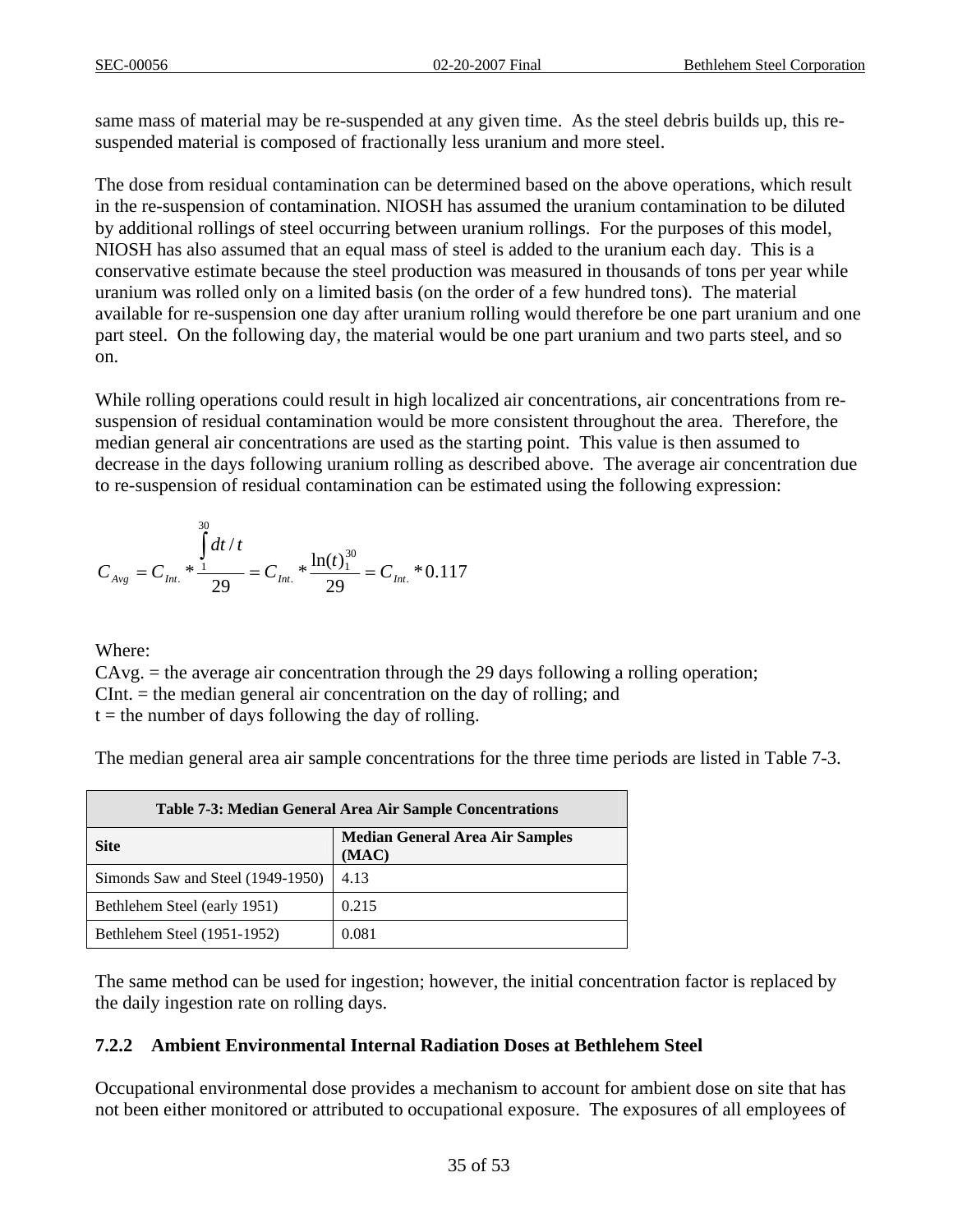the Bethlehem Steel Corporation will be estimated based on the 95% air concentration at the Rolling Mill for a 10-hour day. This estimate precludes the use of environmental dose, which would be much lower than the exposures estimated. As such, any potential exposures to ambient environmental dose would be accounted for in the assigned occupational exposures at Bethlehem Steel Corporation.

#### **7.2.3 Internal Dose Reconstruction Feasibility Conclusion**

NIOSH found that available air monitoring records, process descriptions, and source term data are sufficient to complete internal dose reconstructions for the proposed class of employees. Though no records of any air sampling are known to exist for the 1949 through 1950 time period at Lackawanna, exposures during this period can be evaluated by using data collected at Simonds Saw and Steel prior to the implementation of any ventilation control measures at that site. The appropriateness of using Simonds Saw and Steel data as surrogate data is summarized earlier in this document, detailed in OCAS-TKBS-0003, and was subject to significant review by the Board.

Internal dose reconstructions for later years can be performed utilizing available Bethlehem Steel air monitoring data. Though the data contain only limited breathing zone measurements, a breathing zone sample surrogate can be calculated from Simonds Saw and Steel data and used to augment the Bethlehem Steel breathing zone data. These augmented data can then be used to bound inhalation doses associated with uranium metal rolling in early 1951 (prior to the established routine use of the salt bath furnace). After use of the salt bath furnace became a standard process procedure, airborne uranium contamination associated with the rolling of uranium metal was greatly reduced and was no longer the highest inhalation exposure potential activity. Instead, the single highest air sample result was obtained at a uranium billet grinding area; this result (70 MAC), can be used to calculate exposures from late 1951 through 1952. Doses to cobble cutters can be bounded by modeling an estimated air concentration of 600 MAC, which is higher than both the largest air concentration documented at Bethlehem Steel and the air concentration used to evaluate exposures during the 1949 through 1950 time period. Based on available air and surface contamination data, ingestion doses and doses from residual contamination can also be calculated.

## **7.3 External Radiation Doses at Bethlehem Steel Corporation**

The principal source of external radiation dose for members of the proposed class was natural uranium metal. The primary exposure pathways were: 1) submersion in a cloud of uranium dust; 2) direct exposure to uranium metal; 3) external dose from residual contamination; and 4) external dose from wearing contaminated clothing (OCAS-TKBS-0003).

No external dosimetry data are available for Bethlehem Steel workers. However, external exposures to workers can be estimated by using uranium rolling information, air monitoring information, residual contamination estimates, and exposure rate constants for uranium materials.

#### **7.3.1 Process-Related External Radiation Doses at Bethlehem Steel**

The following subsections summarize the extent and limitations of information available for reconstructing the process-related external doses of members of the proposed class.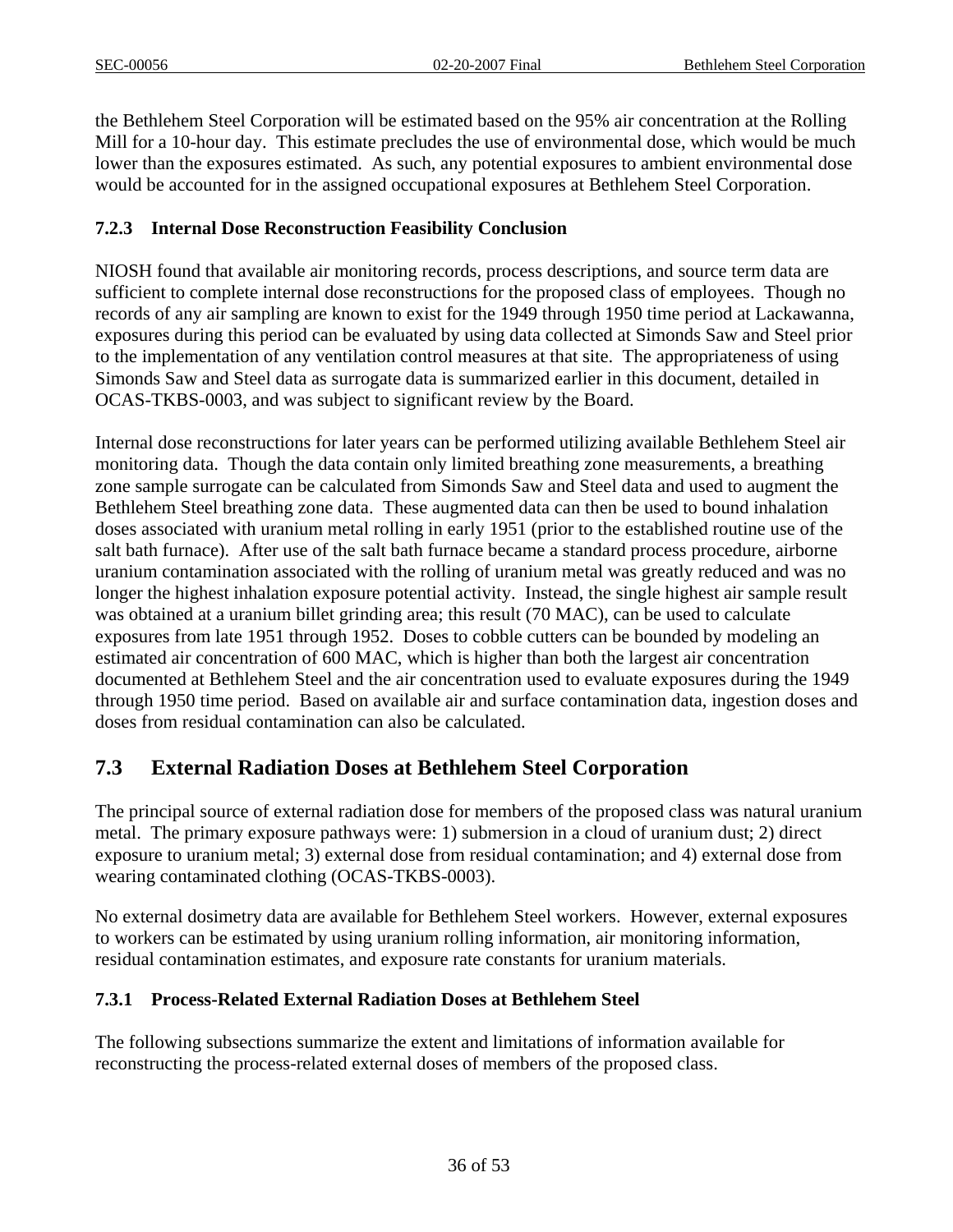$\overline{a}$ 

#### 7.3.1.1 External Dose from Uranium Dust

Derived air concentrations, combined with rolling times, number of rollings, and the dose conversion factors for uranium-238 with the daughter radionuclides thorium-234 and protactinium-234m, can be used to determine the external dose due to submersion in a natural uranium dust cloud (OCAS-TKBS-0003). However, only the skin should be reported, because all other doses are less than 1 mrem.

Table 7-4 indicates the annual external uranium skin dose due to submersion in air contaminated with natural uranium dust.

| Table 7-4: Annual External Uranium Dose |                                  |  |  |
|-----------------------------------------|----------------------------------|--|--|
| <b>Time Frame</b>                       | <b>Annual Skin Dose</b><br>(Rem) |  |  |
| 1949                                    | 0.002                            |  |  |
| 1950                                    | 0.002                            |  |  |
| 1951                                    | 0.001                            |  |  |
| 1952                                    |                                  |  |  |

#### 7.3.1.2 External Dose from Direct Contact with Uranium Billets

External doses from exposure to a uranium source were evaluated using extended (semi-infinite plane) natural uranium sources. Estimated surface dose rates of 230 mrad/hour at a depth of 7 mg/cm<sup>2</sup> and 2 mrad/hr at a depth of 1000 mg/cm<sup>2</sup> were obtained from a search of the literature (OCAS-TKBS-0003)<sup>13</sup>. Conservative values for the length of time workers were present near the source were based on descriptions of processes and different job types (OCAS-TKBS-0003)<sup>14</sup>. A triangular distribution for electron exposure from uranium was determined in the following manner:

- The minimum was estimated by assuming the worker was one meter from an extended uranium source for one hour (per 10-hour shift). The estimated dose rate for this scenario was 90 mrad/hour  $(OCAS-TKBS-0003)^{15}$ .
- Survey data of the Simonds facility were used to estimate the mode. The highest value measured during those surveys was 15 mrad/hour (OCAS-TKBS-0003)<sup>16</sup>. To be claimant-favorable, this dose rate was assumed for an entire 10-hour shift.
- A maximum value was estimated by assuming the worker was 0.3 meter (one foot) from an extended uranium source for six hours (150 mrad/hour) and one-meter away for four-hours (90 mrad/hour).

<sup>&</sup>lt;sup>13</sup> The summary provided in the Bethlehem Steel Site Profile was based on the following primary source documents: U.S. Army, 1989; Coleman, 1983

<sup>&</sup>lt;sup>14</sup> The summary provided in the Bethlehem Steel Site Profile was based on the following primary source document: AEC, 1948

<sup>&</sup>lt;sup>15</sup> The summary provided in the Bethlehem Steel Site Profile was based on the following primary source document: U.S. Army, 1989

<sup>&</sup>lt;sup>16</sup> The summary provided in the Bethlehem Steel Site Profile was based on the following primary source document: AEC, 1949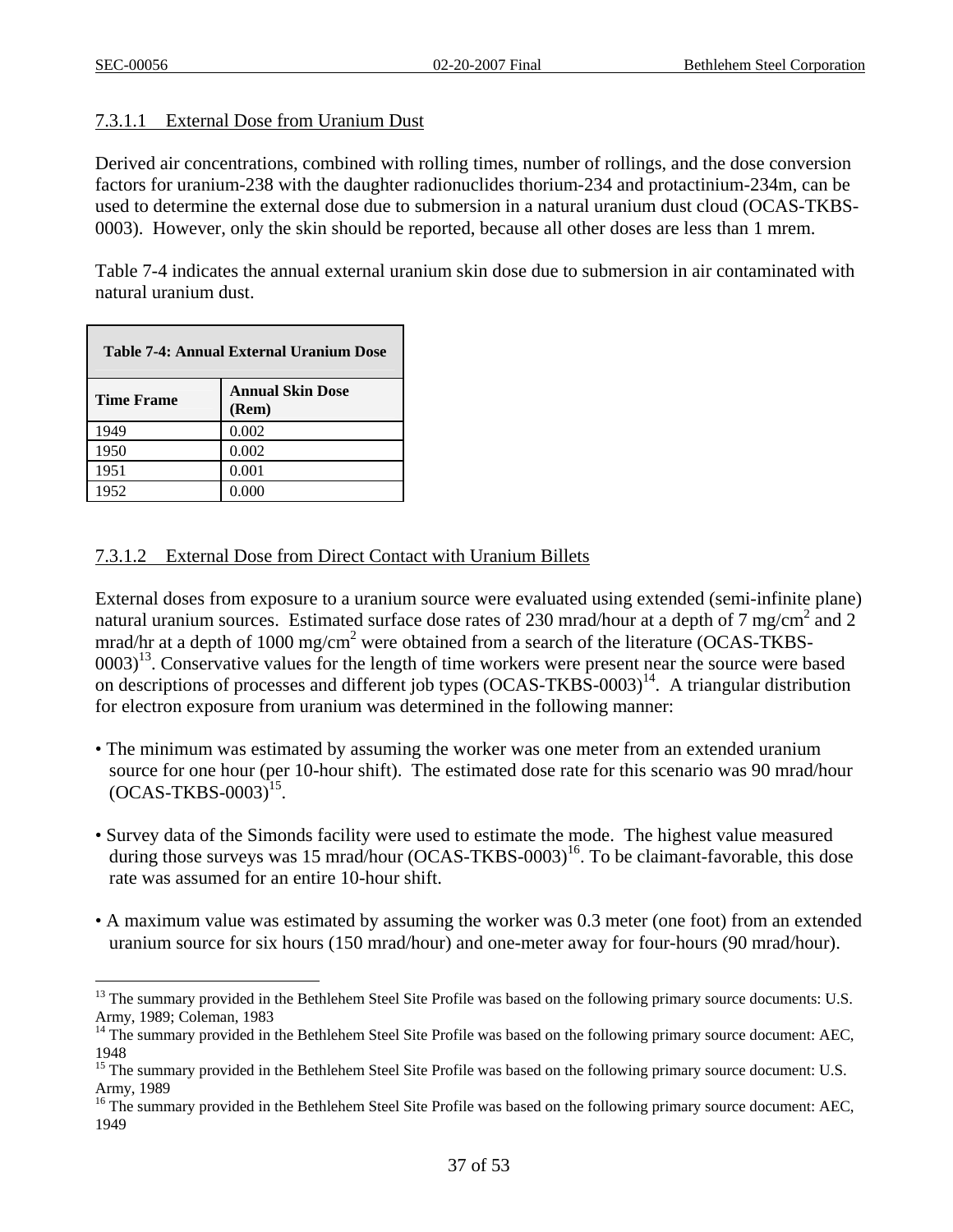$\overline{a}$ 

Table 7-5 summarizes annual values for estimated external shallow dose due to electron exposure from uranium. The target organs for this type of exposure are the skin, male genitals, and breast. In the case of male genital cancer or female breast cancer, additional evaluation might be needed to consider shielding and attenuation provided by clothing.

| Table 7-5: Estimated External Shallow Dose Due to Electron Exposure from Natural Uranium Sources |                                |      |                |  |
|--------------------------------------------------------------------------------------------------|--------------------------------|------|----------------|--|
| <b>Time Frame</b>                                                                                | <b>Annual Organ Dose (Rem)</b> |      |                |  |
|                                                                                                  | <b>Minimum</b>                 | Mode | <b>Maximum</b> |  |
| 1949                                                                                             | 1.08                           | 1.80 | 15.12          |  |
| 1950                                                                                             | 1.08                           | 1.80 | 15.12          |  |
| 1951                                                                                             | 1.17                           | 1.95 | 16.38          |  |
| 1952                                                                                             | 1.35                           | 2.25 | 18.90          |  |

#### 7.3.1.3 External Dose from Residual Contamination

An estimate of surface contamination was calculated by using the terminal settling velocity of 0.00075 m s-1 multiplied by both the rolling day concentrations and the amount of time uranium was rolled in one year. The Simonds Saw and Steel concentration data were used for all years to simplify the calculations, as they overestimate the later rolling data. This calculation results in a contamination estimate of 12,500,000 dpm m-2 (1,250,000 dpm 100cm<sup>2</sup>), which exceeds all the measured surface contamination levels. This calculation was then assumed to be constant for all years that rolling took place. The residual contamination value was converted to dose using the dose coefficients in the Federal Guidance Report Number 12 (OCAS-TKBS-0003)<sup>17</sup> for contaminated ground surfaces for uranium-238 and progeny protactinium-234m and thorium-234. The doses from contaminated sources are listed for skin, bone surfaces, and all other organs in Table 7-6. The "all other organ category" is the highest other organ rounded up to the nearest mrem.

| Table 7-6: Annual Dose from Contaminated Surfaces at Bethlehem Steel, 1949 to 1952 |                      |                               |                                  |
|------------------------------------------------------------------------------------|----------------------|-------------------------------|----------------------------------|
| <b>Timeframe</b>                                                                   | <b>Skin</b><br>(rem) | <b>Bone Surfaces</b><br>(rem) | <b>All Other Organs</b><br>(rem) |
| 1949-1952                                                                          | 771                  | 0.010                         | 0.005                            |

<sup>&</sup>lt;sup>17</sup> The summary provided in the Bethlehem Steel Site Profile was based on the following primary source document: ORNL, 1993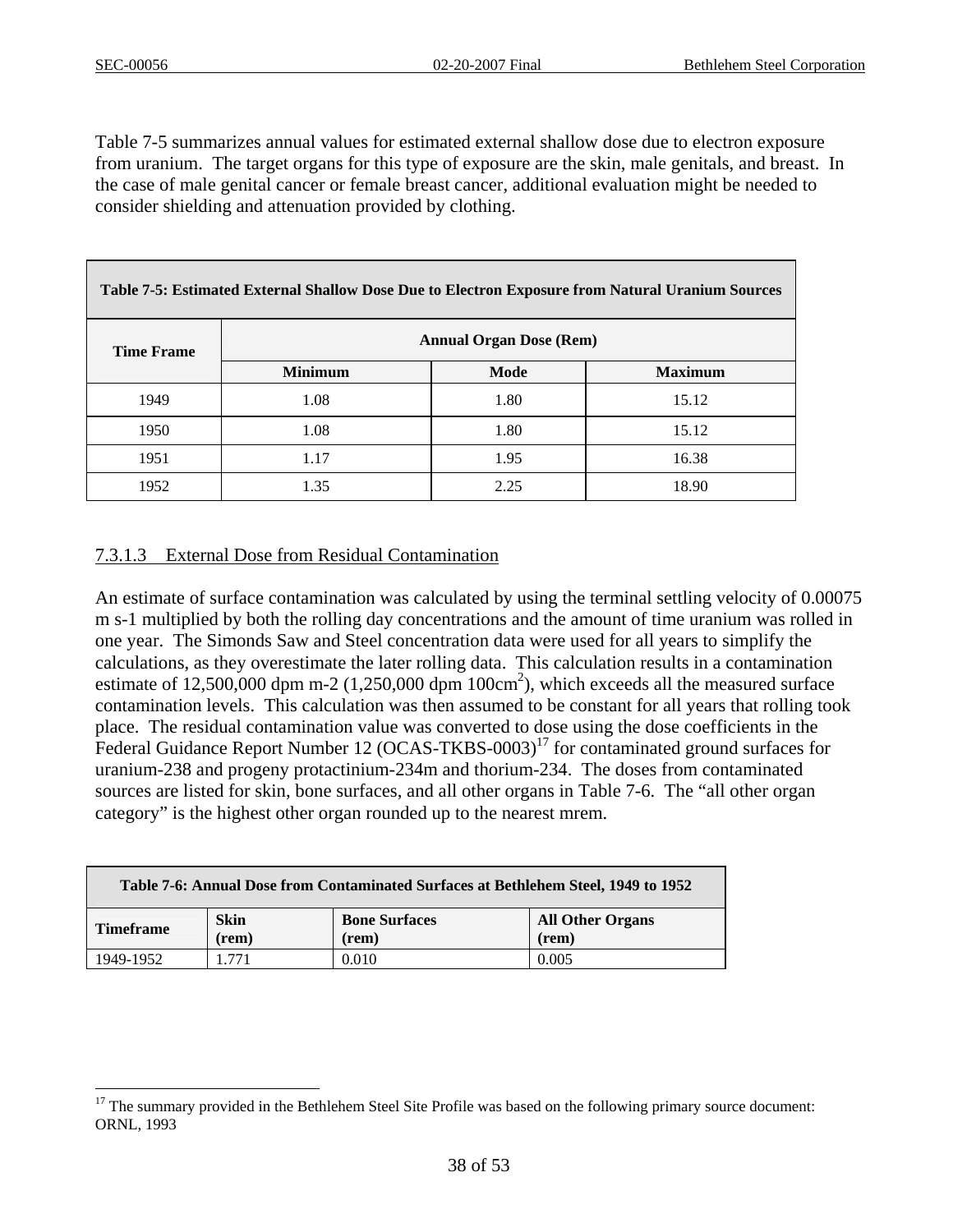#### 7.3.1.4 External Dose from Reusing Contaminated Clothing

The average dose-rate data from contaminated clothing were documented at Mallinckrodt at an indicated level of 1.5 mrem/hour (HASL, 1958). Bethlehem Steel doses were estimated using these data as a bounding condition, based on the types and quantities of materials handled at Mallinckrodt. The dose was determined by assuming that the clothing was worn at Bethlehem Steel for two-work weeks prior to cleaning. Therefore, the annual dose to the skin was determined by assuming 1.5 mrem/hour multiplied by 50 hours per week, multiplied by two-weeks per month multiplied by 12 months per year. This results in an estimated annual dose to the skin of 1.8 rem per year.

## **7.3.2 Ambient Environmental External Radiation Doses at Bethlehem Steel**

All significant sources of occupational external dose have been addressed in OCAS-TKBS-0003. As a result, ambient environmental dose is accounted for in the assessment of process-related dose.

#### **7.3.3 Bethlehem Steel Corporation Occupational X-Ray Examinations**

There is no information available with reference to whether occupationally-required medical X-ray examinations were performed at Bethlehem Steel. However, the AEC typically required both preemployment and periodic medical examinations of workers involved in the larger uranium processing programs to include a preliminary and annual chest X-ray. For this analysis, it is assumed that all workers received both a pre-employment and annual X-ray examination, with exposure geometry assumed to be posterior-anterior. Annual X-ray data from OTIB-0006, *Dose Reconstruction from Occupationally Related Diagnostic X-ray Procedures*, and associated instructions should be used when evaluating occupational medical dose at Bethlehem Steel Corporation.

#### **7.3.4 External Dose Reconstruction Feasibility Conclusion**

Based on NIOSH's reviews and analyses of the available data, and the approach described in OCAS-TKBS-0003, there is sufficient information to either: 1) estimate the maximum external radiation dose for every type of cancer for which radiation doses are reconstructed that could have been incurred under plausible circumstances by any member of the class; or 2) estimate the external radiation doses to members of the class more precisely than a maximum dose estimate.

## **7.4 Evaluation of Specific Petitioner Statements in SEC-00056**

Former Bethlehem Steel Corporation employees have expressed concerns regarding dose reconstructions for Bethlehem Steel workers. The issues were expressed in various forums/formats, including public meetings, phone interviews, and written correspondence. This section presents specific affidavit statements made by workers on behalf of petition SEC-00056. The italicized statements are from the petition; the comments that follow are from NIOSH.

## **7.4.1 Comparison between Bethlehem Steel Corporation and Simonds Saw and Steel**

SEC-00056: *Simonds Saw and Steel Company information is not a valid comparison to the work done at Bethlehem Steel. Since Simonds was a much smaller facility, Simonds used different rolling*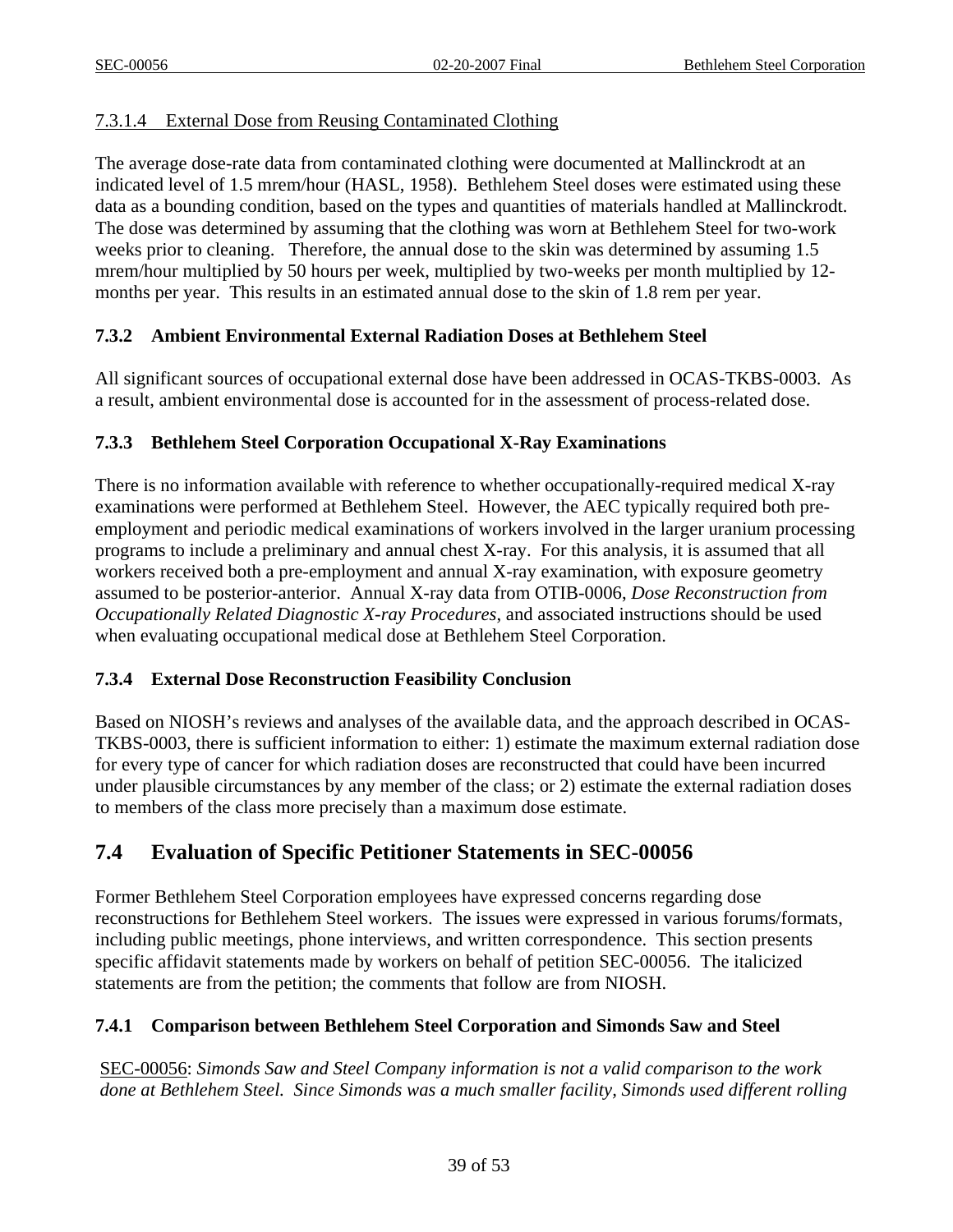*equipment and procedures, Simonds implemented safety procedures and equipment which Bethlehem Steel did not use, and personal air monitoring was performed at Simonds and not at Bethlehem Steel.* 

Simonds Saw and Steel represents a bounding case for Bethlehem Steel exposures to uranium based on the following:

- Data collected at Simonds in 1948 is used for years 1949 and 1950 at Bethlehem Steel, assuming that all workers at Bethlehem Steel were exposed to the 95<sup>th</sup> percentile of all air monitoring data. This level corresponds to the airborne level of the maximally exposed workers in these plants. While only a small fraction of the 20,000 workers at the Bethlehem Steel-Lackawanna plant were rolling mill operators, this claimant-favorable decision was made because of the difficulty of assessing the extent of other workers' involvement in and exposure to the rolling mill processes.
- Comparison of the exposure levels at Simonds Saw and Steel to those actually measured at Bethlehem Steel further show that these are bounding measurements. Assuming the 95<sup>th</sup> percentile level as a constant intake rate for 10 hours during rolling, the intake based on Simonds Saw and Steel data is over 26 times higher than that based on the Bethlehem Steel data. This is a claimant favorable decision to avoid underestimating the intake periods prior to 1951 when the use of protective coatings on the uranium cannot be confirmed.
- Simonds was a smaller facility and the processes were close to one another. Air concentration data for general area samples would tend to be higher because of the cross-talk between locations. Also, contamination would have remained more localized and thus more available for resuspension. Thus, air concentration data from the much larger rollings quantity would have been greater.
- Simonds Saw and Steel processed bare metal uranium rods for the October 27, 1948 rollings and preceding rollings as well. Bare metal uranium is more susceptible to oxidation than lead bathheated or salt bath-heated uranium and increases the uranium oxide dust production. All rollings which are known to have occurred at the Lackawanna plant were lead- or salt bath-heated.
- The dose reconstruction model being used by NIOSH for Bethlehem Steel is based on monitoring data taken at Simonds Saw and Steel prior to the installation of ventilation and floor gratings. NIOSH's calculations do not consider ventilation in Bethlehem Steel dose reconstructions.
- Simonds Saw and Steel was more labor-intensive and hands-on than the process conducted at the Lackawanna plant. Some of the highest air concentration levels at Simonds were observed during operations where rolled rods were dragged across the contaminated floor. The facilities at Lackawanna were state-of-the-art and designed to reduce the amount of labor involved in the production process.
- Air sampling data were collected and analyzed at Simonds Saw and Steel by the same organization, HASL, using the same methods as those which would have been used at Bethlehem Steel (see Section 7.1.1).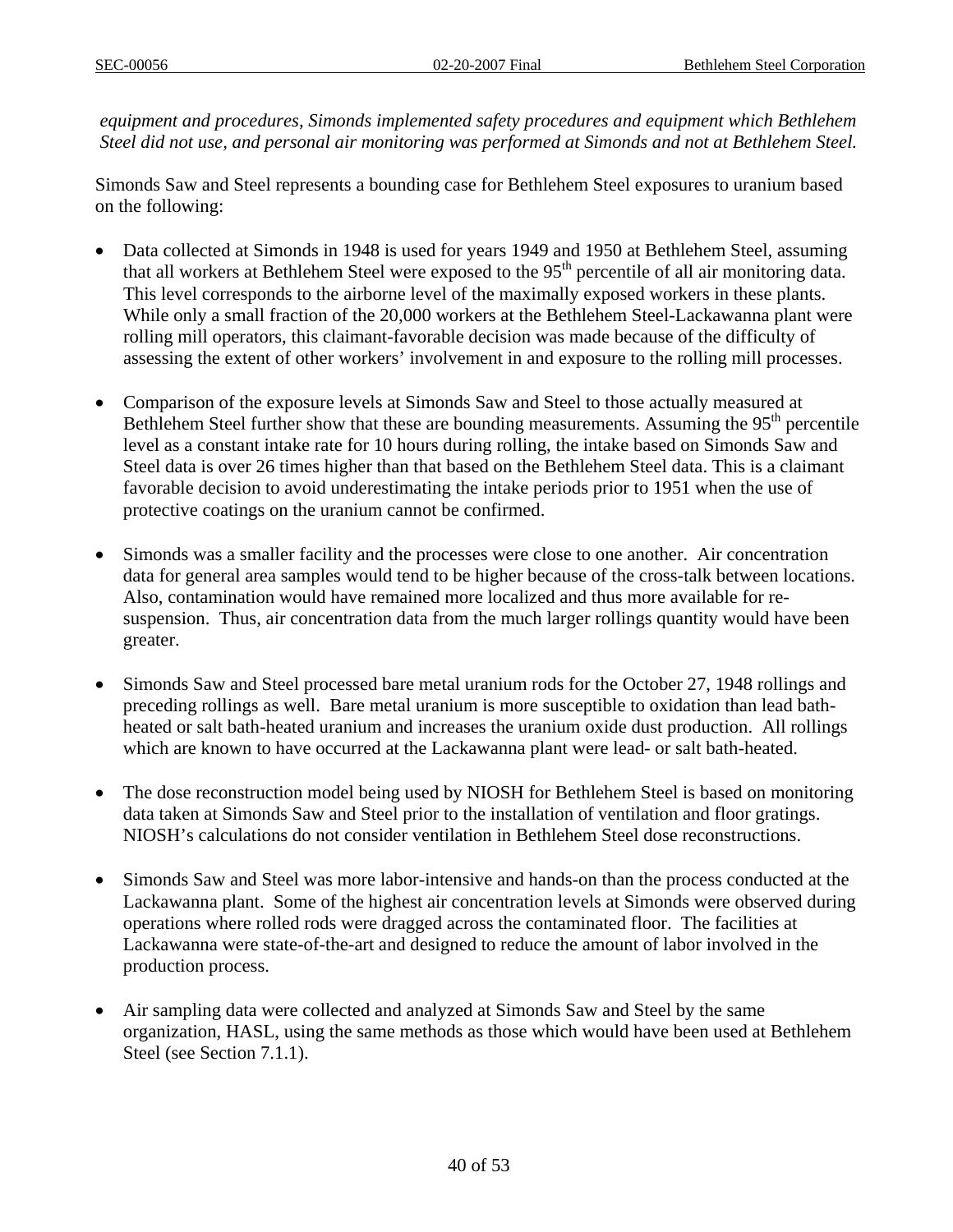- Breathing zone samples collected at Simonds Saw and Steel on October 27, 1948 were taken during the worst part of the process for short durations (~1 minute) during peak episodes, and thus provide an upper bound to the overall breathing zone estimates.
- Simonds Saw and Steel became the rolling mill of choice for the AEC program; therefore, any rollings conducted at the Bethlehem Steel rolling mill in the 1949-1950 timeframe would have been small and experimental in nature compared to the volume rolled at Simonds. While rolling volume does not impact the breathing zone estimates, the amount of residual activity will be affected by the total amount of material rolled.
- The amount of material run at the Lackawanna plant was a small fraction of the plant's actual capacity. The application of a full 10-hour day for Bethlehem Steel at the monitored airborne levels associated with Simonds' higher production rate is a substantial but reasonable overestimate.

## **7.4.2 Blooming Mill Involvement**

SEC-00056: *Other buildings were involved, including the Blooming Mill (Reference Wayne Range Letter of June 7, 1976). The purpose of the Blooming Mill was to reduce ingots to billets.* 

The referenced letter states that a suitable Blooming Mill and Rolling Mill were present at Lackawanna; but the letter does not indicate or confirm the use of those facilities for uranium work. All documents reviewed by NIOSH describing uranium rollings indicate that all billets were roughrolled at a separate facility (e.g., Simonds Saw and Steel).

## **7.4.3 Areas of High Uranium Concentration**

SEC-00056: *NIOSH overlooked the 28,000 square feet of unmonitored high uranium concentrated area (sub-basement open under the Cooling Bed). They also overlooked the Cooling Bed above.* 

While this area occupies a large portion of the facility, it does not represent a component that impacts the evaluation of dose at Bethlehem Steel. This area was evaluated as part of the updates to the Technical Basis Document, but was not found to be as limiting as the exposure models which were based on plausible worst-case occupational exposure conditions being assigned to all employees. Discussions with workers have also provided evidence that the occupation of this area was intermittent. The exposure model provides for a 10-hour exposure during rolling days and for exposure to residual contamination during non-rolling days. The dose model, therefore, accounts for exposures in all areas of the plant.

## **7.4.4 Lack of Records for 1949-1950**

## SEC-00056: *For 1949-1950, no records exist....NIOSH had no knowledge of what went on in 1949 through 1950.*

The covered period for Bethlehem Steel was based on a letter that indicated uranium rollings occurred between 1949 and 1951 (OCAS-TKBS-0003). Without the Range letter, there is no evidence of rollings occurring at Bethlehem Steel prior to 1951. However, NIOSH concluded that the recollection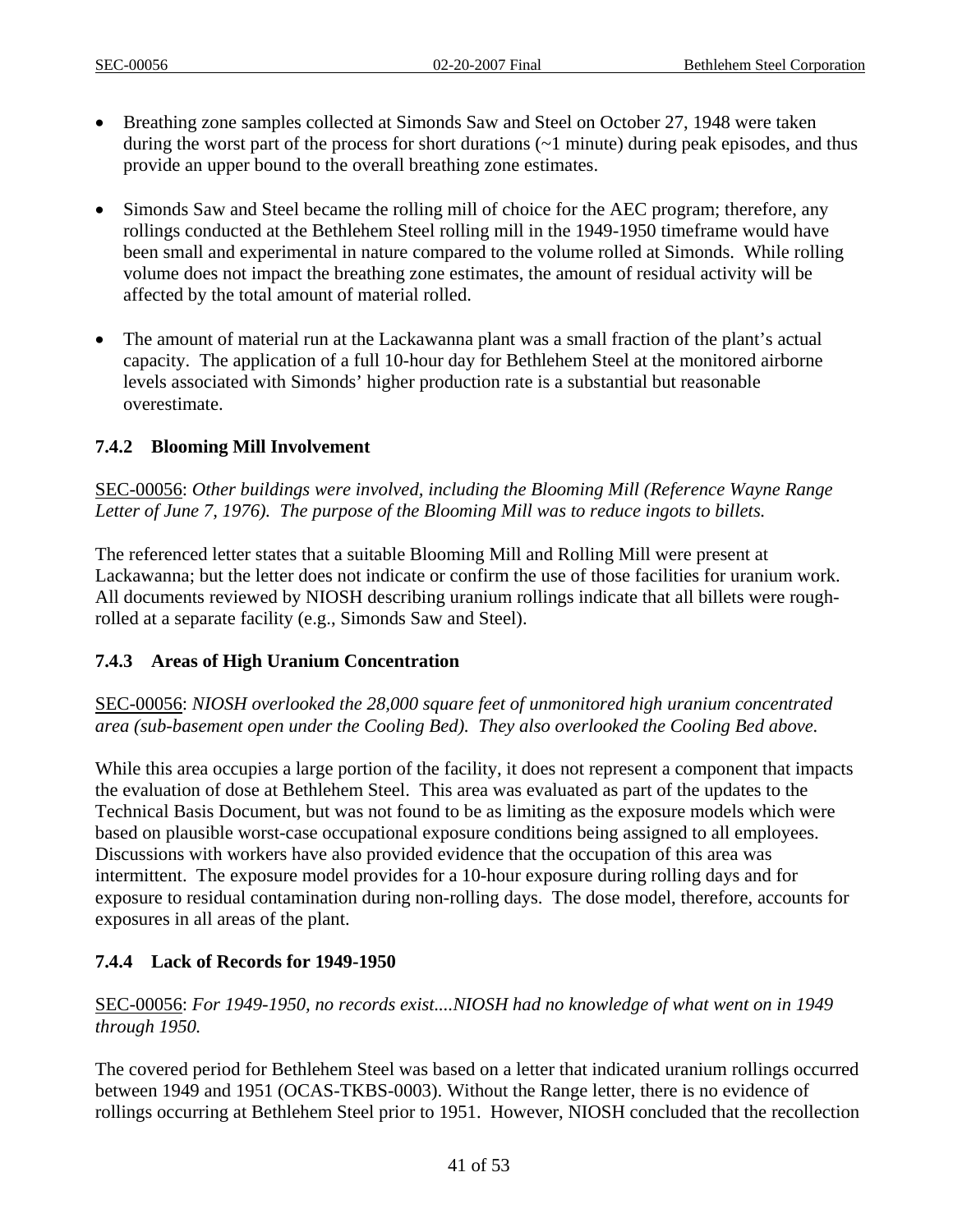of monthly rollings beginning in 1949, as cited in the Range letter, cannot be refuted. Thus, the Bethlehem Steel Site Profile was written to assume rollings started in 1949.

## **7.4.5 Accurate Dose Reconstructions for Unprotected Workers**

SEC-00056: *No personal protective equipment was issued at Bethlehem Steel, including: glovebox, masks, hoods, film badges, etc. How can accurate dose reconstructions be modeled without reliable air data or personal monitoring on workers?* 

Dose reconstruction at Bethlehem Steel was based on modeling exposure conditions that used air monitoring results and production data. The Bethlehem Steel Site Profile provided consistent guidance to the dose reconstructor that no personal protective equipment was used at Bethlehem Steel.

#### **7.4.6 Lost Uranium**

SEC-00056: *Using NIOSH's figures to calculate the amount of lost uranium: lost uranium for 48+ rollings at eight-pounds per billet equals 13 tons of lost uranium in four years of rollings at Bethlehem Steel: 13 tons of radioactive material left on the site….* 

Because scrap recovery was an important component of the AEC uranium program, NIOSH does not believe that 13-tons of material were left behind by the AEC at Bethlehem Steel. In fact, it has been consistently reported in various documents and in interviews with Bethlehem Steel workers that as a valuable metal, fines and scraps of uranium were picked up and vacuumed. In addition, the amount that was speculated to have been lost also includes the ends of cropped billets. These cropped ends were also recovered as part of the scrap program but did not contribute to material which could be used in Hanford's plutonium production program. The NIOSH exposure model accounts for the inhalation and ingestion of residual contamination after rollings, which in turn, accounts for the spread of uranium in the plant from rolling operations (OCAS-TKBS-0003).

#### **7.4.7 Salt Bath Leak on September 22, 1952**

SEC-00056: *There was a four-hour loss of time with a salt bath leak on September 22, 1952:* 

- *303 billets rolled, 9 billets at a time to charge in the salt bath*
- *23 minutes average time to soak per charge*
- *759 minutes total time for soaking*
- *12.5 hours needed for soaking only*

*It is impossible for this work to be done in a 10-hour working day based on the time requirements.* 

Fernald representatives reported in a document titled *Production Report on The Rolling of Two Hundred and Twenty-Two Uranium Billets at Bethlehem Steel Corporation's Lackawanna Plant on Saturday, April 12, 1952* that the rollers were running a billet every two minutes when they hit their stride (NLO, 1952). Because billets were removed one at a time and could be replaced to keep the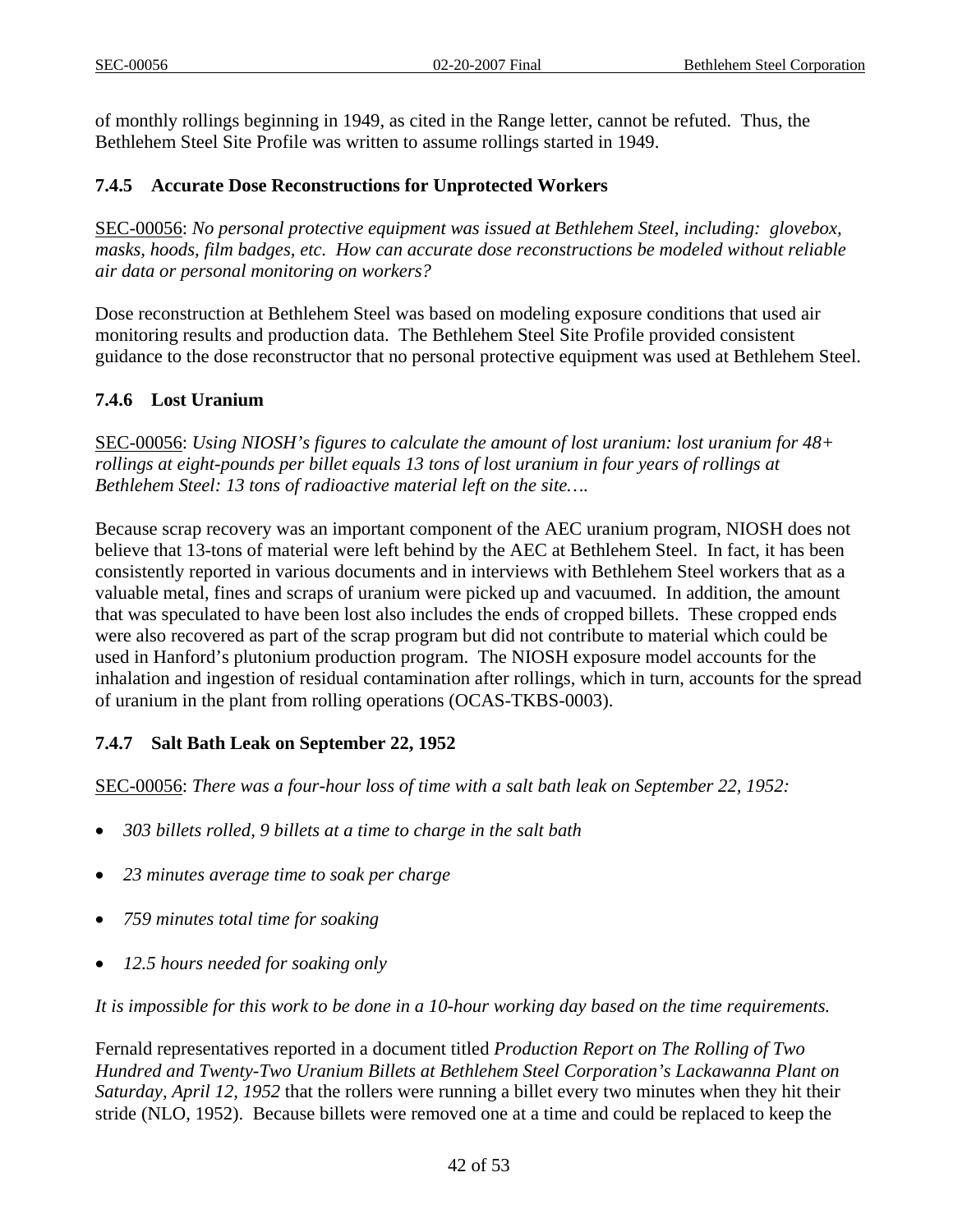process moving, soaking time is not likely to be the limiting factor. NIOSH has developed an exposure model assuming that the employees worked 10-hours at each of the rollings. Even if there was some deviation on one rolling day in the time required, the profile provides a very claimantfavorable estimate for days when only 30 billets were rolled.

#### **7.4.8 Manual Labor at Bethlehem Steel**

SEC-00056: *The manual labor at Bethlehem Steel, such as sledge-hammering uranium rods, moving rods across the salt bath with crowbars, and removing cobbles, far exceeds the rolling process at Simonds Saw and Steel.* 

Manual processes were cited by the AEC as being one of the factors that elevated uranium exposures. And within that category, one of the largest factors involved dragging the rods between various stations and re-suspending the dust (this includes the example of reintroducing the rods). Simonds Saw and Steel rolled large quantities of uranium for long periods of time with no protective coating, resulting in significant amounts of uranium on the floor (this is why grating was later installed at Simonds). The application of the 95<sup>th</sup> percentile of the Simonds Saw and Steel air monitoring data for dose estimation during the early period at Bethlehem Steel, and the application of air monitoring data from the grinding of uranium at Bethlehem Steel for the latter period, present a bounding case for estimating dose at Bethlehem Steel. This estimate would exceed the dose potential at Bethlehem Steel from both sledge-hammering rods and moving rods across the salt bath with crowbars. Even so, NIOSH recognizes cobble removal and cutting as a valid exposure pathway and has included dose estimation methodologies for cobble-cutting in the Bethlehem Steel Technical Basis Document. Cobble-cutting dose methodology is described earlier in this document.

#### **7.4.9 Destroyed Records**

SEC-00056: *When doing experimental work, you are working with the unknown. The government admits to destroying these records.* 

The government's admission that it destroyed records was provided in a letter from someone not involved in the program. In its own data capture efforts, NIOSH has obtained a significant number of documents regarding Bethlehem Steel from both HASL and Hanford. These documents indicate that the experimental work conducted at Bethlehem Steel occurred on a very limited basis. In spite of this, the Bethlehem Steel Site Profile has incorporated exposure conditions during which all employees are assumed to perform the highest exposure job for 10-hours per workday at the 95<sup>th</sup> percentile value. This assumptive exposure significantly overestimates the time required for an operation involving the small number of billets processed during the experimental phase. For the 1951 through 1952 period, air sample data, surface contamination data, and production records exist for the uranium rollings at Bethlehem Steel.

#### **7.4.10 Exposure to Uranium throughout the Facility**

SEC-00056: *The work areas could not have been cleaned in one day. Workers were exposed to uranium throughout the facility.*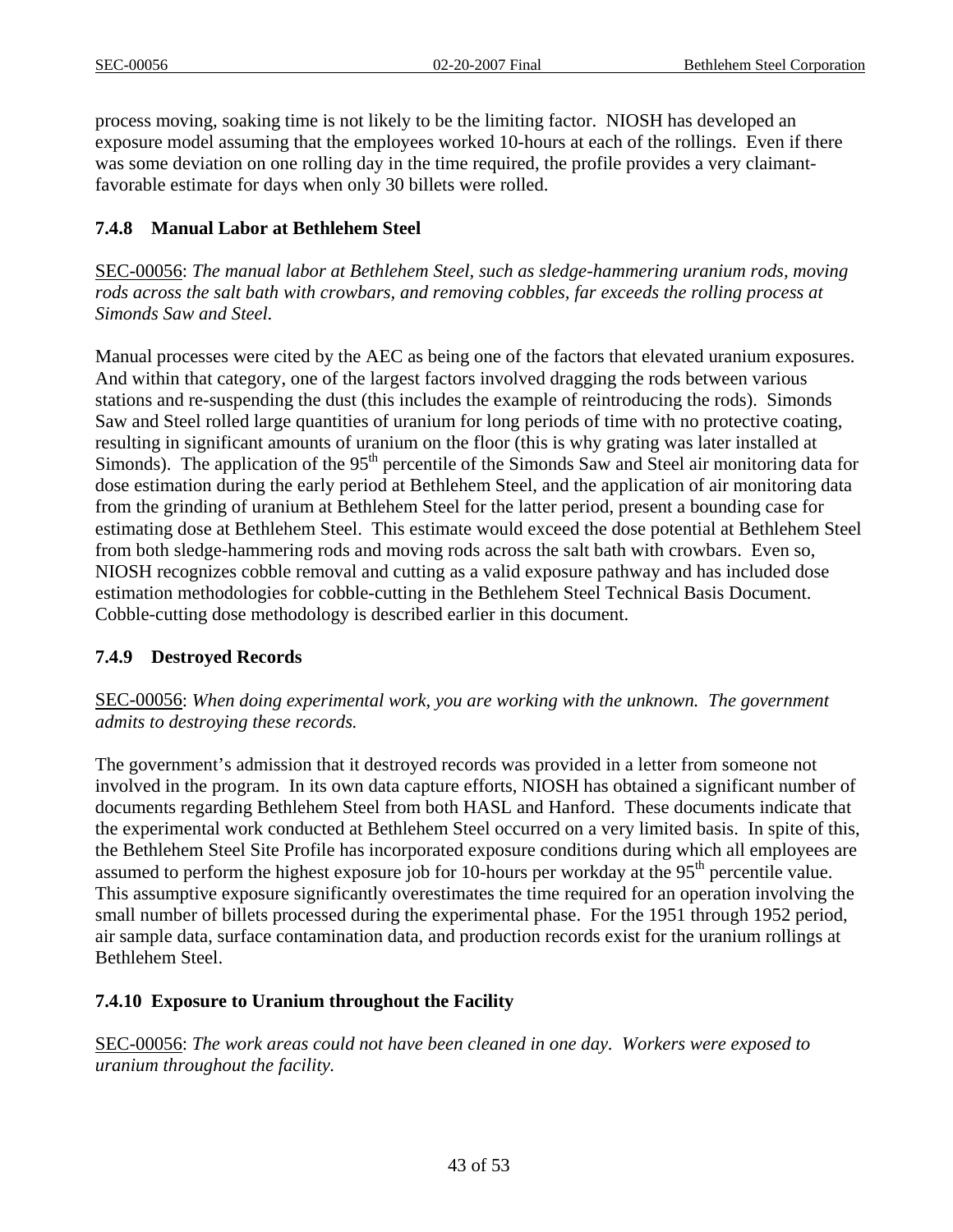The Bethlehem Steel Site Profile accounts for the re-suspension of uranium that was dispersed throughout the facility. It does not assume that the facility was decontaminated in one day. The Site Profile employs a model that accounts for both deposition and re-suspension of uranium dust from weekend uranium rollings and the added deposition of normal steel dust during the remainder of each week. As such, the amount of uranium available for re-suspension would be reduced over time by the dust generated during the normal steel manufacturing process.

#### **7.4.11 Areas of Highest Exposures at the Bethlehem Facility**

SEC-00056: *Initially NIOSH stated that the highest dust levels were at the rollers, then later it was somewhere else.* 

NIOSH's extensive review of the rolling processes employed at Bethlehem Steel found that the salt bath technology employed during the later years significantly reduced air concentrations of uranium compared to the technology employed in the earlier period. The reduction was so significant that other operations became the bounding exposure scenario.

#### **7.4.12 Absence of Grinding in the Technical Basis Document**

SEC-00056: *No grinding was recognized or incorporated in the Bethlehem Steel Technical Basis Document.* 

During NIOSH's extensive review of the rolling processes employed at Bethlehem Steel, it became obvious that the salt bath technology employed during the later years significantly reduced air concentrations of uranium over the technology employed in the earlier period. The reduction was so significant that other operations became the bounding exposure scenario. In keeping with the claimant-favorable assumptions used in the Bethlehem Steel Site Profile, NIOSH has adopted the highest exposure scenario for assigning intakes to workers in the later years. Based on its analysis of the measured air samples during this later period, grinding operations provide the highest potential for worker exposure. NIOSH will assume that all workers, regardless of job category, were exposed to these air concentrations 10-hours per day for each day of rolling. This exposure scenario is used to estimate maximum personnel doses for the later period of uranium rolling at Bethlehem Steel.

## **7.4.13 Ingestion of Uranium from Eating and Drinking**

#### SEC-00056: *Workers ate and drank in dusty areas, and could have ingested uranium.*

While it is possible that a worker could have ingested uranium while eating and drinking in an area with uranium surface dust, this exposure would have been considerably lower than the exposure applied in the Bethlehem Steel Site Profile. The Bethlehem Steel Site Profile does not take into account breaks and lunch times; rather, the Bethlehem Site Profile assumes a full 10-hour exposure at the 95<sup>th</sup> percentile for the maximally exposed worker. The ingestion dose model in the Site Basis Document uses claimant-favorable heavy worker breathing rates (which maximizes the estimated amount of ingested uranium), uses a claimant-favorable gastrointestinal absorption value of two percent, and assumes that workers ingested moderately soluble forms of uranium. The Bethlehem Steel Site Profile also incorporates ingestion and inhalation of residual contamination during nonrolling days.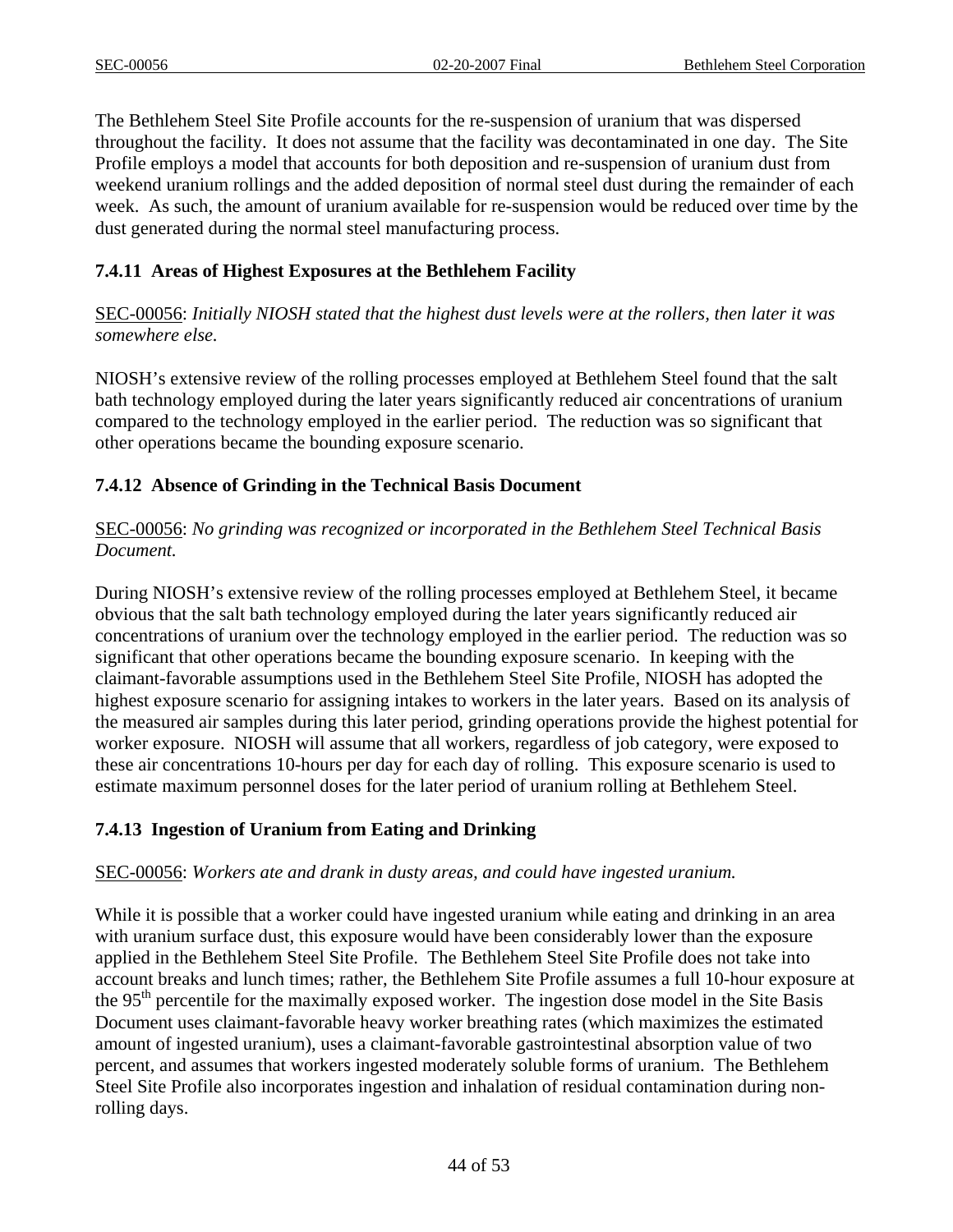## **7.4.14 Contaminated Clothing**

#### SEC-00056: *Workers wore contaminated coveralls without being laundered.*

Dose methodology for wearing contaminated clothing has been incorporated into the Bethlehem Steel Site Profile. The methodology is based on contaminated clothing dose rate data collected at Mallinckrodt Chemical Company (HASL, 1958). The data represent a bounding condition because Mallinckrodt processed greater quantities of radioactive materials than Bethlehem Steel, and because those materials included significant quantities of radium that produces higher dose rates than the natural uranium metal processed at Bethlehem Steel.

## **7.5 Other Issues Relevant to the Petition Identified During the Evaluation**

As previously noted, the current Bethlehem Steel Technical Basis Document (OCAS-TKBS-0003) supersedes the previous Bethlehem Steel Technical Basis Document (ORAUT-TKBS-0001), also referred to as the Bethlehem Steel Site Profile. The Technical Basis Document was rewritten to address issues communicated during worker outreach meetings/correspondences and through extensive review by the Board and its technical support contractor, Sanford Cohen & Associates (SC&A). SC&A's review focused primarily on the first Bethlehem Steel Technical Basis Document (ORAUT-TKBS-0001). The objectives of the review were to evaluate the following:

- Completeness of data sources
- Technical accuracy
- Adequacy of data
- Consistency among site profiles
- Regulatory Compliance

SC&A's findings and observations can be found in the document titled *Review of NIOSH Site Profile for Bethlehem Steel Plant, Lackawanna, NY* (SCA-TR-TASK1-0001). Findings and observations based on those observations are addressed in the document titled *NIOSH Comments on the SC&A Review of the Bethlehem Steel Site Profile—Specific Responses to Findings, Observations and Procedural Non-Conformances, January 25, 2005*. Both documents can be found at NIOSH's website at: http://www.cdc.gov/niosh/ocas/bethst.html.

The current Bethlehem Steel Technical Basis Document (OCAS-TKBS-0003) is a result of these reviews and incorporates associated updates to dose reconstruction methodologies for former Bethlehem Steel workers.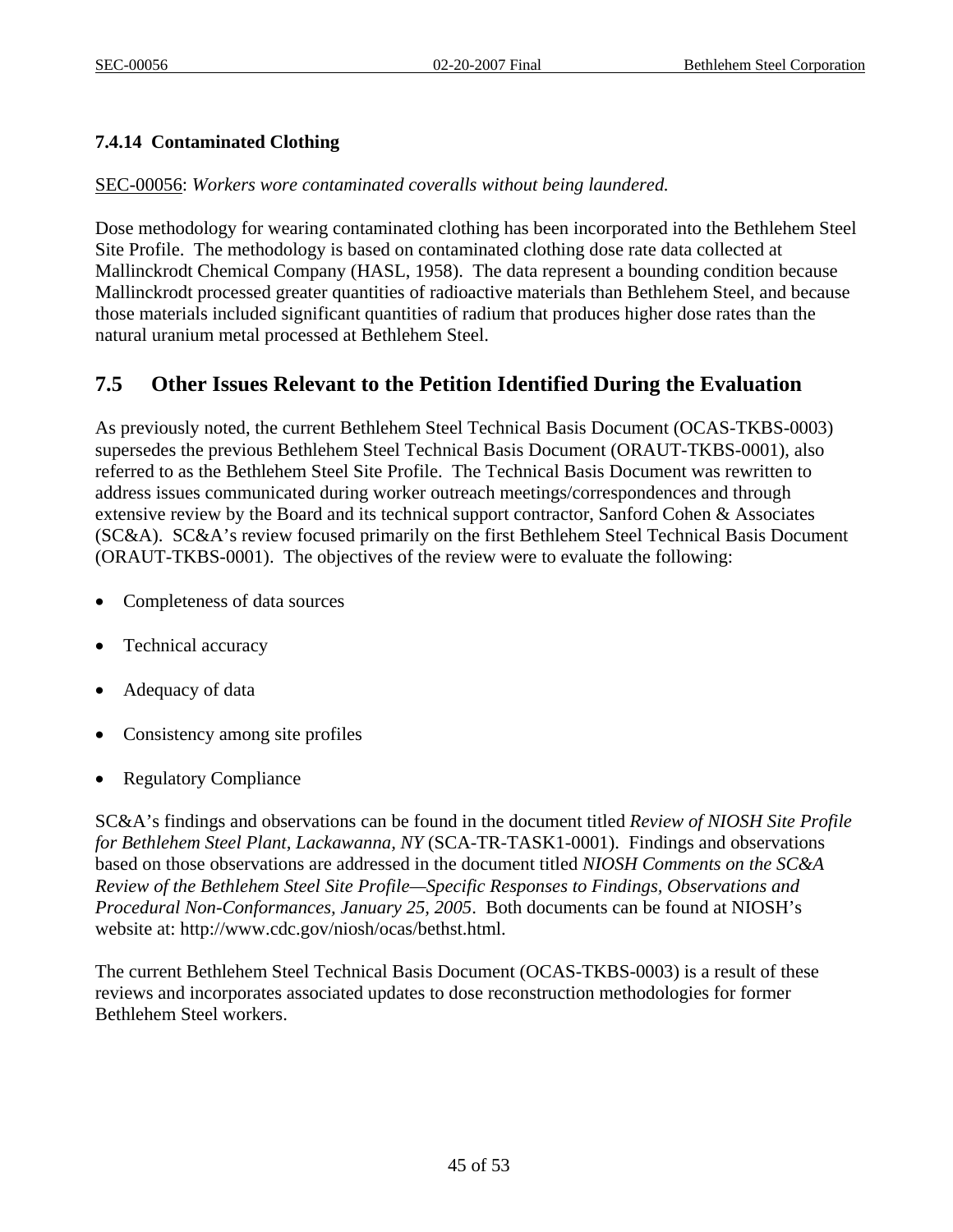## **7.6 Summary of Feasibility Findings for Petition SEC-00056**

This report evaluates the feasibility for completing dose reconstructions for all Atomic Weapons Employer personnel at the Bethlehem Steel Corporation who were monitored or should have been monitored for exposure to uranium during uranium rolling activities at the Bethlehem Steel, Lackawanna, New York facility from January 1, 1949 through December 31, 1952. NIOSH found that the available monitoring records, process descriptions and source term data available are sufficient to complete dose reconstructions for the proposed class of employees.

Table 7-7 summarizes the results of the feasibility findings at Bethlehem Steel Corporation for each exposure source during the time period January 1949 through December 1952.

| Table 7-7: Summary of Feasibility Findings for SEC-00056                                          |             |  |  |
|---------------------------------------------------------------------------------------------------|-------------|--|--|
| January 1949 through December 1952                                                                |             |  |  |
| <b>Reconstruction Feasible</b><br><b>Reconstruction Not Feasible</b><br><b>Source of Exposure</b> |             |  |  |
| Internal <sup>1</sup>                                                                             | X           |  |  |
| -uranium                                                                                          | $\mathbf X$ |  |  |
| <b>External</b>                                                                                   | X           |  |  |
| -Gamma                                                                                            | $\mathbf X$ |  |  |
| -Beta                                                                                             | $\mathbf X$ |  |  |
| -Neutron                                                                                          | $\mathbf X$ |  |  |
| -Occupational Medical x-ray                                                                       | X           |  |  |

**1 Internal includes an evaluation of potential inhalation or ingestion of uranium dust as detected in urinalysis (***in vitro***), airborne dust sampling data, and/or lung (***in vivo***) data** 

As of February 7, 2007, a total of 735 claims have been submitted to NIOSH for individuals who worked at Bethlehem Steel Corporation. Dose reconstructions have been completed for 634 individuals (~86%).

# **8.0 Evaluation of Health Endangerment for Petition SEC-00056**

The health endangerment determination for the class of employees covered by this evaluation report is governed by both EEOICPA and 42 C.F.R.  $\S$  83.13(c)(3). Under these requirements, if it is not feasible to estimate with sufficient accuracy radiation doses for members of the class, NIOSH must also determine that there is a reasonable likelihood that such radiation doses may have endangered the health of members of the class. Section 83.13 requires NIOSH to assume that any duration of unprotected exposure may have endangered the health of members of a class when it has been established that the class may have been exposed to radiation during a discrete incident likely to have involved levels of exposure similarly high to those occurring during nuclear criticality incidents. If the occurrence of such an exceptionally high-level exposure has not been established, then NIOSH is required to specify that health was endangered for those workers who were employed for a number of work days aggregating at least 250 work days within the parameters established for the class or in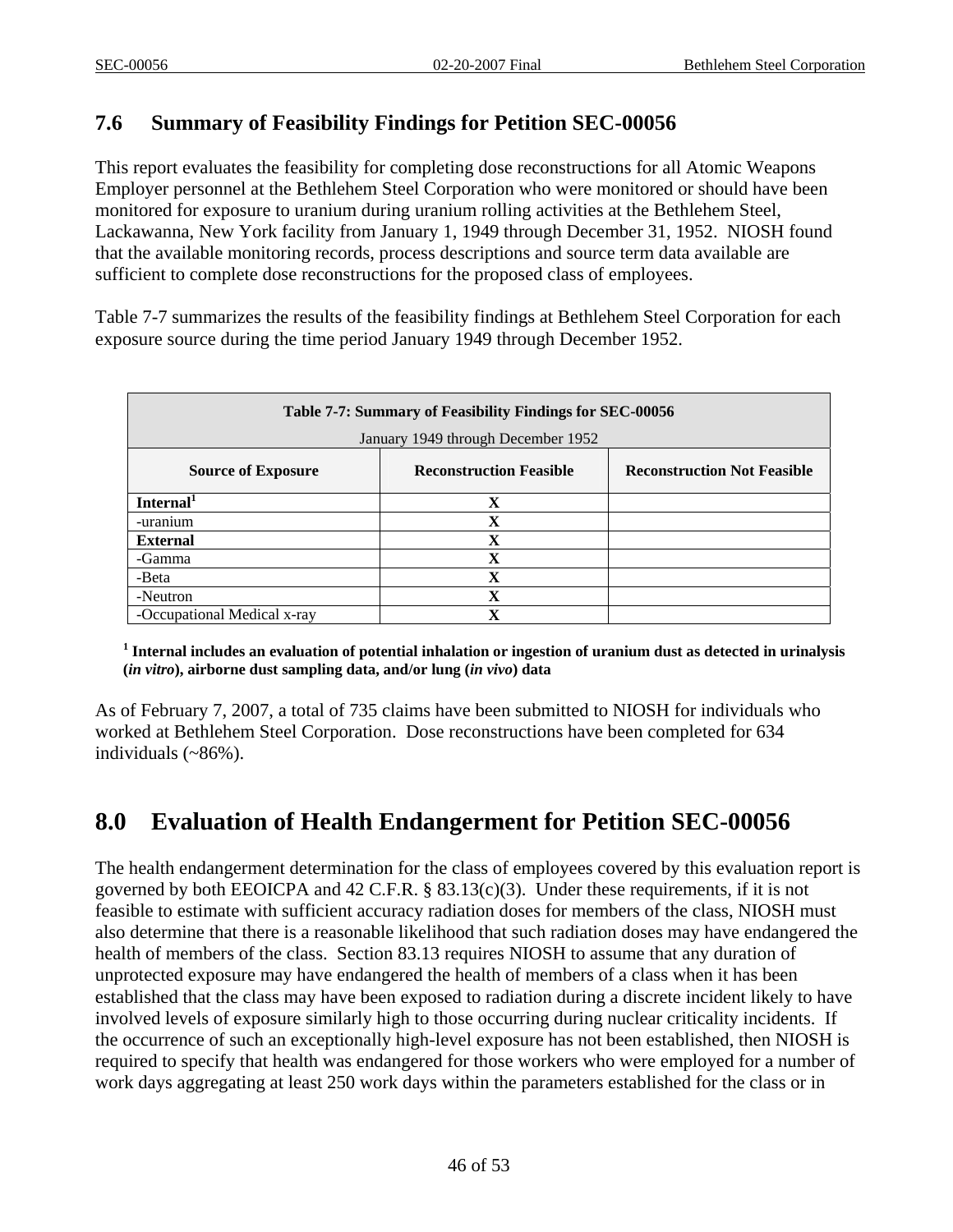combination with work days within the parameters established for one or more other classes of employees in the SEC.

NIOSH has determined that radiation doses can be estimated with sufficient accuracy using available monitoring data, surrogate monitoring data, and source term information. Our evaluation determined that it is feasible to estimate radiation dose for members of the proposed class with sufficient accuracy based on the sum of information available from available resources. A modification of the class definition regarding health endangerment and minimum required employment periods, therefore, is not required.

# **9.0 NIOSH-Proposed Class for Petition SEC-00056**

Based on its research, NIOSH expanded the petitioner-requested class to define a single class of employees for which NIOSH can estimate radiation doses with sufficient accuracy. The NIOSHproposed class includes all Atomic Weapons Employer personnel at the Bethlehem Steel Corporation who were monitored or should have been monitored for exposure to uranium during uranium rolling activities at the Bethlehem Steel, Lackawanna, New York facility from January 1, 1949 through December 31, 1952. The class was expanded because NIOSH has determined that there is insufficient information available to determine, for the stated time period, every individual's work title/function or work location and because NIOSH can estimate dose with sufficient accuracy for this class.

NIOSH has carefully reviewed all material sent in by the petitioner, including the specific assertions stated in the petition, and has responded herein (see Section 7.4). NIOSH has also reviewed available technical resources and many other references, including the Site Research Data Base, for information relevant to SEC-00056. In addition, NIOSH reviewed its NOCTS dose reconstruction database to identify EEOICPA-related dose reconstructions that might provide information relevant to the petition evaluation.

These actions are based on existing, approved NIOSH processes used in dose reconstruction for claims under EEOICPA. NIOSH's guiding principles in conducting these dose reconstructions are to ensure that the assumptions used are fair, consistent, and well-grounded in the best available science. Simultaneously, uncertainties in the science and data must be handled to the advantage, rather than to the detriment, of the petitioners. When adequate personal dose monitoring information is not available, or is very limited, NIOSH may use the highest reasonably possible radiation dose, based on reliable science, documented experience, and relevant data to determine the feasibility of reconstructing the dose of an SEC petition class. NIOSH contends that it has complied with these standards of performance in determining that it would be feasible to reconstruct the dose for the class proposed in this petition.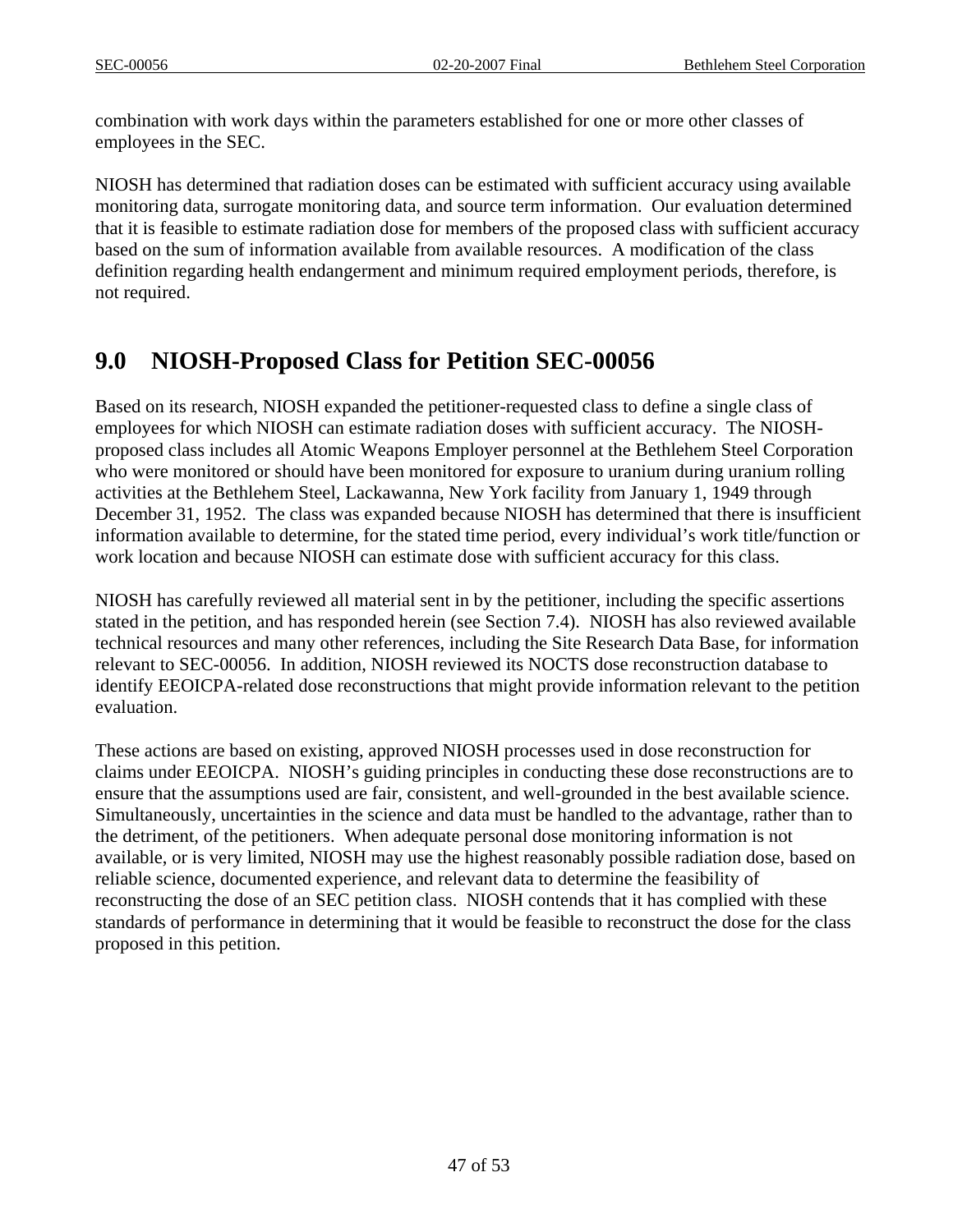This page intentionally left blank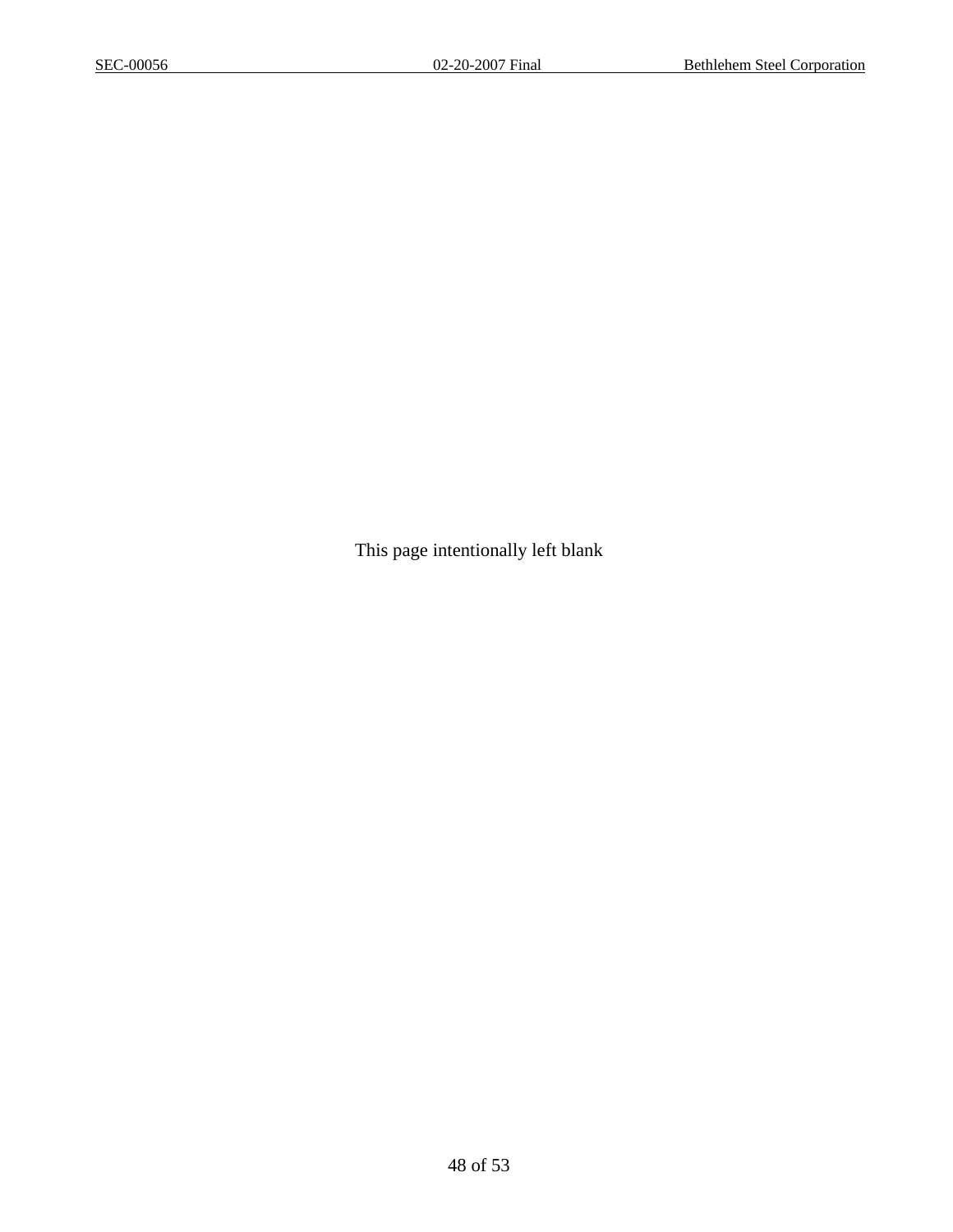# **10.0 References**

42 C.F.R. 81, *Guidelines for Determining the Probability of Causation Under the Energy Employees Occupational Illness Compensation Program Act of 2000;* Final Rule, Federal Register/Vol. 67, No. 85/Thursday, p. 22,296; May 2, 2002; SRDB Ref ID: 19391

42 C.F.R. 82, *Methods for Radiation Dose Reconstruction Under the Energy Employees Occupational Illness Compensation Program Act of 2000*; Final Rule; May 2, 2002; SRDB Ref ID: 19392

42 C.F.R. 83, *Procedures for Designating Classes of Employees as Members of the Special Exposure Cohort Under the Energy Employees Occupational Illness Compensation Program Act of 2000*; Final Rule; May 28, 2004; SRDB Ref ID: 22001

42 U.S.C. §§ 7384-7385 [EEOICPA], *Energy Employees Occupational Illness Compensation Program Act of 2000*, as amended

OCAS-TKBS-0003, *Technical Basis Document: Basis for Development of an Exposure Matrix for Bethlehem Steel Corporation, Lackawanna, New York; Period of Operation: 1949-1952*, Rev. 0, National Institute for Occupational Safety and Health (NIOSH); Cincinnati, Ohio; July 27, 2006; SRDB Ref ID: Not available in SRDB

ORAUT-OTIB-0004, *Estimating the Maximum Plausible Dose to Workers at Atomic Weapons Employer Facilities*; Oak Ridge Associated Universities, Oak Ridge, Tennessee; December, 2006; SRDB Ref ID: This version is not currently available in the SRDB

ORAUT-OTIB-0006, *Dose Reconstruction from Occupationally Related Diagnostic X-Ray Procedures*, Revision 03 PC-1, Oak Ridge Associated Universities, Oak Ridge, Tennessee; December 21, 2005; SRDB Ref ID: 20220

ORAUT-TKBS-0001, *Basis for Development of an Exposure Matrix for Bethlehem Steel Corporation, Lackawanna, New York, Period of Operation: 1949-1952*, Rev. 0, Oak Ridge Associated Universities, Oak Ridge, Tennessee; June 29, 2004; SRDB Ref ID: 19475

ORAUT-TKBS-0001, *Technical Basis Document: Basis for Development of an Exposure Matrix for Bethlehem Steel Corporation, Lackawanna, New York, Period of Operation: 1949-1952*, Rev. 1, Oak Ridge Associated Universities, Oak Ridge, Tennessee; June 29, 2004; SRDB Ref ID: This version is not currently available in the SRDB

ORAUT-TKBS-0032, *Technical Basis Document: Site Profile for Simonds Saw and Steel Company, Lockport New York,* Rev. 0, Oak Ridge Associated Universities, Oak Ridge, Tennessee; May 31, 2005; SRDB Ref ID: 20181

ABRWH Working Group, January 2003, *The Advisory Board on Radiation and Worker Health*; January 7 and 8, 2003; Transcript available on OCAS website, pages 63-86

ABRWH Working Group, March 2004, *The Advisory Board on Radiation and Worker Health*; March 24, 2004; Transcript available on OCAS website, pages 252-279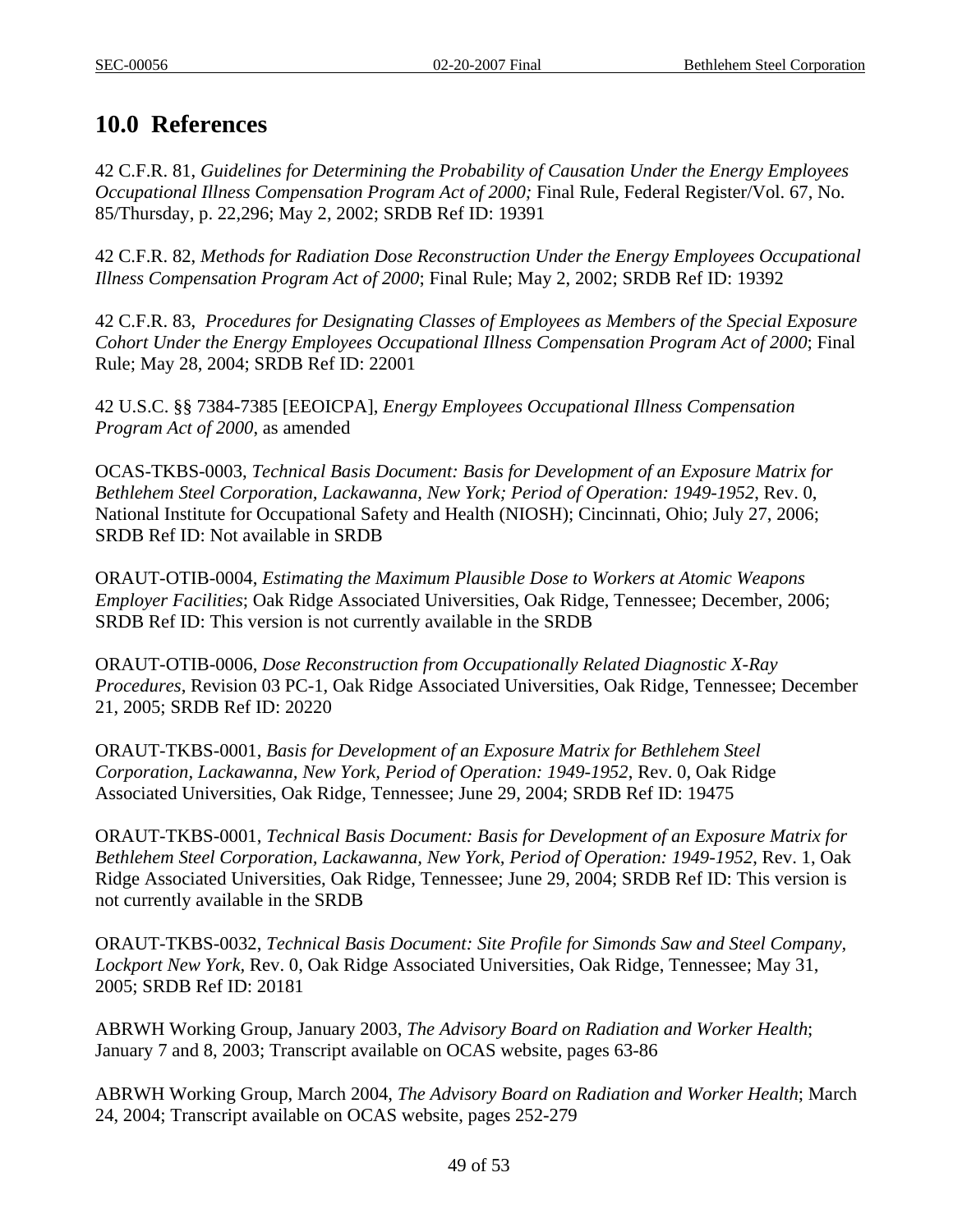ABRWH, June 2, 2004, *The Advisory Board on Radiation and Worker Health*; June 2, 2004; Transcript available on OCAS website, pages 324-393

ABRWH, June 3, 2004, *The Advisory Board on Radiation and Worker Health*; June 3, 2004; Transcript available on OCAS website, pages17-20

ABRWH, December 2004, *The Advisory Board on Radiation and Worker Health-27<sup>th</sup> meeting*; December 14, 2004; Transcript available on OCAS website, pages 126-295

ABRWH, February 7, 2005, *The Advisory Board on Radiation and Worker Health*; February 7, 2005; Transcript available on OCAS website, page 85-153; 171-180

ABRWH, February 8, 2005, *The Advisory Board on Radiation and Worker Health*; February 8, 2005; Transcript available on OCAS website, page 125-146

ABRWH, July 2005, *The Advisory Board on Radiation and Worker Health*; July 5, 2005; Transcript available on OCAS website, pages 12-24; 33-64; 237-252

ABRWH, August,2005, *The Advisory Board on Radiation and Worker Health*; August 24, 2005; Transcript available on OCAS website, pages 181-193

ABRWH, October 6, 2005, *The Advisory Board on Radiation and Worker Health*; October 6, 2005; Transcript available on OCAS website, pages 11-93; 103-115

ABRWH, October 17, 2005, *The Advisory Board on Radiation and Worker Health*; October 17, 2005; Transcript available on OCAS website, pages 16-93

ABRWH, October 18, 2005, *The Advisory Board on Radiation and Worker Health*; October 18, 2005; Transcript available on OCAS website, pages 13-59

ABRWH, November 2005, *The Advisory Board on Radiation and Worker Health*; November 28, 2005; Transcript available on OCAS website, pages 12-59

ABRWH, January 2006, *The Advisory Board on Radiation and Worker Health-34th meeting*; January 9, 2006; Transcript available on OCAS website, pages 12-48

ABRWH, June 2006, *The Advisory Board on Radiation and Worker Health*; June 16, 2006; Transcript available on OCAS website, pages 180-182; 189-192; 242-255

ABRWH, September 2006, *The Advisory Board on Radiation and Worker Health-40<sup>th</sup> meeting*; September 19, 2006; Transcript available on OCAS website, pages 96-98

AEC, 1948, *Simonds Saw and Steel Co. Occupational Exposure to Radioactive Dust*, visit of October 27, 1948; Atomic Energy Commission (AEC); October 27, 1948; SRDB Ref ID: 10226; 11996, page 137; 12443

AEC, 1949, *Simonds Saw & Steel Co. Summary Report of Three Surveys*, October 27, 1948 through February 15, 1949; U.S. Atomic Energy Commission (AEC); 1949; SRDB Ref ID: 23579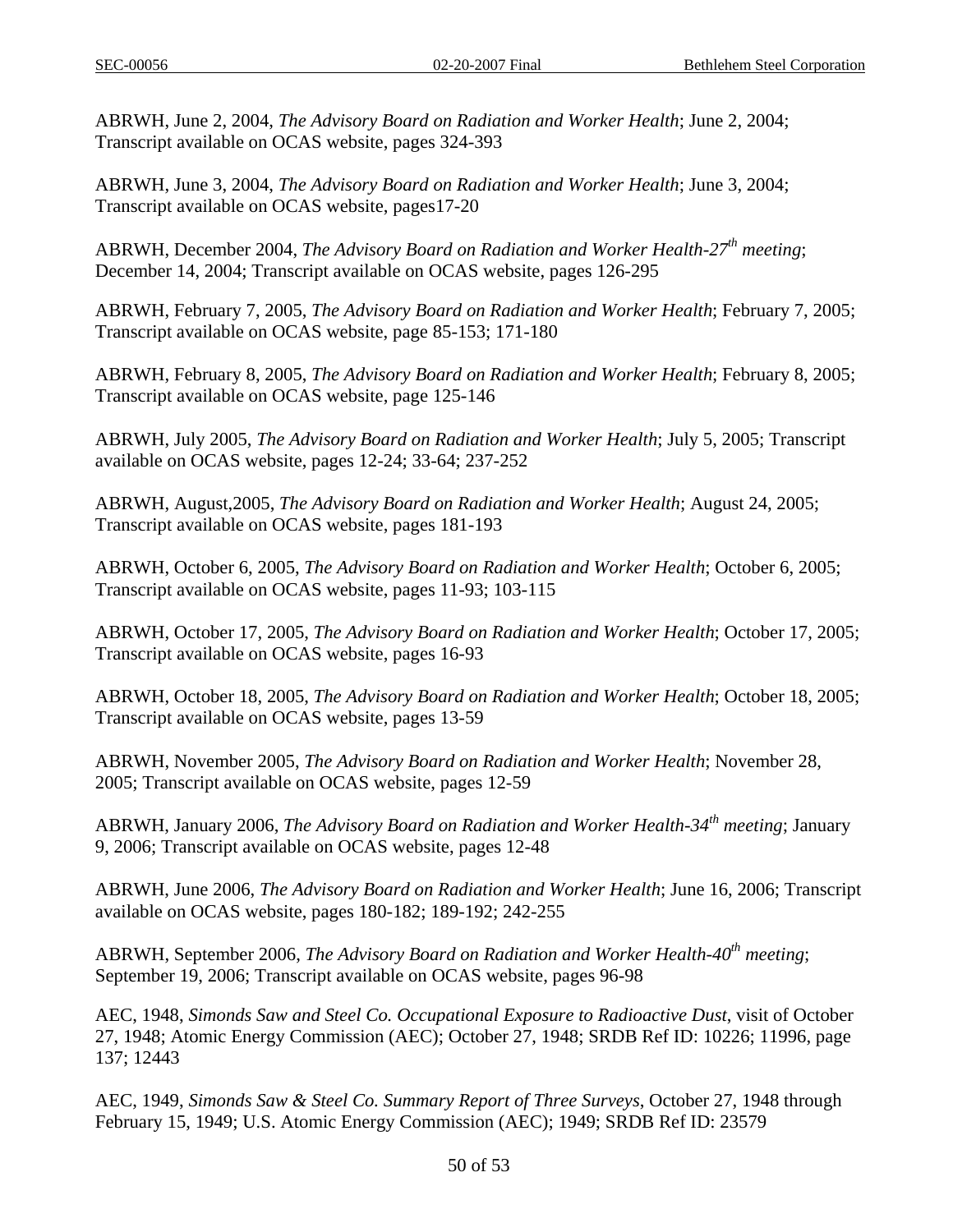AEC, 1951-1952 Sample Sheets for Bethlehem Steel; SRDB Ref ID: 9543

AEC, 1952 Sample Sheets for Bethlehem Steel; SRDB Ref ID: 9529

Beck, 2006, *Personal Communication with Don Lotocki and Ed Walker*, telephone interview by Jack Beck and Libby Gilley; October 26, 2006; SECIS Ref ID: 112 and 113

Bowman, 1952, R*eport on Trips to Bethlehem Steel Corporation*; H. T. Bowman, P. E. Merrill, C. A. Schneider, A. S. Yocco; September 4, 1952; SRDB Ref ID: 17592

Breslin, 1967, *The Accuracy of Dust Exposure Estimates Obtained from Conventional Air Sampling*; A. J. Breslin; January-February, 1967; SRBD Ref ID: 15809

Coleman, 1983, Depth-Dose Curves for SR-90 and Natural and Depleted Uranium in Mylar; R. L. Coleman, C. G. Hudson, and P. A. Plato; April 1983; SRDB Ref ID: 12288

Conference Call Notes, 2005a, Conference Call with NIOSH and SC&A to Discuss Bethlehem Steel Issues; November 9, 2005; SRDB Ref ID: 27970

Conference Call Notes, 2005b, Conference Call with NIOSH and SC&A to Discuss Bethlehem Steel Issues; November 23, 2005; SRDB Ref ID: 27971

DOE, 1982, *EML Procedures Manual*; Edited by Herbert L. Volchok and Gail de Planque; 1982; SRDB Ref ID: 28022

DOE, 1985, *Formerly Utilized Sites Remedial Action Program-Elimination Report for Bethlehem Steel Corporation*; Department of Energy (DOE); 1985; SRDB Ref ID: 14130, page 65; 26844

Fletcher, 1976, *Inquiry from Bethlehem Steel Skeleton List*; H. Doran Fletcher; June 2, 1976; SRDB Ref ID: 14806

Gardner, 1952, *Production Test 313-105-6-M Irradiation of Alpha Canned Uranium Slugs from Rods Salt Bath Beth Heat-Treated at Lackawanna*; H. R. Gardner; June 27, 1952; SRDB Ref ID: 27954

HASL, 1958, *Symposium on Occupational Health Experience and Practices in the Uranium Industry;* October 15-17, 1958; Health and Safety Laboratory (HASL); October 1958; SRDB Ref ID: 7886, page 178

Hershman, 1952, *Transmittal of Monthly Progress Report for October*; H. J. Hershman; October 21, 1952; SRDB Ref ID: 10751

ICRP, 1998, *General Principles for the Radiation Protection of Workers*, ICRP Publication 75; International Commission on Radiological Protection (ICRP); SRDB Ref ID: Not available in the SRDB-publicly available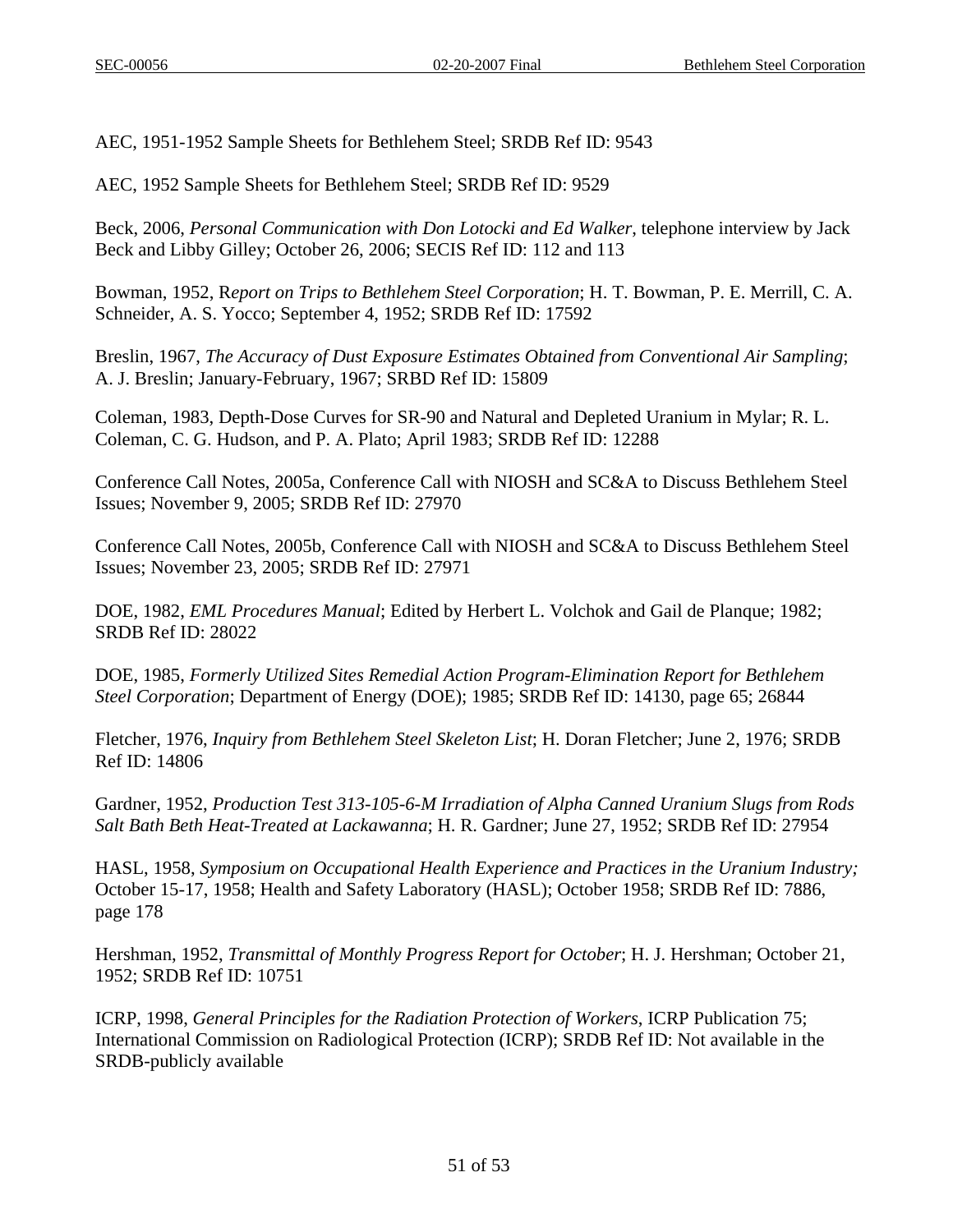Kattner, 1951, *Trip Report-Visits to AEC New York Operations Office, Lackawanna Plant, Bethlehem Steel Company, Argonne National Laboratory-August 24-29, 1951*; W. T. Kattner; September 12, 1951; SRDB Ref ID: 16124

Kattner, 1952a, *Program for Developing Uranium Fabrication Processes*; W. T. Kattner; January 16, 1952; SRDB Ref ID: 28049

Kattner, 1952b, *Trip Report-Development of a Uranium Rolling Process for Fernald*; W. T. Kattner; January 29, 1952; SRDB Ref ID: 16284

Kattner, 1952c, *Evaluation of Uranium Rods from the Fourth Experimental Rolling at Lackawanna, New York*; W. T. Kattner; March 21, 1952; SRDB Ref ID: 16285

Kosanovich, 1979, *Letter to Robert Anderson Expressing Concern About Exposure Levels*; Paul Kosanovich; October 19, 1979; SRDB Ref ID: 11582, page 36

LaMastra, 1976, *Investigation Report: Uranium Metal Rolling 10" Bar Mill, Lackawanna Plant*; A. LaMastra; June 29, 1976; SRDB Ref ID: 14130, page 17; 11582, page 60

Malone, 1951, *Monthly Progress Report for November*, Memo from Malone to Smith; F. W. Malone; November 26, 1951; SRDB Ref ID: 20759

Newton, 1987, *Collection and Characterization of Aerosols from Metal Cutting Techniques Typically Used in Decommissioning Nuclear Facilities*; George Newton; November, 1987; SRDB Ref ID: 28041

NIOSH, 2005, *NIOSH Comments on the SC&A Review of the Bethlehem Steel Site Profile—Specific Responses to Findings, Observations and Procedural Non-Conformances, January 25, 2005*; National Institute of Occupational Safety and Health (NIOSH); January 25, 2005; SRDB Ref ID: 28013

NIOSH, 2006, *Summary Notes of Technical Issues Raised at the Bethlehem Steel Meeting Held in Hamburg, NY, 21 June 2006*, final notes; National Institute of Occupational Safety and Health (NIOSH); July 23, 2006; SRDB Ref ID: 27972

NLO, 1952, *Production Report on the Rolling of Two Hundred and Twenty-Two Uranium Billets at Bethlehem Steel Corporation's Lackawanna Plant on Saturday, April 12, 1952*; National Lead Company of Ohio (NLO); April 28, 1952; SRDB Ref ID: 9670

NLO, 1985, *History of the Operation of the Feed Materials Production Center*, National Lead Company of Ohio (NLO); September 1985; SRDB Ref ID: 26097

ORNL, 1980, *Preliminary Survey of Bethlehem Steel, Lackawanna, New York*; Oak Ridge National Laboratory (ORNL); March, 1980; SRDB Ref ID: 26845

Petition Form B, 2006, New Submission (SEC00056) with the Form B, correspondence; March 13, 2006; SECIS Ref ID: 9576